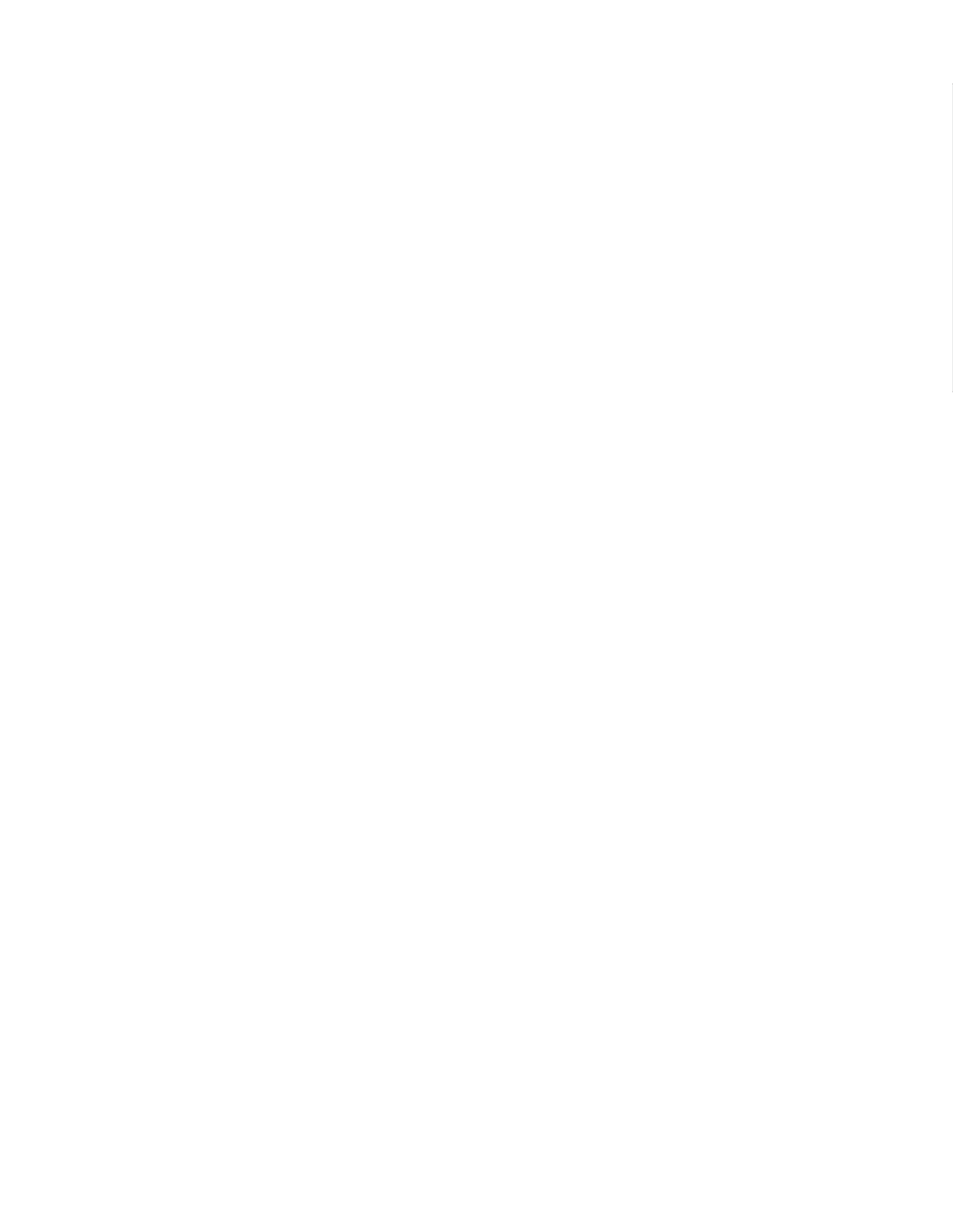# **The Costs of Youth Exclusion in the Middle East**

JAD CHAABAN

# **MIDDLE EAST YOUTH INITIATIVE WORKING PAPER**

WOLFENSOHN CENTER FOR DEVELOPMENT DUBAI SCHOOL OF GOVERNMENT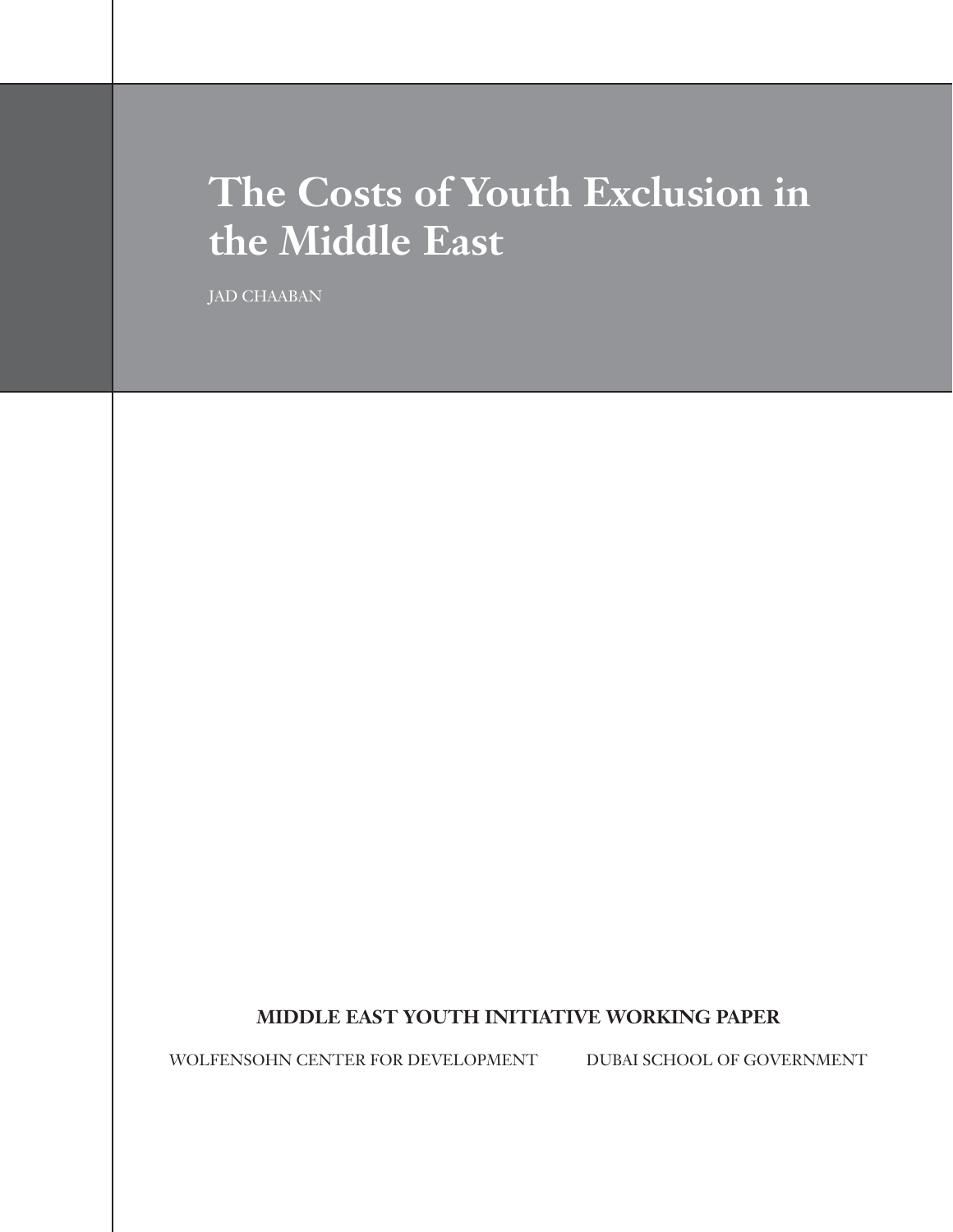# **ABOUT THE AUTHOR**

Jad Chaaban is Assistant Professor of Economics at the Department of Economics, American University of Beirut. Prior to his current position, he worked as an economist at the World Bank Country Office in Beirut. Jad has a PhD in Economics from the Toulouse School of Economics, France and an MBA from the Paris Graduate School of Management - European School of Management, France.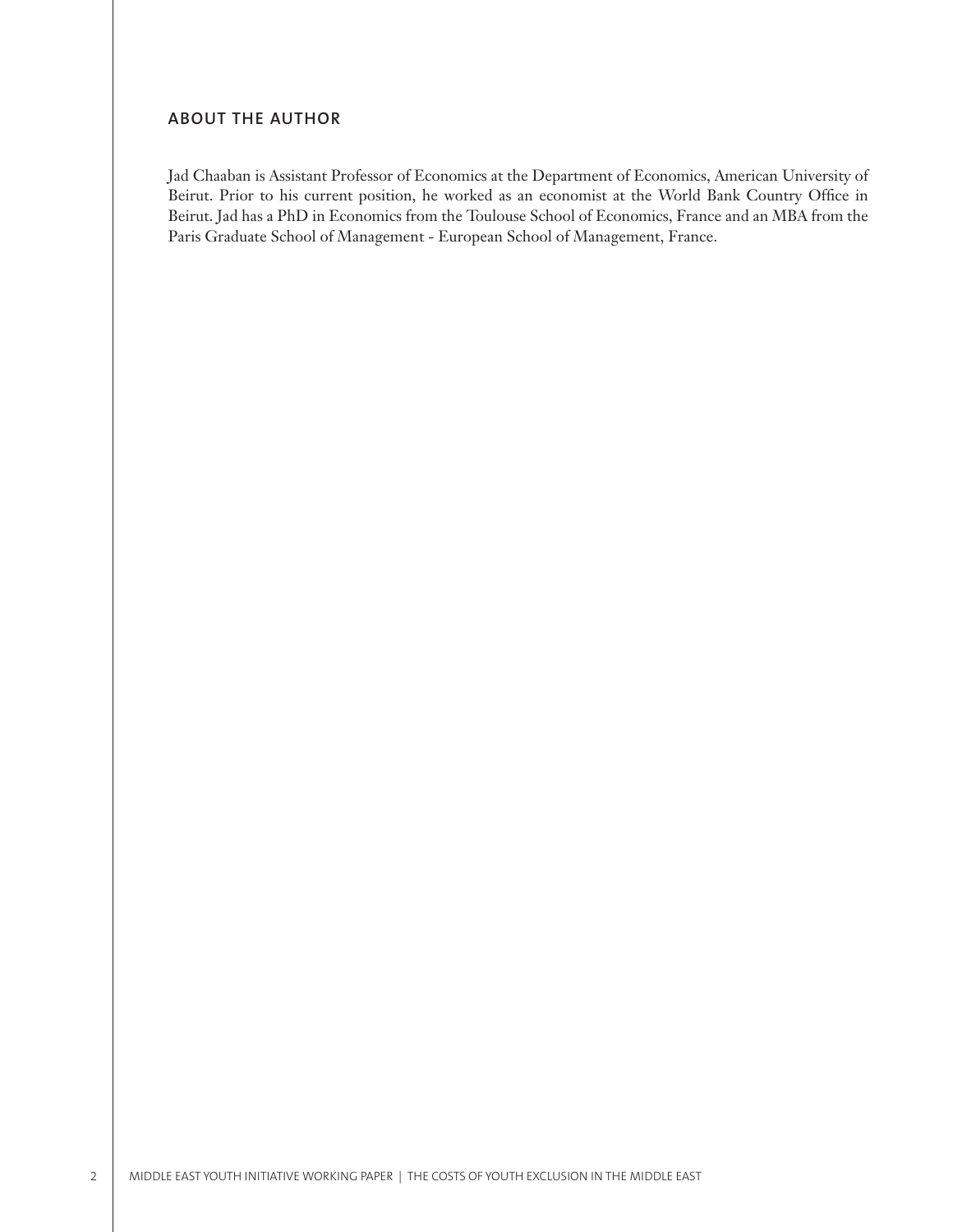# **CONTENTS**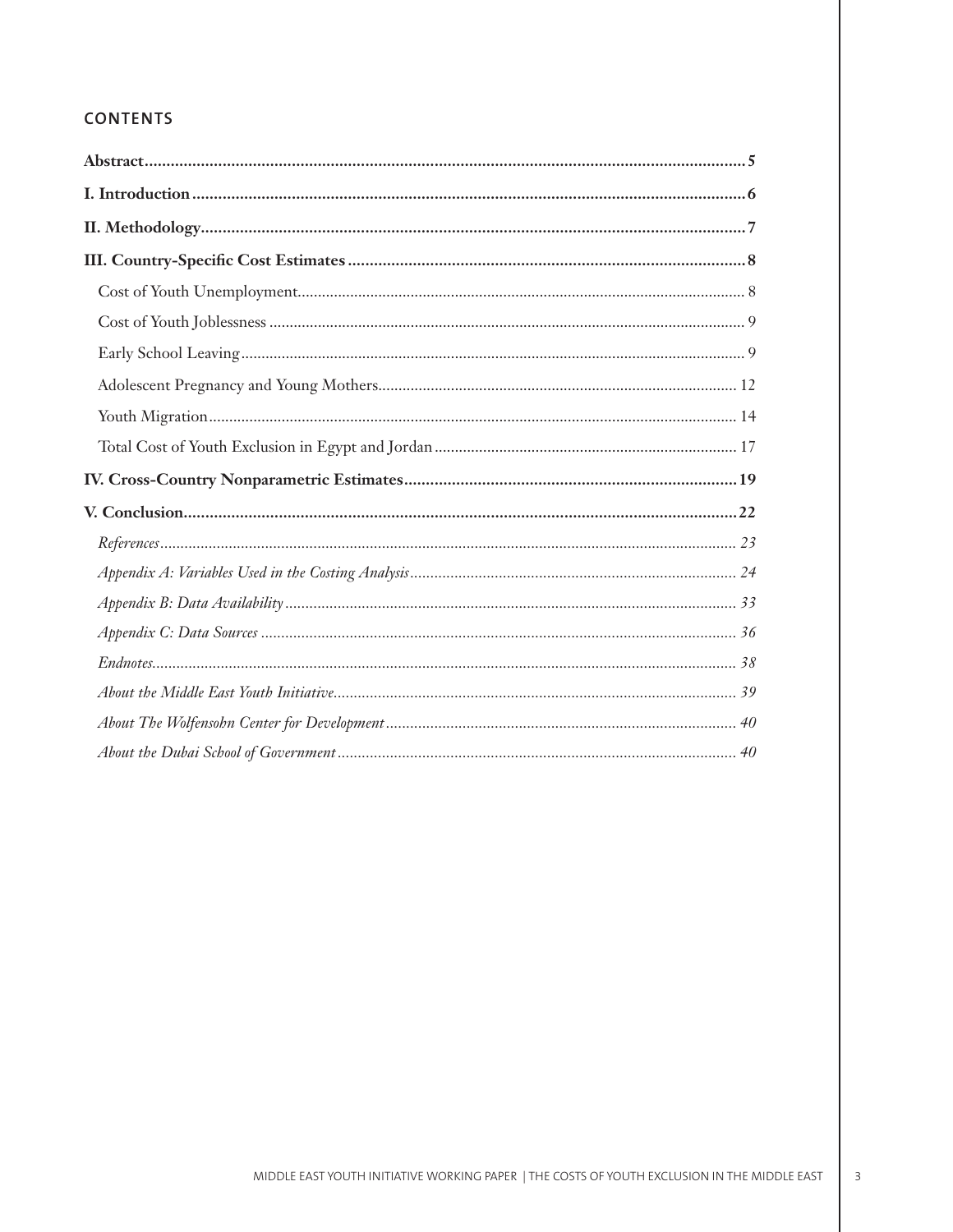# **LIST OF TABLES**

| Table 3-1c: Cost of Youth Unemployment in Local Currency Units (Thousands) 10                    |  |
|--------------------------------------------------------------------------------------------------|--|
|                                                                                                  |  |
|                                                                                                  |  |
|                                                                                                  |  |
|                                                                                                  |  |
|                                                                                                  |  |
| Table 3.3c: Net Discounted Lifetime Earnings Relative to Primary Education per School Leaver  14 |  |
|                                                                                                  |  |
|                                                                                                  |  |
| Table 3.5a: Cost of Youth Migration in US Dollars (PPP) and as a Share of GDP 16                 |  |
|                                                                                                  |  |
|                                                                                                  |  |
| Table 4.1: Potential Decrease in Youth Exclusion Compared to the "Best Practice" Frontier 21     |  |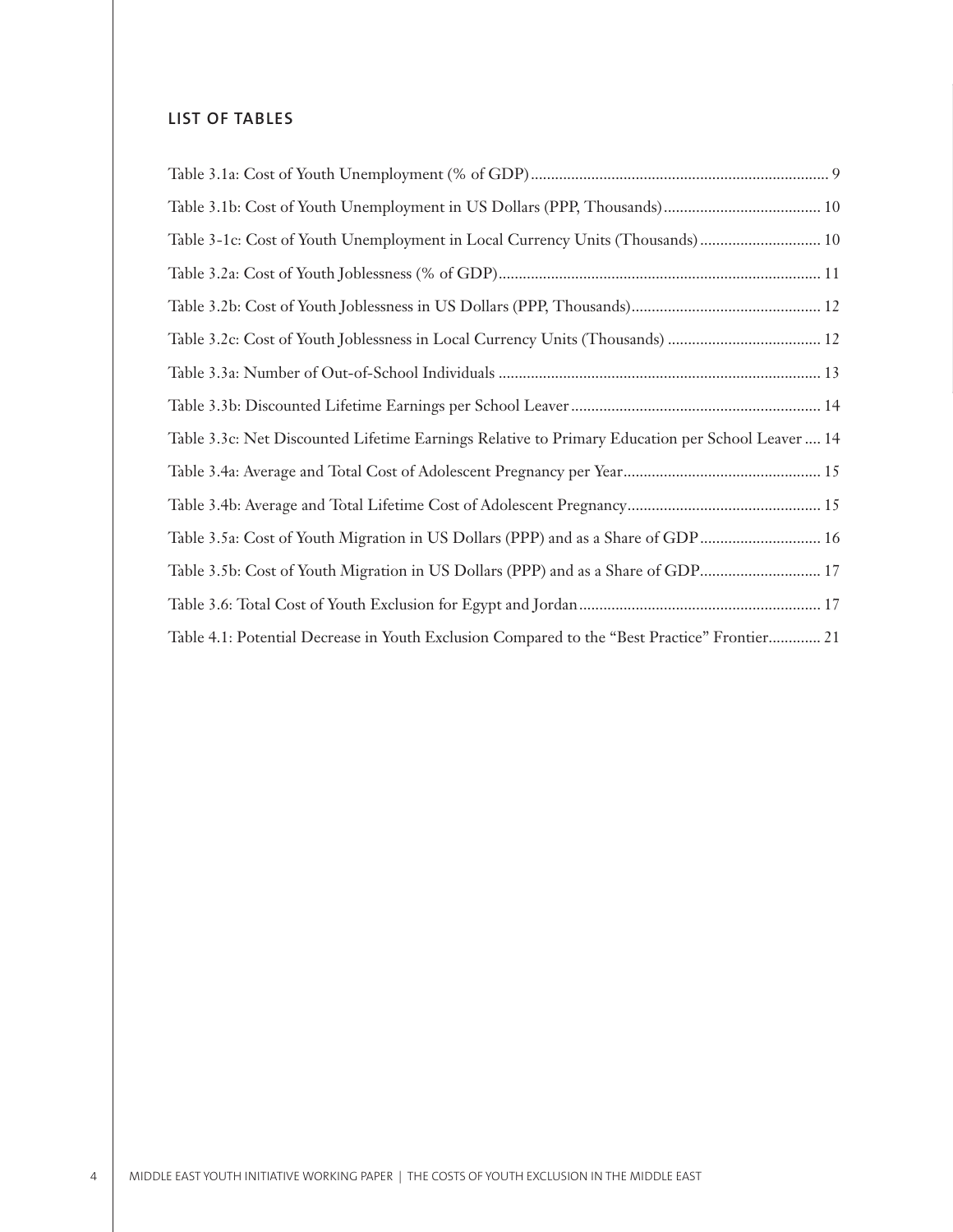# **THE COSTS OF YOUTH EXCLUSION IN THE MIDDLE EAST**

There is no doubt that youth exclusion in Middle Eastern countries is imposing high costs on their societies, and quantifying such costs is extremely important for making a case for investing in youth as an economically sound approach for Middle Eastern governments to take.

## **ABSTRACT**

This paper explores the costs associated with youth exclusion in the Middle East by providing estimates of the economic costs to society related to youth unemployment, youth joblessness, school dropouts, adolescent pregnancy, and youth migration. The paper provides country-specific estimates of the costs of youth exclusion by using the human capital approach to valuing economic costs. In addition, the paper develops a new empirical methodology that benchmarks the costs of youth exclusion in Middle Eastern countries against a common hypothetical international "best-practice frontier" in which the overall costs of youth exclusion are comparable across countries. Results show that youth exclusion poses major economic costs to Middle Eastern societies, reaching in 2006 as high as US\$53 billion in Egypt and about US\$1.5 billion in Jordan. Moreover, Middle Eastern countries are among the group furthest away from the best practice frontier as it relates to reducing youth exclusion, and their performance has deteriorated in recent years. Middle Eastern countries could decrease youth exclusion by at least 60 percent if they were to use their available resources more efficiently.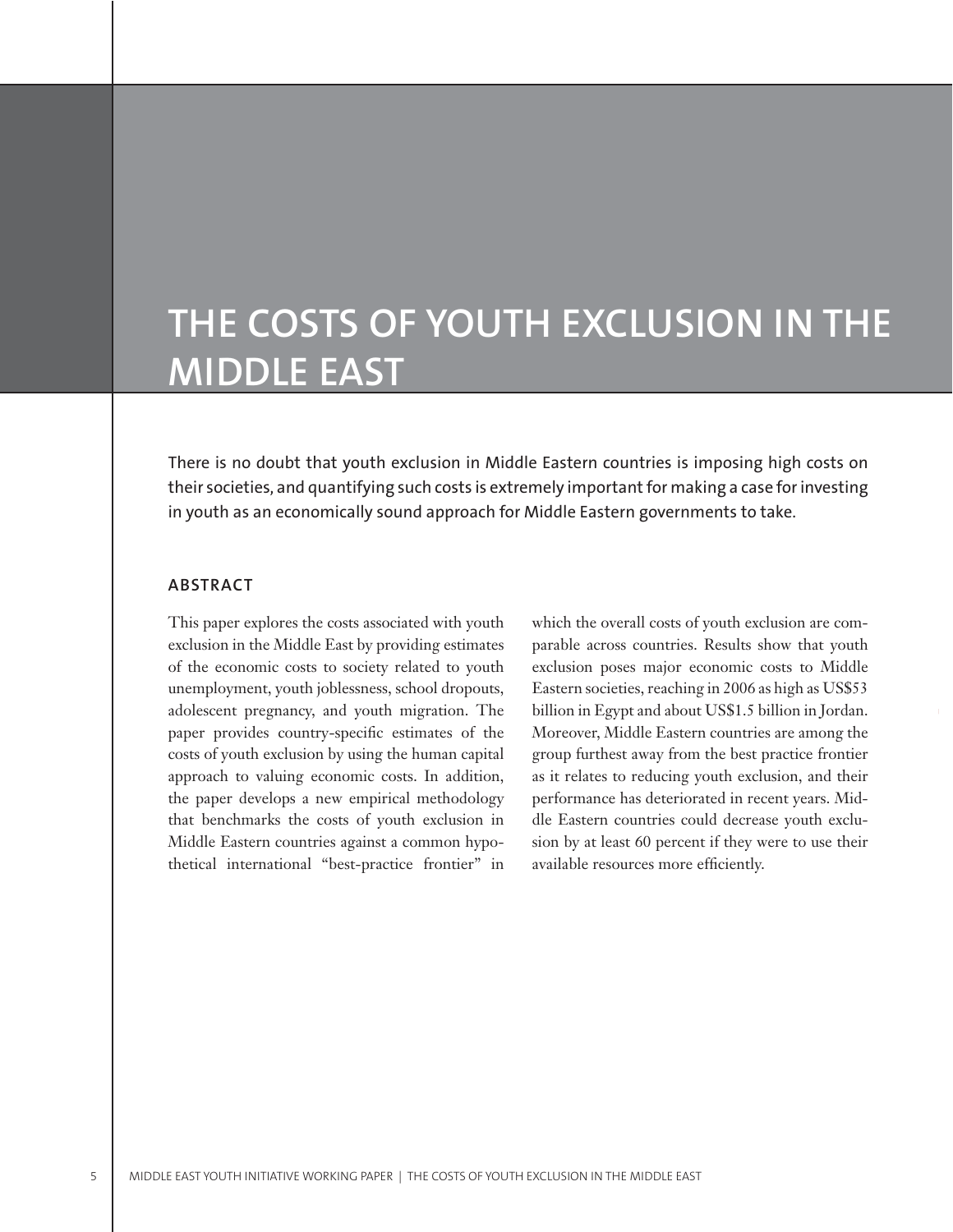### **I. INTRODUCTION**

Countries in the Middle East face their largest youth cohort in modern history. Young men and women in these countries are encountering increased social exclusion and marginalization. They face rising unemployment rates, higher exposure to health risks, and a precarious educational system. There is no doubt that youth exclusion in Middle Eastern countries is imposing high costs on their societies, and quantifying such costs is extremely important for making a case for investing in youth as an economically sound approach for Middle Eastern governments to take.

The costs of neglecting youth can be measured in terms of a depletion of human and social capital. Most of the costs are the opportunity costs of youth exclusion, namely lost productivity because of limited work lives, low human capital accumulation, and the absence of opportunities. There is a substantial loss of economic growth possibilities, which only increase as this large cohort ages and is without experience in the work force. Lifetime economic costs of youth exclusion, both for the individual and the society as a whole, can thus be quantified.

To date, there are no studies on the costs of youth exclusion in the Middle East. There are a few studies that try to measure the costs of youth exclusion in other countries and regions around the world. Notably, the World Bank recently released two reports demonstrating that the risky behaviors of young persons are costly not only to the youth themselves but to society generally. According to the study *Caribbean Youth Development: Issues and Policy Directions* (World Bank 2003), risky adolescent behavior has the following estimated costs: Youth crime and violence in St. Lucia generates, for instance, over US\$3 million in social indirect costs and US\$7.7 million in private indirect costs annually. Female youth unemployment in Jamaica generates an annual loss of 2.9 percent of gross domestic product (GDP). A similar exercise was undertaken as part of the study *Young People in South Eastern Europe: From Risk to Empowerment* (World

Bank 2004). This study finds that at the national level in Kosovo, for example, the report estimates that the cost of not investing in youth in Kosovo is 204 million euros (or one-third of the budget).<sup>1</sup>

The main objective of this paper is to fill in the knowledge gap regarding the costs of youth exclusion in the Middle East by providing scientific estimates of the economic costs to society related to youth unemployment, youth joblessness, school dropouts, adolescent pregnancy, and youth migration in as many Middle Eastern countries as data permit. The paper seeks to provide country-specific estimates of the costs of youth exclusion by using a methodology similar to the one implemented by the World Bank in Latin American and southeastern European countries. In addition, the paper develops a new empirical methodology to benchmark the costs of youth exclusion in Middle Eastern countries against a common hypothetical "bestpractice frontier," in which the overall cost of youth exclusion would be comparable across countries. The country-specific and region-wide cost estimates are intended to provide policy makers concerned with the Middle East with powerful evidence to convince decision makers in the region to channel investments to youth and to start focusing on the challenges facing them.

Youth exclusion is multidimensional and may include other fields such as poverty, poor health status, and exclusion from health care, drug usage, and low access to decent housing, the Internet, and political participation. These other fields were excluded from the analysis either because of lack of data (for indicators related to health, digital divide, and housing access) or because the effect of a given indicator on GDP is not found to be conclusive in the literature (for instances of poverty and political participation). Therefore, the cost estimates herein only should be seen as a lower bound since the impossibility of fully measuring a human life is recognized.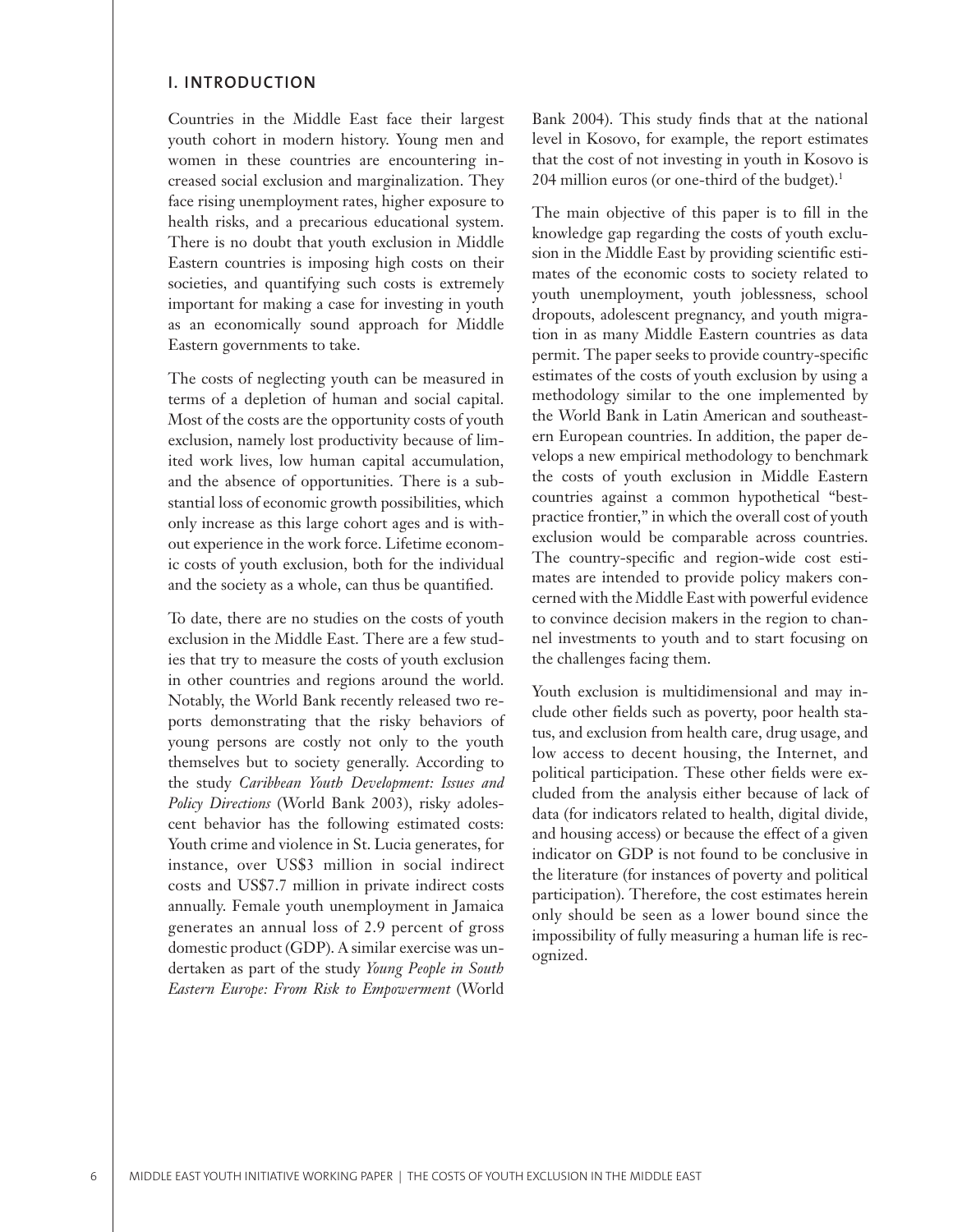## **II. METHODOLOGY**

The paper first will build on the methodology developed in the World Bank (2003, 2004) to generate the economic costs of youth exclusion relative to specific dimensions: youth unemployment, youth joblessness, school dropouts, adolescent pregnancy, and youth migration. The cost of migration has not been evaluated previously, so an empirical model based on the erosion of human capital and productivity will be developed to provide an estimate for the cost of youth migration in terms of forgone GDP. The overall methodology attempts to measure the productive value of the individual and the measurable costs associated with various dimensions. The costing methodology adopts simple models of labor and education markets by focusing on the first order effects of the impacts of youth exclusion on economic costs to society. A more detailed picture of the dynamics of youth unemployment effects, for instance, would require adaptation to country specificities—youth skills and other labor market adjustment dynamics—that are not estimated here. The goal of the adopted methodology is to provide a lower bound on the economic costs of youth exclusion since it would be unrealistic to obtain a full characterization for all Middle Eastern countries of the real costs of youth exclusion.

Country-specific data essential for the cost estimation is drawn from various sources, including country-based household surveys, living conditions measurement surveys, Pan-Arab Project for Family Health (PAPFAM) surveys, labor surveys, and other poverty/income surveys. Data on wages and unemployment for youth are drawn from the ILO (2006). Data on health conditions are from UNICEF (2006) and Shepard and DeJong (2005). Macroeconomic and social development data are found in the IMF International Financial Statistics, the World Bank's World Development Indicators, and ESC-WA statistical abstract databases. Youth migration data are from the Euro-Mediterranean Consortium for Applied Research on International Migration (www.carim.org). Additional data are drawn from the review paper by Chaaban (2007). The present paper defines the youth category as comprising individuals aged between 15 and 29.<sup>2</sup> Appendix B summarizes data availability by Middle East country.<sup>3</sup>

In the second part, the paper develops a methodology to provide cross-country estimates of the costs of youth exclusion across Middle Eastern states. Though single, country-specific cost indicators provide useful information, it is difficult to rank countries in terms of their youth exclusion costs according to these indicators. Several cross-country studies exist on the impact of investing in human capital,<sup>4</sup> yet more often than not, one country does not dominate another country in all dimensions of youth development. There is, therefore, a need for synthetic measures that merge several indicators into a single statistic. We would like indicators that are obtained by unequally weighing the different youth inclusion objectives, with the weight of each objective being determined by the priority that is given to it. Data Envelopment Analysis (DEA) appears particularly well suited to obtain such synthetic indicators. As such, it allows for a full ranking of countries on the basis of their relative performance. The paper builds on recent innovative uses of DEA in Cherchye (2001) and Cherchye and Kuosmanen (2004) to estimate the aggregate costs of youth exclusion and compute estimates and rankings across Middle East countries.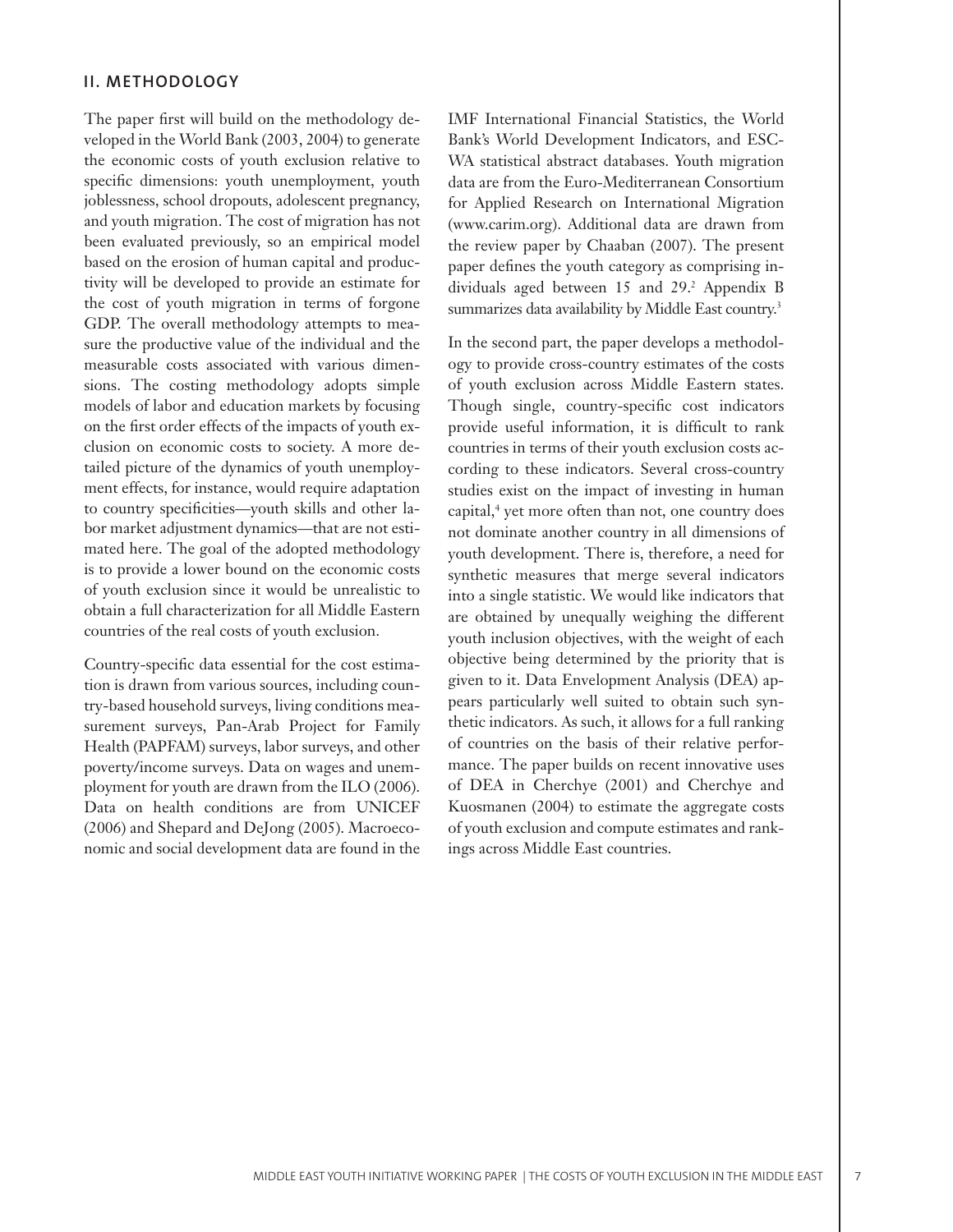#### **III. COUNTRY-SPECIFIC COST ESTIMATES**

In this section, we estimate the cost of youth unemployment in countries from the Middle East region following the methodology developed in World Bank (2003). The estimate captures the cost of youth unemployment in regard to lost wages due to unemployment. This exercise is conducted for the total youth population as well as for male and female youths. The costs are estimated using data from countries where unemployment and wage data are available.

In order to estimate the cost of unemployment, three target (or ideal) rates of youth unemployment are included. The first is set equal to zero unemployment for youth, the second sets the youth unemployment target equal to the adult unemployment rate, and the third sets the target equal to the youth unemployment rate of the United States. The first target zero youth unemployment rate is set as a purely hypothetical situation in which a country would have no unemployment. The second target set is to assume that the youths in a particular economy are not excluded from the labor market, as is the case in reality. The third target is set equal to the United States in line with the assumptions of World Bank (2003) and because the United States has one of the lowest youth unemployment rates among major developed economies.

### **COST OF YOUTH UNEMPLOYMENT**

In the analysis, several assumptions are adopted. First, it is assumed that females earn 25 percent less than males, for consistency since some countries do not have detailed wage statistics. Second, for countries where youth wages are not present, we assume that youths earn only 80 percent of mean adult or total wages. Third, all wages are adjusted for inflation using the inflation rate from the GDP deflator.

The assumption that youth earn 80 percent of adult wages follows assumptions made by World Bank (2003) that youths are less experienced in the labor market. Also, raw micro-level wage data from Egyptian, Syrian, and Jordanian surveys confirm this assumption.

Equation (1) below is used throughout the estimation in order to calculate the cost as foregone output to the economy:

$$
Cost = \frac{(UR_Y - UR_Y^*) \times LF \times w_Y}{GDP} \quad (1)
$$

Where  $\textit{UR}_Y$  is youth unemployment rate;  $\textit{UR}_Y^*$  is the target youth unemployment rate;  $LF<sub>y</sub>$  is the number of youth labor force participants;  $w<sub>y</sub>$  is real youth wage, and *GDP* is gross domestic product. Data for the number of youth labor force participants are drawn from the ILO's Key Indicators of the Labor Market (KILM) database, which projects employment data based on country-specific models. Mean annual wages used are as reported by the ILO and country-specific household surveys as well as mean annual youth wages for countries where available. GDP is drawn in current US dollars from the World Development Indicators database (World Bank), and inflation is calculated using the GDP deflator from the World Development Indicators. Appendix A summarizes these various variables.

Tables 3.1a through 3.1c below report the estimation results for the cost of youth unemployment in terms of the percentage of GDP in both US dollars (adjusted for purchasing power parity [PPP]) and local currency units (LCU). Costs obviously are greatest when we assume a youth unemployment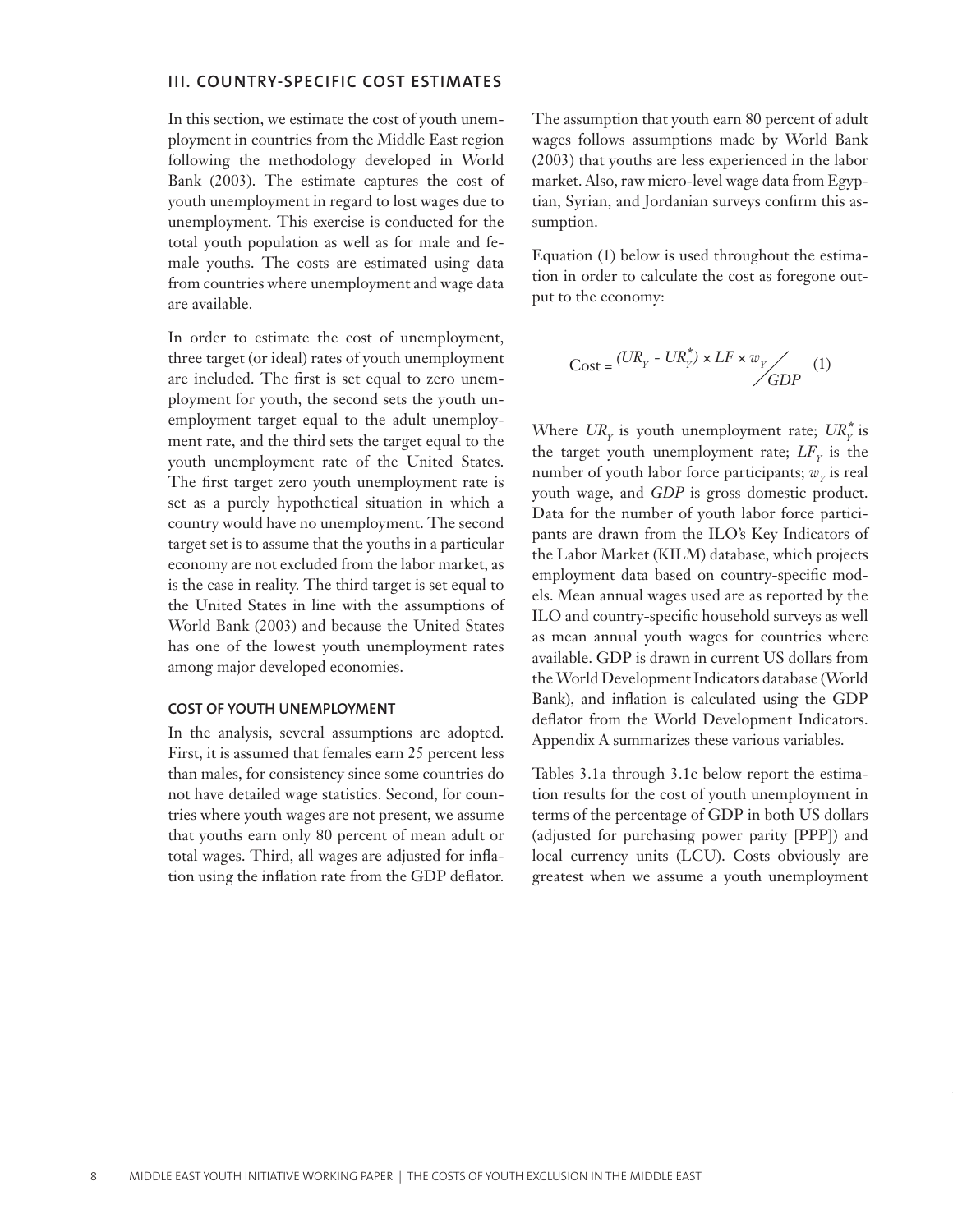target rate of zero and vary according to a target rate equal to that of adults or to the U.S. youth unemployment rate. For the 11 Middle East countries included in the analysis, the average cost of youth unemployment when assuming a zero target is 2.32 percent of GDP, with the highest costs in Morocco (6.86 percent) and West Bank and Gaza (6.63 percent). The costs of male youth unemployment are higher than those of females since there are fewer females in the labor force in Middle East countries. Also note that Gulf region countries (Saudi Arabia, Qatar, and Bahrain) have low costs of unemployment. This is because these countries' labor markets have a high share of foreign workers. Even

though unemployment rates for young Gulf nationals are high, results did not differ much from the ones reported here when cost estimates were based on unemployment among nationals alone as the labor force shrank markedly when foreign workers were excluded, thus reducing the impact on GDP.

Total costs of youth unemployment for the selected group of Middle East countries reached close to US\$ 25 billion, if one were to assume reducing youth unemployment to zero. Female youth unemployment costs Egypt nearly US\$2.6 billion while male youth unemployment is highest in Morocco with a figure reaching US\$6.3 billion.

|                     |          | <b>Target Unemployment</b> |          |          | <b>Target Unemployment</b> |          |          | <b>Target Unemployment</b> |        |
|---------------------|----------|----------------------------|----------|----------|----------------------------|----------|----------|----------------------------|--------|
|                     |          | $Rate = 0$                 |          |          | Rate = Adult               |          |          | $Rate = US$                |        |
|                     | Total    | Male                       | Female   | Total    | Male                       | Female   | Total    | Male                       | Female |
| Algeria (2004)      | 2.60%    | 1.93%                      | 0.66%    | 1.76%    | 1.32%                      | 0.44%    | 1.87%    | 1.36%                      | 0.50%  |
| Bahrain (2001)      | $0.69\%$ | 0.45%                      | 0.24%    | $0.63\%$ | 0.41%                      | 0.21%    | 0.37%    | 0.20%                      | 0.17%  |
| Egypt (2004)        | 1.50%    | 0.63%                      | 0.87%    | 1.38%    | 0.57%                      | 0.80%    | $-0.18%$ | $-0.72%$                   | 0.53%  |
| Jordan $(2002)$     | 2.56%    | 1.87%                      | 0.69%    | 1.84%    | 1.29%                      | 0.54%    | 1.47%    | 0.99%                      | 0.47%  |
| Lebanon (2004)      | 1.70%    | 1.24%                      | 0.45%    | 1.07%    | 0.82%                      | 0.25%    | 0.73%    | 0.47%                      | 0.25%  |
| Morocco $(2002)$    | 6.86%    | 5.57%                      | 1.29%    | 3.60%    | 3.06%                      | 0.54%    | 2.40%    | 1.90%                      | 0.49%  |
| Qatar (2004)        | 0.13%    | 0.10%                      | $0.03\%$ | 0.13%    | 0.10%                      | $0.03\%$ | $-0.22%$ | $-0.23%$                   | 0.01%  |
| Saudi Arabia (2000) | 1.22%    | 0.90%                      | 0.32%    | 1.15%    | 0.85%                      | $0.30\%$ | 0.59%    | 0.36%                      | 0.22%  |
| Syria (2004)        | 2.66%    | 1.46%                      | 1.19%    | 2.36%    | 1.32%                      | 1.04%    | 0.74%    | 0.01%                      | 0.74%  |
| West Bank and       |          |                            |          |          |                            |          |          |                            |        |
| Gaza (2004)         | 6.63%    | 6.00%                      | 0.63%    | 1.69%    | 1.24%                      | 0.45%    | 4.53%    | 4.05%                      | 0.47%  |
| Yemen (2004)        | 2.90%    | 1.67%                      | 1.22%    | 1.21%    | $0.63\%$                   | 0.57%    | 1.53%    | 0.58%                      | 0.95%  |
| Total               | 2.32%    | 1.59%                      | $0.73\%$ | $1.66\%$ | 1.11%                      | $0.55\%$ | $0.85\%$ | 0.41%                      | 0.45%  |

## **Table 3.1a: Cost of Youth Unemployment (% of GDP)**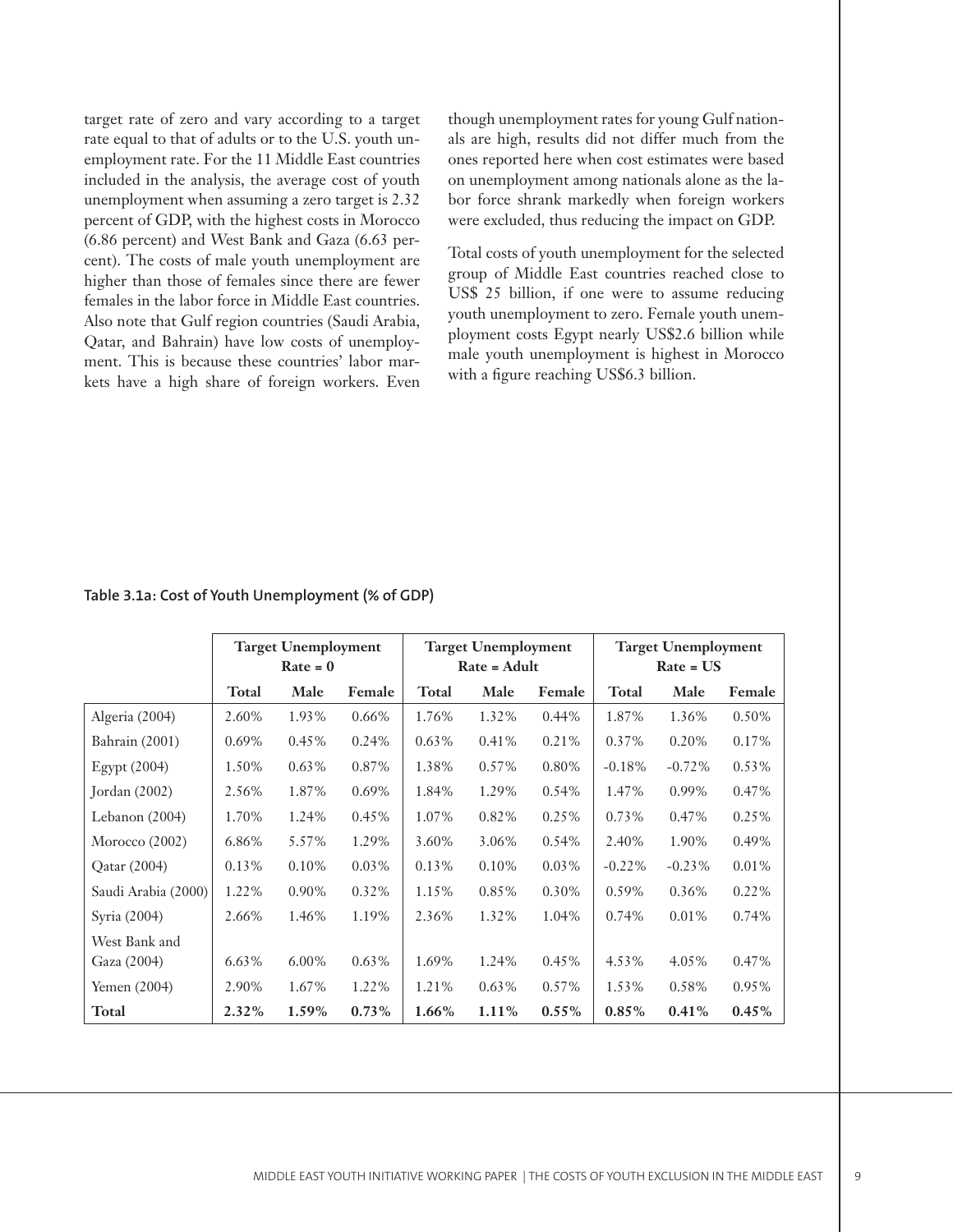| ï<br>ני<br>ّمٰاٰہ<br>$\frac{c}{2}$ |
|------------------------------------|
|                                    |
|                                    |
|                                    |
|                                    |
|                                    |
| $\frac{1}{2}$<br>i                 |
| `<br>خ<br>15.<br>1<br>(<br>נובי    |
| s plas                             |

|                                                                            | Target U    | Jnemployment Rate = 0        |             |             | Target Unemployment Rate = Adult |            |             | Target Unemployment Rate = US |            |
|----------------------------------------------------------------------------|-------------|------------------------------|-------------|-------------|----------------------------------|------------|-------------|-------------------------------|------------|
|                                                                            | Total       | Male                         | Female      | Total       | Male                             | Female     | Total       | Male                          | Female     |
| Algeria (2004)                                                             | 5,582,208   | 4,160,895                    | 1,421,313   | 3,790,376   | 2,838,742                        | 951,635    | 4,019,595   | 2,935,959                     | 1,083,636  |
| Bahrain (2001)                                                             | 76,896      | 49,957                       | 26,939      | 70,255      | 46,352                           | 23,903     | 41,697      | 22,229                        | 19,468     |
| Egypt (2004)                                                               | 4,607,486   | 1,937,254                    | 2,670,232   | 4,237,388   | 1,760,297                        | 2,477,091  | (564, 365)  | (2,215,592)                   | 1,651,228  |
| Jordan $(2002)$                                                            | 560,561     | 409,739                      | 150,821     | 403,487     | 283,726                          | 119,761    | 321,881     | 217,170                       | 104,710    |
| Lebanon (2004)                                                             | 354,086     | 259,724                      | 94,362      | 224,653     | 171,696                          | 52,957     | 153,786     | 99,771                        | 54,015     |
| Morocco (2002)                                                             | 7,757,738   | 6,300,506                    | 1,457,232   | 4,076,670   | 3,460,959                        | 615,710    | 2,712,249   | 2,153,124                     | 559,125    |
| Qatar (2004)                                                               | 42,521      | 33,328                       | 9,192       | 41,603      | 32,589                           | 9,014      | (72, 758)   | (74,203)                      | 1,445      |
| Saudi Arabia (2000)                                                        | 3,191,022   | 2,349,979                    | 841,043     | 3,005,060   | 2,222,881                        | 782,179    | 1,539,114   | 954,053                       | 585,061    |
| Syria (2004)                                                               | 1,829,757   | 1,007,545                    | 822,212     | 1,624,780   | 911,162                          | 713,619    | 511,266     | 2,849                         | 508,417    |
| West Bank and Gaza (2004)                                                  | 239,470     | 216,674                      | 22,795      | 61,294      | 44,795                           | 16,499     | 163,690     | 146,492                       | 17,198     |
| Yemen (2004)                                                               | 627,470     | 362,260                      | 265,210     | 262,030     | 137,971                          | 124,058    | 331,925     | 126,629                       | 205,296    |
| Total                                                                      | 24,869,213  | 17,087,862                   | 7,781,351   | 17,797,596  | 11,911,171                       | 5,886,425  | 9,158,080   | 4,368,481                     | 4,789,598  |
| Table 3.1c: Cost of Youth Unemployment in Local Currency Units (Thousands) |             |                              |             |             |                                  |            |             |                               |            |
|                                                                            |             | Target Unemployment Rate = 0 |             |             | Target Unemployment Rate = Adult |            |             | Target Unemployment Rate = US |            |
|                                                                            | Total       | Male                         | Female      | Total       | Male                             | Female     | Total       | Male                          | Female     |
| Algeria (2004)                                                             | 202,355,035 | 150,832,448                  | 51,522,587  | 137,401,145 | 102,904,380                      | 34,496,764 | 145,710,302 | 106,428,503                   | 39,281,799 |
| Bahrain (2001)                                                             | 25,971      | 16,872                       | 9,098       | 23,728      | 15,655                           | 8,073      | 14,083      | 7,508                         | 6,575      |
| Egypt (2004)                                                               | 7,371,977   | 3,099,606                    | 4,272,371   | 6,779,822   | 2,816,476                        | 3,963,346  | (902, 984)  | (3,544,948)                   | 2,641,964  |
| Jordan (2002)                                                              | 170,724     | 124,790                      | 45,934      | 122,886     | 86,411                           | 36,475     | 98,032      | 66,141                        | 31,891     |
| Lebanon (2004)                                                             | 466,720,532 | 342, 342, 207                | 124,378,325 | 296,114,641 | 226,312,450                      | 69,802,191 | 202,705,451 | 131,508,347                   | 71,197,104 |

|                                     | Target      | Unemployment Rate = 0 |             |               | Target Unemployment Rate = Adult |            |             | Target Unemployment Rate = US |            |
|-------------------------------------|-------------|-----------------------|-------------|---------------|----------------------------------|------------|-------------|-------------------------------|------------|
|                                     | Total       | Male                  | Female      | Total         | Male                             | Female     | Total       | Male                          | Female     |
| Algeria (2004)                      | 202,355,035 | 150,832,448           | 51,522,587  | 137, 401, 145 | 102,904,380                      | 34,496,764 | 145,710,302 | 106,428,503                   | 39,281,799 |
| Bahrain (2001)                      | 25,971      | 16,872                | 9,098       | 23,728        | 15,655                           | 8,073      | 14,083      | 7,508                         | 6,575      |
| Egypt (2004)                        | 7,371,977   | 3,099,606             | 4,272,371   | 6,779,822     | 2,816,476                        | 3,963,346  | (902, 984)  | (3,544,948)                   | 2,641,964  |
| Jordan (2002)                       | 170,724     | 124,790               | 45,934      | 122,886       | 86,411                           | 36,475     | 98,032      | 66,141                        | 31,891     |
| Lebanon (2004)                      | 466,720,532 | 342, 342, 207         | 124,378,325 | 296,114,641   | 226,312,450                      | 69,802,191 | 202,705,451 | 131,508,347                   | 71,197,104 |
| Morocco (2002)                      | 27,152,082  | 22,051,771            | 5,100,311   | 14,268,344    | 12,113,358                       | 2,154,986  | 9,492,873   | 7,535,934                     | 1,956,939  |
| Qatar (2004)                        | 193,470     | 151,644               | 41,826      | 189,293       | 148,281                          | 41,012     | (331,050)   | (337, 624)                    | 6,574      |
| Saudi Arabia (2000)                 | 10,832,722  | 7,977,591             | 2,855,131   | 10,201,429    | 7,546,126                        | 2,655,303  | 5,224,907   | 3,238,773                     | 1,986,134  |
| Syria (2004)                        | 30,190,986  | 16,624,491            | 13,566,495  | 26,808,877    | 15,034,172                       | 1,774,706  | 8,435,883   | 47,009                        | 8,388,873  |
| West Bank and Gaza (2004) 1,341,031 |             | 1,213,377             | 127,655     | 343,246       | 250,854                          | 92,392     | 916,666     | 820,355                       | 96,311     |
| Yemen (2004)                        | 84,771,158  | 48,941,347            | 35,829,811  | 35,400,230    | 18,639,942                       | 16,760,287 | 44,843,089  | 17,107,568                    | 27,735,521 |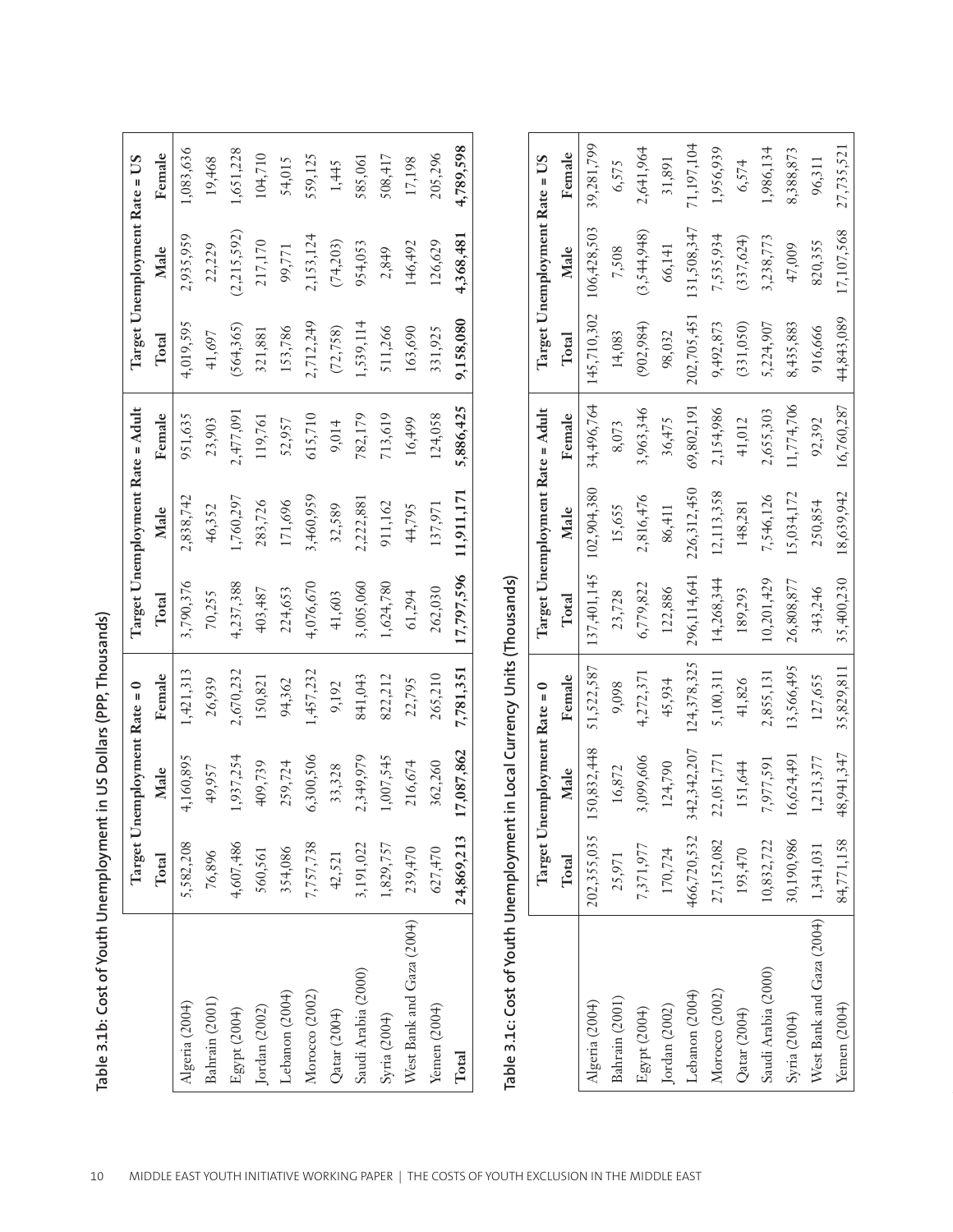#### **COST OF YOUTH JOBLESSNESS**

The exercise above can be repeated using the youth joblessness rate instead of unemployment. The reason for this is to capture the labor force participation gap between males and females since female labor force participation rates are much lower than those for males in the region; unemployment rates do not capture this discrepancy. The definition of the joblessness rate is the summation of the unemployment rate and the inactivity rate of youths who are not in school. The same assumptions are used as above and data sources for inactivity rate are from KILM and from the national statistical agency of the observed country. The results of the estimation are summarized in the tables below.<sup>5</sup>

As expected, youth joblessness exacerbates the magnitude of welfare losses to society, especially for young females. Losses for female youth joblessness are between 2 to 7 percent of GDP higher than those under the scenario above in which only youth employment is taken into account.

## **EARLY SCHOOL LEAVING**

Following World Bank (2003) and Cunningham and García-Verdú (2007), measuring the loss in potential earnings because of lower educational attainment is performed in two steps. First, an ageearnings profile is constructed using household surveys for Jordan (2002), Egypt (2004), and Syria (2004). Taking the mean annual wage of each age group and each educational level of wage earners does this. Five-year age intervals are used for the construction of the age earnings profile. All wages reported as monthly are multiplied by twelve. It is assumed that after a certain age, labor force participants are forced out of the labor market, depending on the country's legal retirement age. In some cases, wage information is limited by data availability. At the same time, it is assumed that wage earning starts at the age of 15 for primary and secondary degree holders while earnings begin in the 20 to 24 age bracket for people with a university degree.

This exercise shows that the age-earnings relationship is not linear in all countries (See figures 1-3 in Appendix A); yet a Mincer-type earnings equation still can be generated from the available data.6 We also total the lifetime earnings at a certain level of educational attainment and subtract from it the total lifetime earnings at a lower level of education. This is done for males and females as well as on the general level.<sup>7</sup>

The equation used to generate the foregone earnings of having a higher degree is:

$$
E = \sum_{t=t_s}^{T_s} \left( \frac{e_{i,t}^s}{(1+r)^t} \right) (2)
$$

|                |          | Target Unemployment Rate = 0 |        |          |          | <b>Target Unemployment Rate = Adult</b> |
|----------------|----------|------------------------------|--------|----------|----------|-----------------------------------------|
|                | Total    | Male                         | Female | Total    | Male     | Female                                  |
| Egypt $(2004)$ | 7.56%    | 1.59%                        | 5.91%  | 7.29%    | 1.53%    | 5.66%                                   |
| Jordan (2002)  | 5.33%    | 1.48%                        | 3.84%  | 4.14%    | 0.88%    | 3.31%                                   |
| Lebanon (2004) | 3.69%    | 0.87%                        | 2.65%  | 2.74%    | $0.43\%$ | 2.03%                                   |
| Qatar (2004)   | $0.57\%$ | $0.12\%$                     | 0.38%  | $0.57\%$ | 0.12%    | 0.38%                                   |
| Syria (2004)   | 8.66%    | 1.22%                        | 7.83%  | 9.09%    | 1.19%    | 8.08%                                   |
| Total          | $6.95\%$ | $1.39\%$                     | 5.56%  | $6.60\%$ | 1.28%    | 5.26%                                   |

**Table 3.2a: Cost of Youth Joblessness (% of GDP)**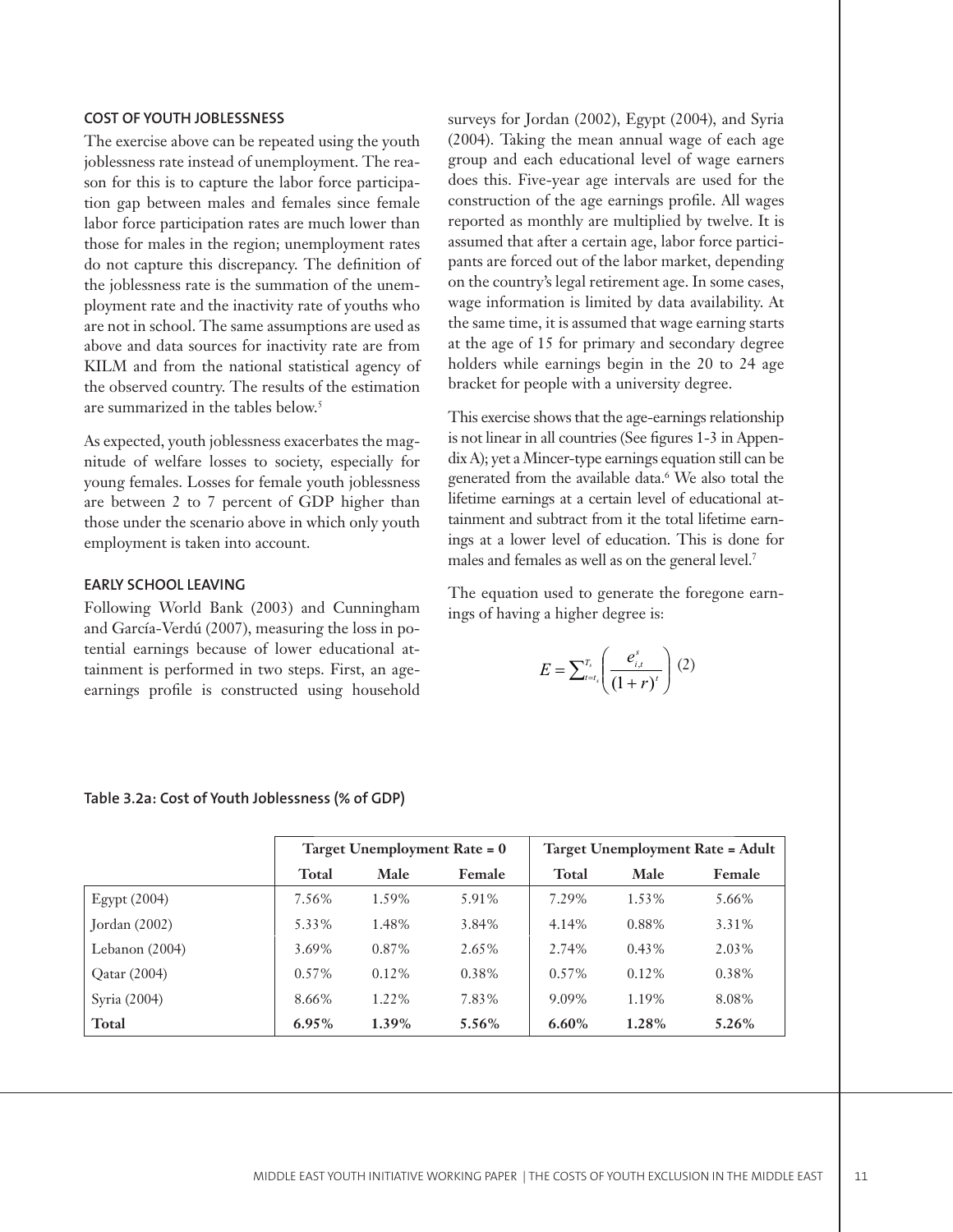where *E* is total lifetime earnings with education level E;  $e_{i,t}^s$  are the earnings of an individual with E educational level, *t* is the age at which this individual begins work depending on his/her educational attainment and  $T$  is the age at which this individual will retire, and  $r$  is the discount rate. The foregone earnings are computed as the difference between total lifetime earnings of *E+1* and *E* (i.e., having an upper educational level). Finally, to calculate the total loss in earnings for all youth who were not in school in the observation year, we multiply the relative marginal gains (which are calculated above) by the number of students in the labor force who did not continue their education.

The data for this exercise are wages by age and educational level from the household surveys of Syria, Jordan, and Egypt, the number of students who did not finish each level of education and school age population from EdStats (World Bank), and labor force participation data from KILM (ILO).

Table 3.3a reports the number of school dropouts by various categories and Table 3.3b contains the discounted lifetime earnings for each school leaver. These range between US\$18,000 to US\$45,000 according to gender and education level, with females earning less than males on average. Higher education seems to be consistently rewarded in all three countries, with lifetime earnings increasing by more than 50 percent as individuals increase their educational level.

Table 3.3c reports the net discounted lifetime earnings relative to primary education, with tertiary education in Jordan having the highest earnings profile relative to having a primary education.

|                 |              | Target Unemployment Rate = 0 |               |              | <b>Target Unemployment Rate = Adult</b> |            |
|-----------------|--------------|------------------------------|---------------|--------------|-----------------------------------------|------------|
|                 | Total        | Male                         | <b>Female</b> | <b>Total</b> | Male                                    | Female     |
| $E$ gypt (2004) | 23, 124, 892 | 4,875,735                    | 18,077,616    | 22,307,581   | 4,675,885                               | 17,328,033 |
| Jordan (2002)   | 1,164,149    | 324,381                      | 838,599       | 903,695      | 191,278                                 | 722,541    |
| Lebanon (2004)  | 767,447      | 181,007                      | 551,707       | 569,543      | 88,664                                  | 421,253    |
| Qatar (2004)    | 181,460      | 37,878                       | 121,945       | 180,196      | 37,135                                  | 121,065    |
| Syria (2004)    | 5,939,636    | 836,449                      | 5,371,682     | 5,656,269    | 738,383                                 | 5,031,823  |
| Total           | 31,177,583   | 6,255,449                    | 24,961,549    | 29,617,283   | 5,731,345                               | 23,624,716 |

#### **Table 3.2b: Cost of Youth Joblessness in US Dollars (PPP, Thousands)**

#### **Table 3.2c: Cost of Youth Joblessness in Local Currency Units (Thousands)**

|                 |               | <b>Target Unemployment Rate = 0</b> |               |              | <b>Target Unemployment Rate = Adult</b> |             |
|-----------------|---------------|-------------------------------------|---------------|--------------|-----------------------------------------|-------------|
|                 | Total         | Male                                | Female        | Total        | Male                                    | Female      |
| Egypt $(2004)$  | 36,999,827    | 7,801,175                           | 28,924,186    | 35,692,129   | 7,481,416                               | 27,724,853  |
| Jordan $(2002)$ | 354,553       | 98.793                              | 255,404       | 275,229      | 58,256                                  | 220,057     |
| Lebanon (2004)  | 1,011,571,538 | 238, 585, 192                       | 727, 204, 593 | 750,714,438  | 116,868,162                             | 555,254,229 |
| Qatar (2004)    | 825,641       | 172,345                             | 554,851       | 819,891      | 168,965                                 | 550,844     |
| Syria (2004)    | 98,003,991    | 13,801,402                          | 88,632,755    | 93, 328, 434 | 12, 183, 322                            | 83,025,084  |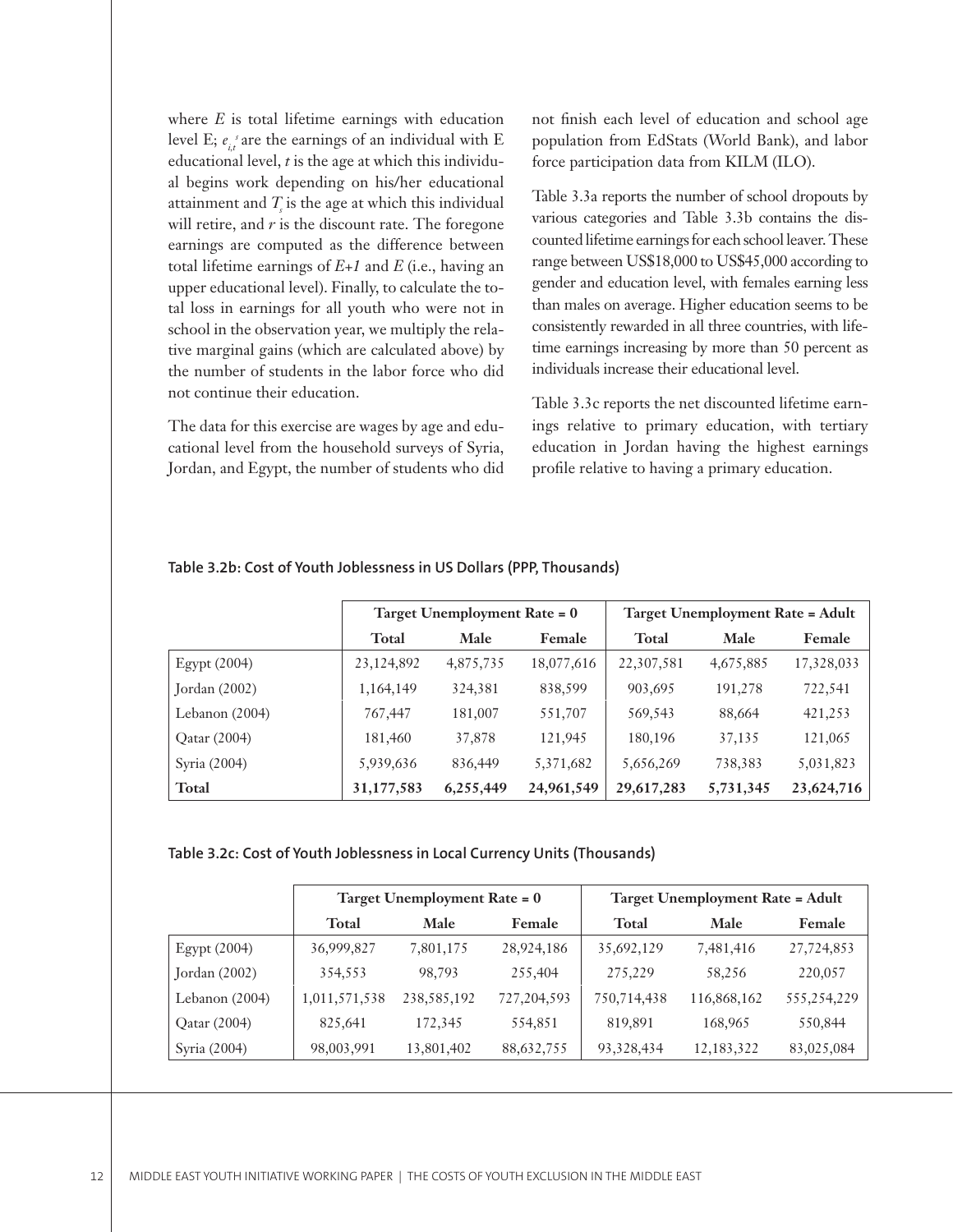#### **ADOLESCENT PREGNANCY AND YOUNG MOTHERS**

Recent evidence suggests that the average nuptial age in the Middle East has risen considerably in recent years. And because nonmarital pregnancies are relatively rare in the relatively conservative societies of the Middle East, adolescent pregnancy is not the policy problem that it is in other parts of the world. That said, however, young marriage remains a problem in many parts of the Middle East, particularly in rural areas and countries such as Egypt, Mauritania, Morocco, West Bank and Gaza, Oman, Syria, and Yemen. As noted in Chaaban (2007), these countries have the highest adolescent fertility rates and the highest proportion of young women who gave birth before age 18.

Computing the costs linked to adolescent pregnancies is divided into four steps:

- Adolescent mother's foregone annual income
- Annual governmental child support •
- Government income transfers and subsidies to adolescent mothers •
- Medical care for mother and child

For the first part of this section, the equation used to generate the foregone annual earnings of an adolescent mother is:

$$
I = w_F \times Emp_F) - (w_{Yf} \times Emp_{yF})
$$
 (3)

where *I* is forgone annual earnings,  $w_f$  is mean adult female wage,  $\mathit{Emp}_f$  is adult female employment rate,  $w_{Yf}$  is mean youth female wage, and  $Emp_{Yf}$  is youth female employment rate.

For measuring annual child support that the adolescent mother receives relative to adult mothers, information about the proportion of annual wage that is dedicated to child support would be required. This data is lacking in the region, and assumptions would be needed about the value of child support as a percentage of annual wages and how much the adolescent mother receives in child support as a percentage of annual wages.8

Government transfers are defined in this context as the amount of government subsidies directed to adolescent mothers in terms of social assistance programs and funds. In the Middle East, this type of data also is unavailable. Instead, data from government expenditures by functionality could be used, but the functionalities do not break down into more detailed accounts. Therefore, government transfers are not included in this exercise.

The final part of the costs associated with adolescent pregnancy is the health care expenditure for each person; the data are available from the World Bank

|        |           | <b>Egypt 2004</b> | Jordan 2002 | Syria 2004 |
|--------|-----------|-------------------|-------------|------------|
| Total  | Primary   | 337,129           | 51,655      | 138,260    |
|        | Secondary | 1,892,841         | 129,585     | 1,123,103  |
|        | Tertiary  | 8,220,650         | 553,920     | 2,410,432  |
| Male   | Primary   | 124,389           | 27,586      | 38,361     |
|        | Secondary | 865, 365          | 66,101      | 544,109    |
|        | Tertiary  | 4,218,067         | 281,432     | 1,212,671  |
| Female | Primary   | 211,878           | 24,037      | 100,068    |
|        | Secondary | 1,025,173         | 55,343      | 579,216    |
|        | Tertiary  | 4,002,658         | 271,774     | 1,197,752  |

#### **Table 3.3a: Number of Out-of-School Individuals**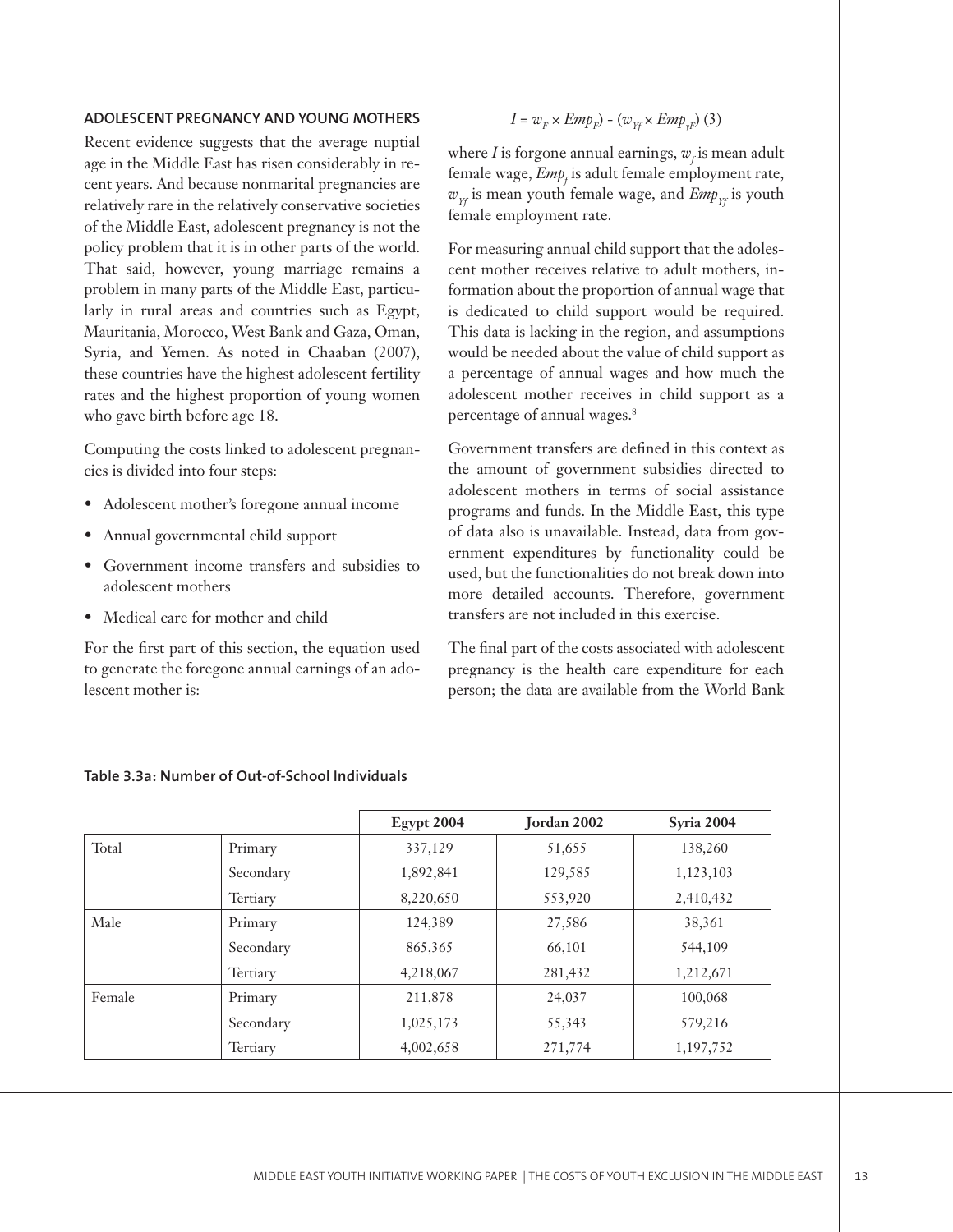HNPstats. According to World Bank (2003), adolescent mothers require 28.8 percent additional health care costs. This assumption also is used here.

All of the above costs correspond to the average costs of early pregnancy. Therefore, the average cost a year would be their summation. For measuring the total cost a year, the average cost must be multiplied by the number of adolescent births in the observation year. Finally, to get the total lifetime cost, the following equation is applied:

$$
TC = (ac \times 25) + TI \times (65-25-15) (4)
$$

where *TC* is total lifetime cost, *ac* is average cost, and *TI* is the mother's lifetime income. The age at

|        |                           |        | <b>US Dollars</b>      |                   |         | <b>Local Currency Units</b> |            |
|--------|---------------------------|--------|------------------------|-------------------|---------|-----------------------------|------------|
|        |                           |        | Egypt 2004 Jordan 2002 | <b>Syria 2004</b> |         | Egypt 2004 Jordan 2002      | Syria 2004 |
| Total  | Primary Education         | 22,948 | 18,217                 | 20,839            | 142,050 | 12,752                      | 1,041,968  |
|        | Secondary Education       | 25,762 | 22,582                 | 21,078            | 159,467 | 15,808                      | 1,053,901  |
|        | Tertiary Education        | 38,453 | 40,586                 | 29,247            | 238,026 | 28,410                      | 1,462,340  |
| Male   | Primary Education         | 25,430 | 19,170                 | 21,801            | 157,413 | 13,419                      | 1,090,040  |
|        | Secondary Education       | 27,969 | 24,575                 | 22,096            | 173,128 | 17,203                      | 1,104,777  |
|        | <b>Tertiary Education</b> | 40,732 | 44,765                 | 30,902            | 252,131 | 31,336                      | 1,545,122  |
| Female | Primary Education         | 19,634 | 11,220                 | 15,572            | 121,536 | 7,854                       | 778,624    |
|        | Secondary Education       | 23,196 | 18,914                 | 21,027            | 143,580 | 13,240                      | 1,051,332  |
|        | <b>Tertiary Education</b> | 34,833 | 34,174                 | 27,961            | 215,617 | 23,921                      | 1,398,071  |

## **Table 3.3b: Discounted Lifetime Earnings per School Leaver**

*Note: Discount rate = 6 percent as in World Bank (2003).*

### **Table 3.3c: Net Discounted Lifetime Earnings Relative to Primary Education per School Leaver**

|        |           |               | <b>US Dollars</b>  |            |               | <b>Local Currency Units</b> |                   |
|--------|-----------|---------------|--------------------|------------|---------------|-----------------------------|-------------------|
|        |           | $E$ gypt 2004 | <b>Jordan 2002</b> | Syria 2004 | $E$ gypt 2004 | Jordan 2002                 | <b>Syria 2004</b> |
| Total  | Secondary | 2,814         | 4,365              | 239        | 17,417        | 3,055.37                    | 11,933            |
|        | Tertiary  | 15,505        | 22,369             | 8,407      | 95,976        | 15,658.01                   | 420,372           |
| Male   | Secondary | 2,539         | 5,406              | 295        | 15,714        | 3,784.00                    | 14,737            |
|        | Tertiary  | 15,302        | 25,596             | 9,102      | 94,717        | 17,916.91                   | 455,082           |
| Female | Secondary | 3,561         | 7,694              | 5,454      | 22,043        | 5,385.53                    | 272,708           |
|        | Tertiary  | 15,199        | 22,953             | 12,389     | 94,081        | 16,067.32                   | 619,447           |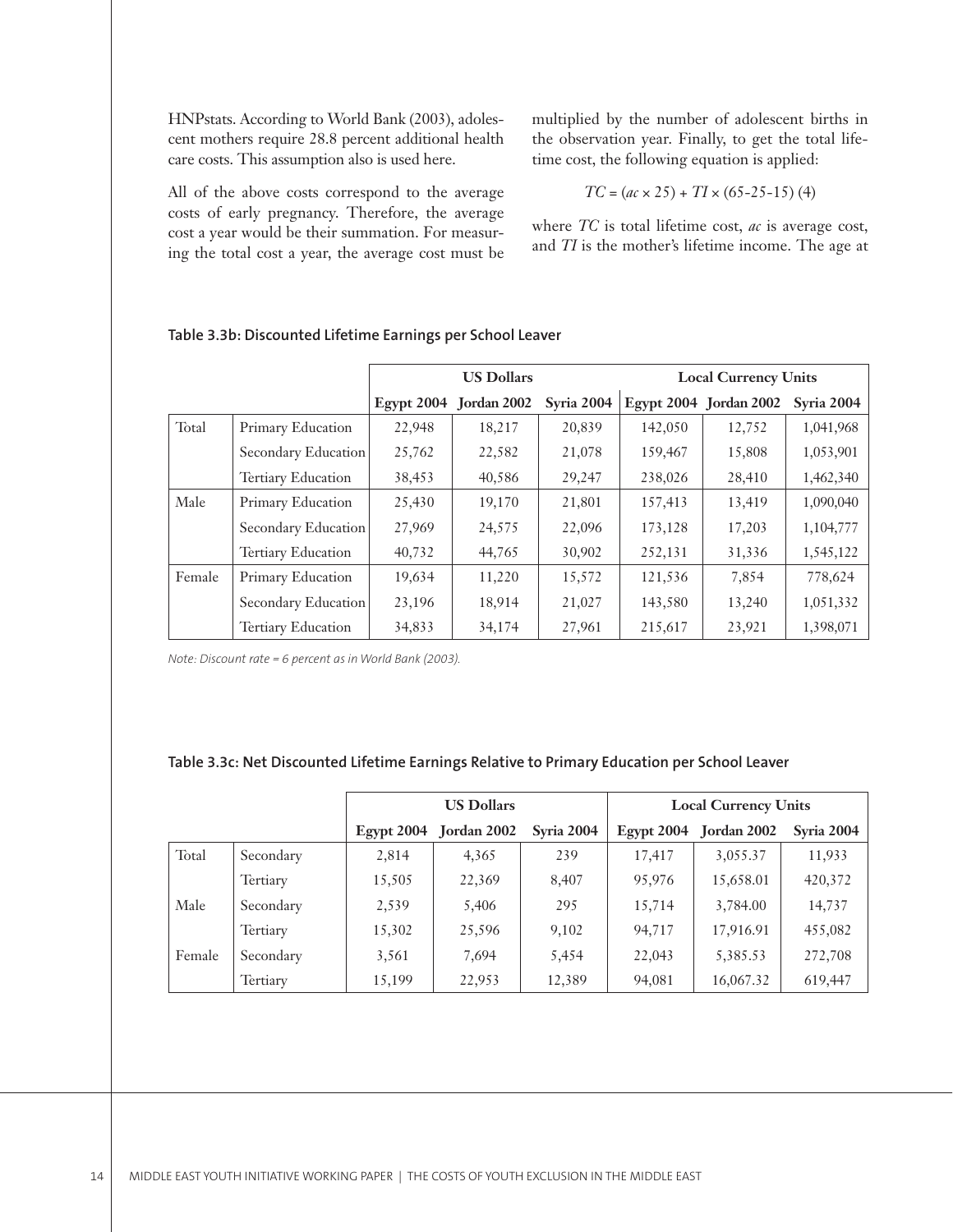|                     | <b>Average Cost per Year</b> |            |                | <b>Total Cost per Year</b> |
|---------------------|------------------------------|------------|----------------|----------------------------|
|                     | <b>USD PPP</b>               | <b>LCU</b> | <b>USD PPP</b> | <b>LCU</b>                 |
| Algeria (2004)      | 2,174                        | 74,942     | 29,827,734     | 1,028,126,687              |
| Bahrain (2001)      | 4,382                        | 1,389      | 2,160,135      | 684,719                    |
| Egypt $(2004)$      | 4,088                        | 6,541      | 652, 304, 701  | 1,043,687,522              |
| Jordan $(2002)$     | 2,559                        | 780        | 20,165,936     | 6, 141, 737                |
| Lebanon $(2004)$    | 2,709                        | 3,570,566  | 15,343,060     | 20, 223, 687, 670          |
| Morocco $(2002)$    | 3,930                        | 13,754     | 266,969,131    | 934, 391, 957              |
| Qatar (2004)        | 4,529                        | 19,801     | 2,273,631      | 9,940,272                  |
| Saudi Arabia (2000) | 8,790                        | 29,143     | 318,284,321    | 1,055,241,659              |
| Syria (2004)        | 1,641                        | 27,081     | 61,282,456     | 1,011,160,519              |
| Yemen $(2004)$      | 601                          | 81,138     | 69,191,694     | 9, 347, 797, 815           |

# **Table 3.4a: Average and Total Cost of Adolescent Pregnancy per Year**

# **Table 3.4b: Average and Total Lifetime Cost of Adolescent Pregnancy**

|                     |                | <b>Average Cost of Lifetime</b> |                   | <b>Total cost of Lifetime</b> |
|---------------------|----------------|---------------------------------|-------------------|-------------------------------|
|                     | <b>USD PPP</b> | <b>LCU</b>                      | <b>USD PPP</b>    | <b>LCU</b>                    |
| Algeria (2004)      | 81,884         | 2,871,462                       | 1,123,360,001     | 39, 393, 583, 349             |
| Bahrain (2001)      | 165,066        | 53,475                          | 81, 377, 297      | 26, 363, 188                  |
| Egypt $(2004)$      | 153,192        | 245,108                         | 24, 443, 213, 634 | 39, 109, 141, 815             |
| Jordan $(2002)$     | 86,706         | 26,407                          | 683, 157, 333     | 208,062,397                   |
| Lebanon $(2004)$    | 92,104         | 121,401,875                     | 521,675,306       | 687, 620, 220, 808            |
| Morocco $(2002)$    | 145,441        | 509,042                         | 9,880,654,109     | 34, 582, 289, 381             |
| Qatar (2004)        | 173,672        | 770,050                         | 87,183,303        | 386, 565, 292                 |
| Saudi Arabia (2000) | 354,921        | 1,187,432                       | 12,851,331,752    | 42,995,707,478                |
| Syria (2004)        | 68,840         | 1,135,862                       | 2,570,421,205     | 42, 411, 949, 875             |
| Yemen (2004)        | 22,821         | 3,083,057                       | 2,629,110,171     | 355, 192, 784, 165            |

*Note: This cost is for each cohort.*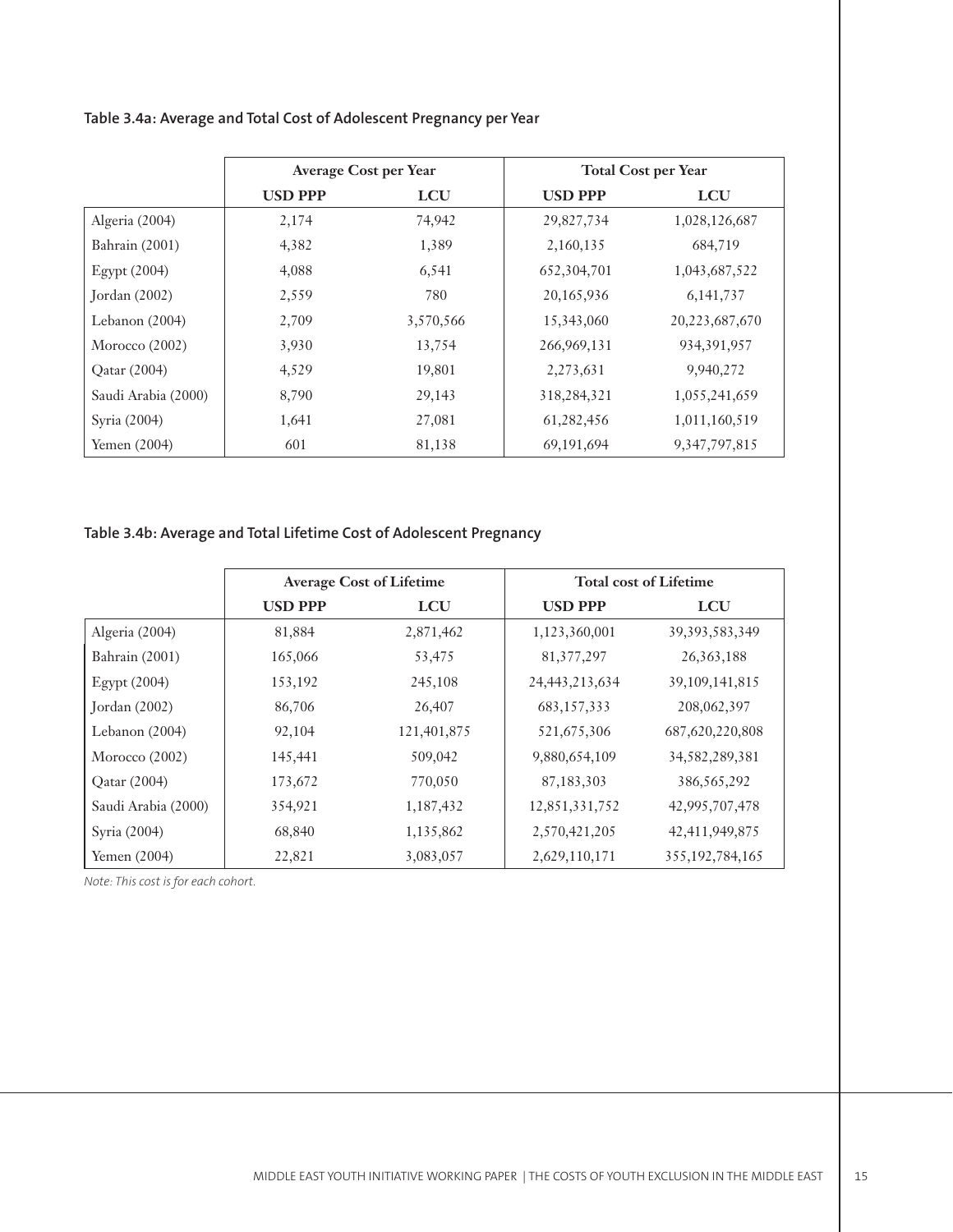which the mother leaves the labor force is 65, the number of years the child lives at home is 25, and the age at which the mother enters the labor market is 15.9 Appendix A contains summary statistics about all variables used in computing the cost of adolescent pregnancy.

The yearly total cost of young adolescent mothers is reported in Table 3.4a. This cost ranges from US\$2.1 million in countries such as Bahrain to a high of US\$652.3 million in Egypt. Morocco and Egypt exhibit high costs of adolescent pregnancy because of the large number of young adolescent mothers. Saudi Arabia also has a high cost, chiefly because of high female wage rates (which are forgone by pregnant mothers).

The lifetime total cost of adolescent pregnancy that includes forgone future earnings, as shown in table 3.4b, reached a high of around US\$24.4 billion in Egypt, US\$12.8 billion in Saudi Arabia and US\$9.8 billion in Morocco. The high cost borne by Egypt is because of the high rate of adolescent pregnancies prevailing there, especially in rural areas.

#### **YOUTH MIGRATION**

In addition to the cost estimates above, we have estimated the cost of having high rates of youth migration out of countries in the Middle East region. This is carried out by calculating probabilities associated with being economically inactive and being in the labor force in home countries. The probability of migrating is drawn from national migration surveys based on reasons for migrating. The *net* foregone income because of a smaller labor force is calculated as follows: the number of migrants in the age group (15 to 29) less the average remittances for each migrant sent to the country of origin. The total cost of youth migration is then given by the following equation:

$$
TC_{M} = M \times LF \times Emp \times (w_{Y} - rem) (5)
$$

where  $TC_M$  is the total cost of youth migration, M is the number of youth migrants ages 15 to 29, *LF* is the labor force participation rate, *Emp* is the employment rate,  $w_y$  is average youth annual wage (USD PPP), and *rem* is average remittances for each youth migrant (in US dollars, PPP).

| Assumption 1: Youth send 50% of average remittances      |                |          |  |  |  |  |  |
|----------------------------------------------------------|----------------|----------|--|--|--|--|--|
|                                                          | <b>USD PPP</b> | % GDP    |  |  |  |  |  |
| $E$ gypt 2000                                            | 1,030,957,394  | 0.34%    |  |  |  |  |  |
| Jordan 2004                                              | 11,573,266     | $0.05\%$ |  |  |  |  |  |
| Morocco 1998                                             | 9,163,303      | $0.01\%$ |  |  |  |  |  |
| Assumption 2: Youth send the same as average remittances |                |          |  |  |  |  |  |
|                                                          | <b>USD PPP</b> | $%$ GDP  |  |  |  |  |  |
| $E$ gypt 2000                                            | 766,004,673    | 0.25%    |  |  |  |  |  |
| Jordan 2004                                              | 8,828,739      | 0.04%    |  |  |  |  |  |
| Morocco 1998                                             | $-7,933,147$   | $-0.01%$ |  |  |  |  |  |

**Table 3.5a: Cost of Youth Migration in US Dollars (PPP) and as a Share of GDP** *Assuming returns migrant follow local labor market conditions*

*Assuming returns migrant follow local labor market conditions*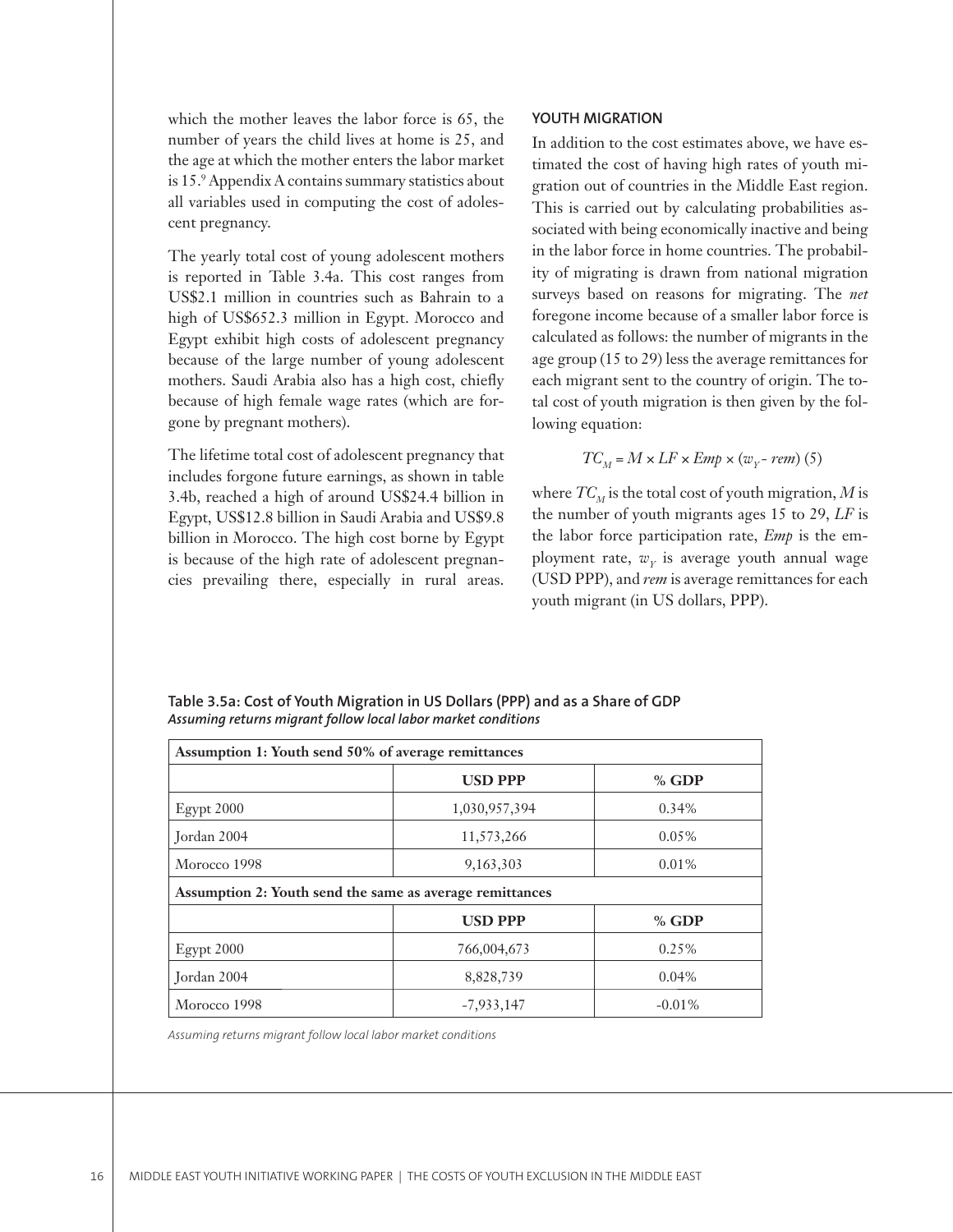The cost of youth migration here only provides a lower bound approximation to the true costs (or benefits), which include the positive effects migrants have on the current account balance through remittance transfers. In countries such as Morocco or Tunisia, migrant remittances are the first source of foreign currency. Moreover, some positive spillovers can come from educated workers through network effects, technological transfers, and foreign direct investment attraction. All of these effects are difficult to quantify, yet they are surely important in analysing the net effects of youth migration.

Data on migrations by age group are drawn from the Euro-Mediterranean Consortium for Applied Research on International Migration (CARIM). Mean wages by age group are from the national household surveys. Total migrant stock data are drawn from the UN world migration prospects and workers' remittances data are from the World Development Indicators. See Appendix A for a summary of these variables.

**Table 3.5b: Cost of Youth Migration in US Dollars (PPP) and as a Share of GDP** *Assuming all return migrants are employed*

| Assumption 1: Youth send 50% of average remittances      |                |           |  |  |  |  |  |  |
|----------------------------------------------------------|----------------|-----------|--|--|--|--|--|--|
|                                                          | <b>USD PPP</b> | $%$ GDP   |  |  |  |  |  |  |
| Egypt 2000                                               | 3,173,860,897  | 1.04%     |  |  |  |  |  |  |
| Tordan 2004                                              | 33, 320, 278   | 0.15%     |  |  |  |  |  |  |
| Morocco 1998                                             | 26,154,712     | $0.03\%$  |  |  |  |  |  |  |
| Assumption 2: Youth send the same as average remittances |                |           |  |  |  |  |  |  |
|                                                          | <b>USD PPP</b> | $%$ GDP   |  |  |  |  |  |  |
| $E$ gypt 2000                                            | 2,358,188,897  | 0.77%     |  |  |  |  |  |  |
| Tordan 2004                                              | 25,418,583     | $0.12\%$  |  |  |  |  |  |  |
| Morocco 1998                                             | $-22,643,492$  | $-0.02\%$ |  |  |  |  |  |  |

*Assuming all return migrants are employed*

#### **Table 3.6: Total Cost of Youth Exclusion for Egypt and Jordan**

|                                | Egypt  | Jordan   |
|--------------------------------|--------|----------|
| Cost of unemployment           | 1.51%  | 2.57%    |
| Cost of joblessness            | 7.559% | 5.329%   |
| Cost of early school leaving   | 6.947% | 1.447%   |
| Cost of adolescent pregnancy   | 7.99%  | 3.13%    |
| Cost of youth migration        | 1.037% | 0.153%   |
| Total cost of youth exclusion* | 17.48% | $7.29\%$ |

*\* The total cost of youth exclusion excludes the cost of unemployment since this is already counted under joblessness*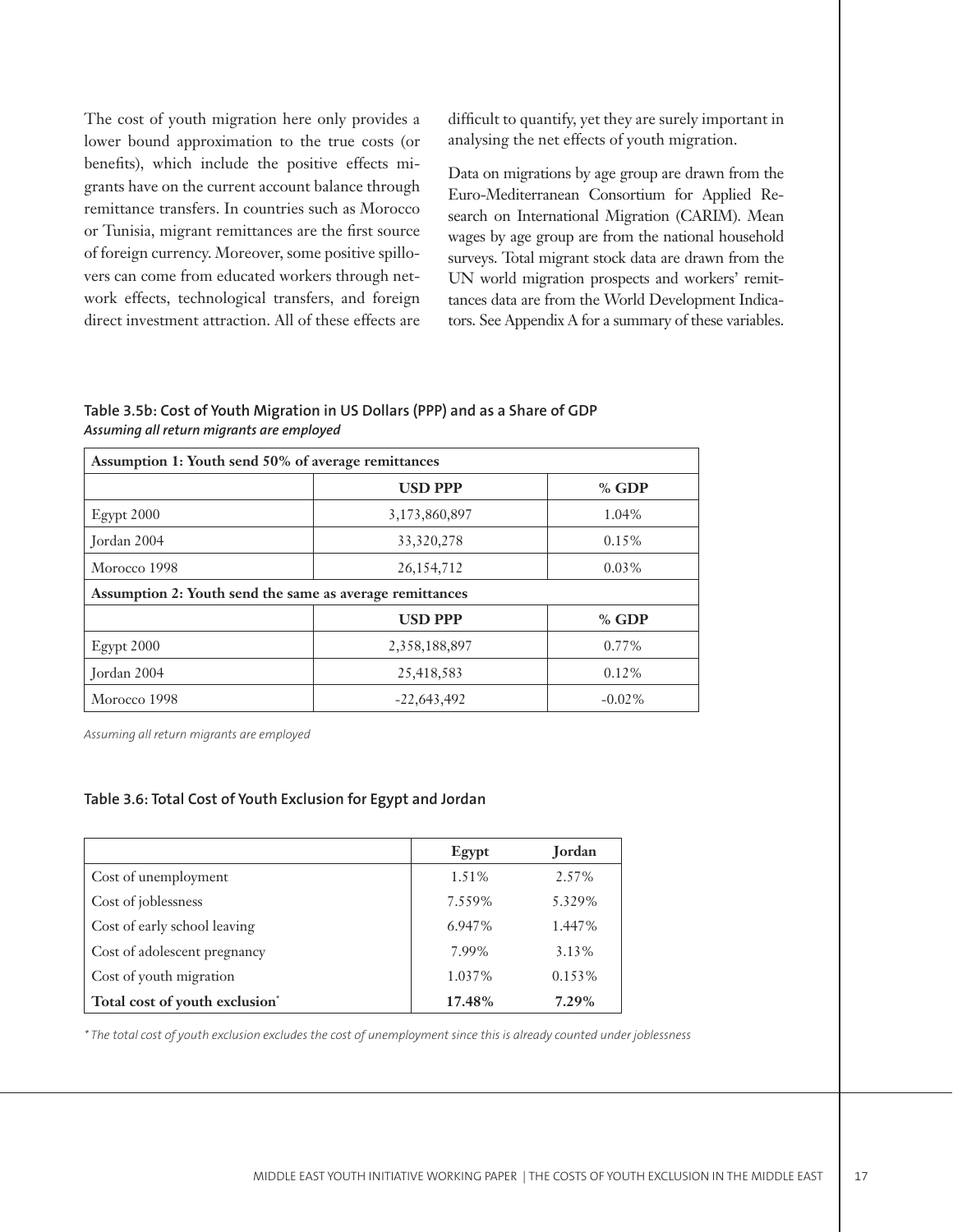*The total cost of youth exclusion, as measured by this paper, can reach a staggering 17.4 percent of GDP in Egypt and nearly 7.3 percent of GDP in Jordan.*

The estimate of the costs of youth migration was made using two scenarios. First, the assumption was that all returning youth migrants follow the same local labor market conditions when they come home and, therefore, not all of them are employed. Second, an assumption is made, as a theoretical benchmark, that all of them are employed. Table 3.5a reports results for Jordan, Egypt, and Morocco under the first assumption and Table 3.5b makes the second assumption.

The cost of youth migration in these three countries appears to be quite low, mostly because of the significant impact of remittances compared to the prevailing wages in the sending countries. The cost is even negative in Morocco if one assumes that young Moroccans send the same amount of remittances as their adult counterparts. It should be stressed that the cost of migration only uses the direct comparison between the monetary values of earnings against remittances and does not include other non-monetary costs of migration linked to

possible poor health, bad living conditions, and psychological stress. The monetary cost is therefore only a lower bound on the true cost of youth migration.

## **TOTAL COST OF YOUTH EXCLUSION IN EGYPT AND JORDAN**

The costs of youth unemployment, early school leaving, adolescent pregnancy, and youth migration can be aggregated for countries that have a cost for each field. Unfortunately, data availability constrained this aggregation to Egypt and Jordan. Table 3.6 summarizes the cost of youth exclusion in each of these fields. The total cost of youth exclusion, as measured by this paper, can reach a staggering 17.4 percent of GDP in Egypt and nearly 7.3 percent of GDP in Jordan. The cost of youth exclusion in Egypt is as high as the total value-added of Egypt's agricultural sector, close to 17 percent of  $GDP<sup>10</sup>$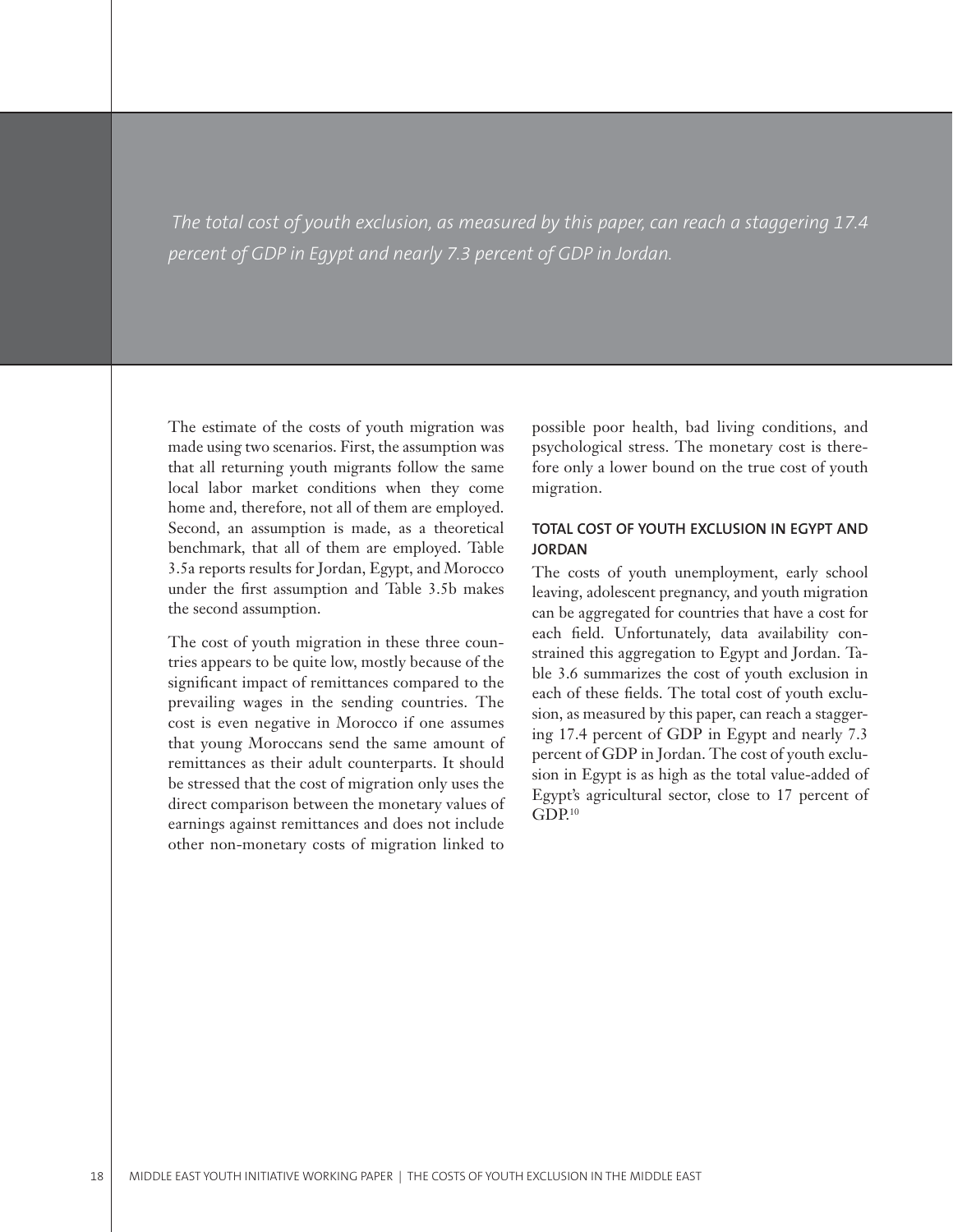## **IV. CROSS-COUNTRY NONPARAMETRIC ESTIMATES**

In addition to the monetary value assigned to each field of youth exclusion, it would be useful to have a cross-country comparison of the performance of Middle East governments to other countries around the world in improving the livelihood of their younger populations. Yet at least two constraints make this endeavor difficult. First, data availability about youth-related fields in countries around the world is a major issue. If estimates were made of the monetary cost of youth exclusion similar to the one for Egypt and Jordan above, a vast array of variables would have to be gathered. If one of them were missing, the country then would have to be dropped from the full analysis. Second is the issue of comparability of fields. The total cost of youth exclusion computed previously is a simple summation of the monetary cost of each field. Yet some researchers or policy makers might argue that one field is more important than the other and therefore might require an extra weight assigned to it. Assigning random weights to each field of youth exclusion is not accurate. One would therefore want a methodology that unequally weighs the different youth inclusion objectives, with the weight of each objective being determined by the priority that is given to it.

Data Envelopment Analysis (DEA) appears particularly well suited to obtain such an outcome. It allows for a full comparison among countries on the basis of their relative performance. The empirical model in this section builds on recent innovative uses of DEA in Cherchye (2001) and Cherchye and Kuosmanen (2004) to estimate the aggregate costs of youth exclusion and compute estimates across Middle East countries.

DEA uses piecewise linear programming to calculate the best practice frontier for a sample of decision-making units (DMUs). This technology frontier also envelops the less efficient units, with the distance between these units' positions and the calculated frontier providing an indicator of their relative inefficiency. DEA models can be input- or output-oriented. Input-oriented models typically seek to answer the following question: "By how much can input usage be proportionally reduced without changing the output quantities produced?" Outputoriented models deal with the question: "By how much can output levels be proportionally expanded

without modifying the input quantities used?" DEA chiefly has been used to evaluate the relative efficiency of productive firms. Recently, however, its use has been expanded to cover the measurement of efficiency in hospitals, universities, political campaigns, and human development.

In the context of cross-country comparison of the costs of youth exclusion, we model countries as decision-making units producing a set of "outputs" linked to youth exclusion by using a set of "inputs" linked to investments in human capital. The theoretical model underlying the estimation procedure, which is based on the axiomatic approach to modeling the production technology, constructs a weighted average of outputs and inputs with a view to maximize efficiency.<sup>11</sup>

In the context of youth exclusion, we seek to model the "production" of youth inclusion by countries using a set of inputs. The question we seek to answer is: "If a country is using a given set of resources, by how much can it reduce youth exclusion compared to the 'best practice frontier' in reducing youth exclusion?" The DEA programming model helps to construct such a frontier and assign a score for each country indicating how far it lies from this hypothetical benchmark. In addition to this, the DEA empirical framework allows one to move away from international development benchmarking models based solely on outputs (like the Human Development Index) by combining resources and outcomes in an integrative framework. This is particularly well-suited for countries in the Middle East region which have diverse resource endowments. Looking at both inputs and outcomes allows for a better assessment of how Middle East countries are performing towards development goals in general, and youth inclusion in particular.

Cross-country data linked to youth exclusion is available only for three fields: youth unemployment (as an economic outcome), school dropouts (education outcome), and adolescent fertility rates (health outcome). We consider these three fields as the (negative) outputs that countries seek to minimize. For inputs, we use investment-to-GDP ratio as a proxy for a country's overall economic investment level, the share of labor force of the total population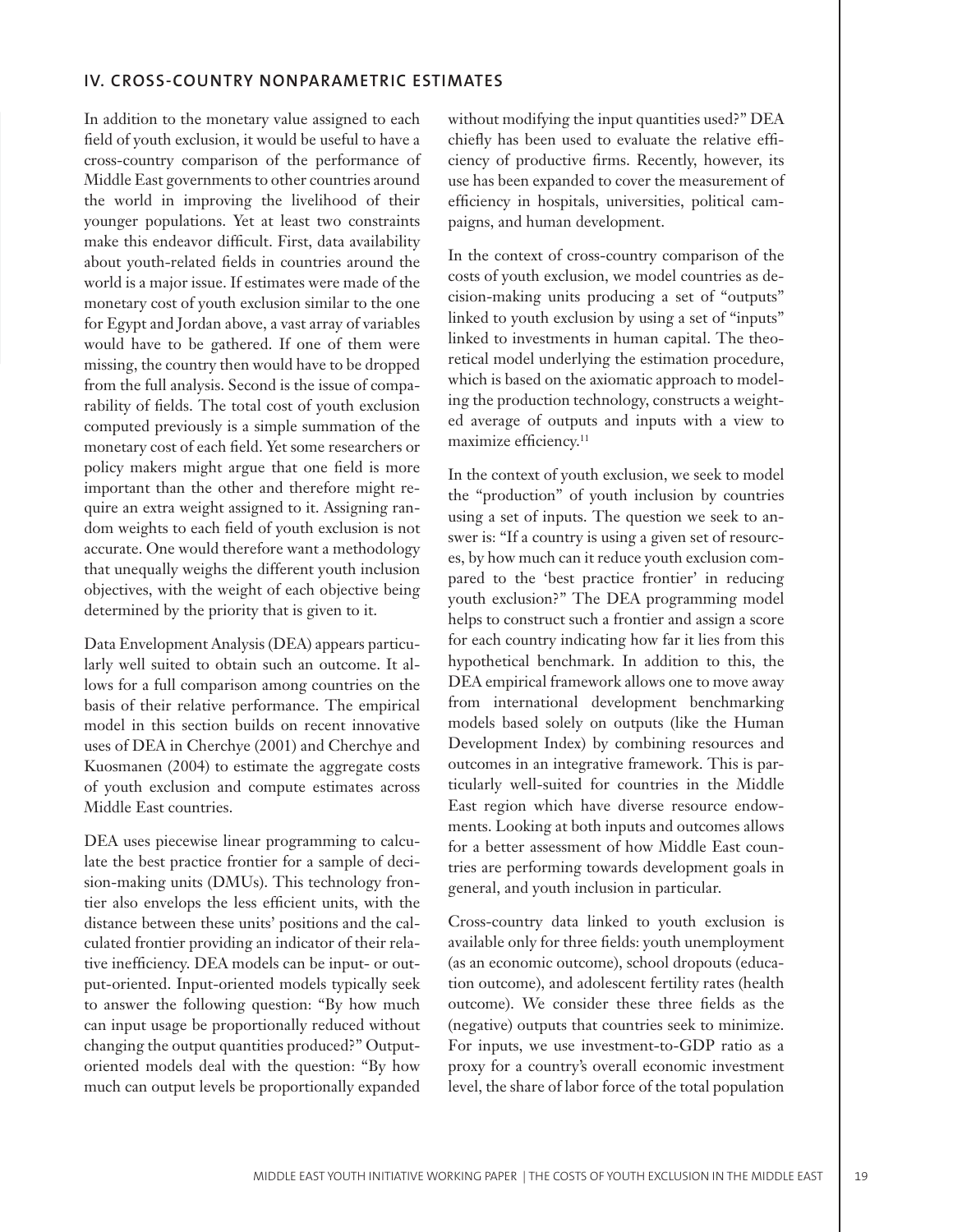as a proxy for a country's labor input, and public education and health total expenditures (as shares of GDP) as proxies for public investment in human capital. We seek to capture through these inputs the macroeconomic factors that closely affect youth exclusion since we do not have specific data by country on investments in youth-linked initiatives.

Moreover, to estimate the evolution of the crosscountry costs of youth exclusion over time, data on all of these variables must be available for most countries in several time periods. In this regard, data from the World Development Indicators, the IMF's Global Financial Statistics, and the Penn World Tables allow a homogeneous sample of fiftyfour countries (with seven countries from Middle East) grouped in two time periods each spanning four years: 1995-1999 and 2000-2004.

It should be noted here that the goal of this crosscountry empirical exercise is not to suggest a definitive shape of the optimal 'production function' for youth inclusion. Rather, the non-parametric DEA estimation in the context of youth inclusion should be viewed as a first attempt to provide a robust integrative framework for the analysis of the multi-dimensionality of the factors involved in achieving positive development outcomes for the younger generation.

Table 4.1 below summarizes the findings of the cross-country, non-parametric linear programming estimation.12 Many countries in the Organization

for Economic Cooperation and Development and developed countries are on the frontier since they are not required to reduce youth exclusion (i.e., simultaneously decrease youth unemployment, school dropouts, and adolescent pregnancy). Not surprisingly, Middle East countries are among the furthest from the frontier. Using the same level of resources, Lebanon could have decreased youth exclusion by 82 percent in the period 1995-1999, a figure that somewhat improved to 78 percent in 2000-2004. Similarly, Saudi Arabia could have decreased youth exclusion by as much as 73 percent in the later period. Most Middle East countries included in the estimation could have decreased youth exclusion by using the same level of resources by at least 60 percent (with the notable exception of Tunisia), and some of them have witnessed deterioration in their distance compared to the top countries in recent years.

The cross-country results also show some interesting features for the Middle East region. It found that resource endowments do not really affect the country's rank relative to others: Notice that Morocco and Yemen are so close in their ranks while they have different resources at their disposal; and Saudi Arabia, a resource-rich country, is even lower in ranking. This clearly demonstrates that relative performance in achieving youth inclusion is mostly connected with the efficiency by which countries use their resources to obtain better outcomes.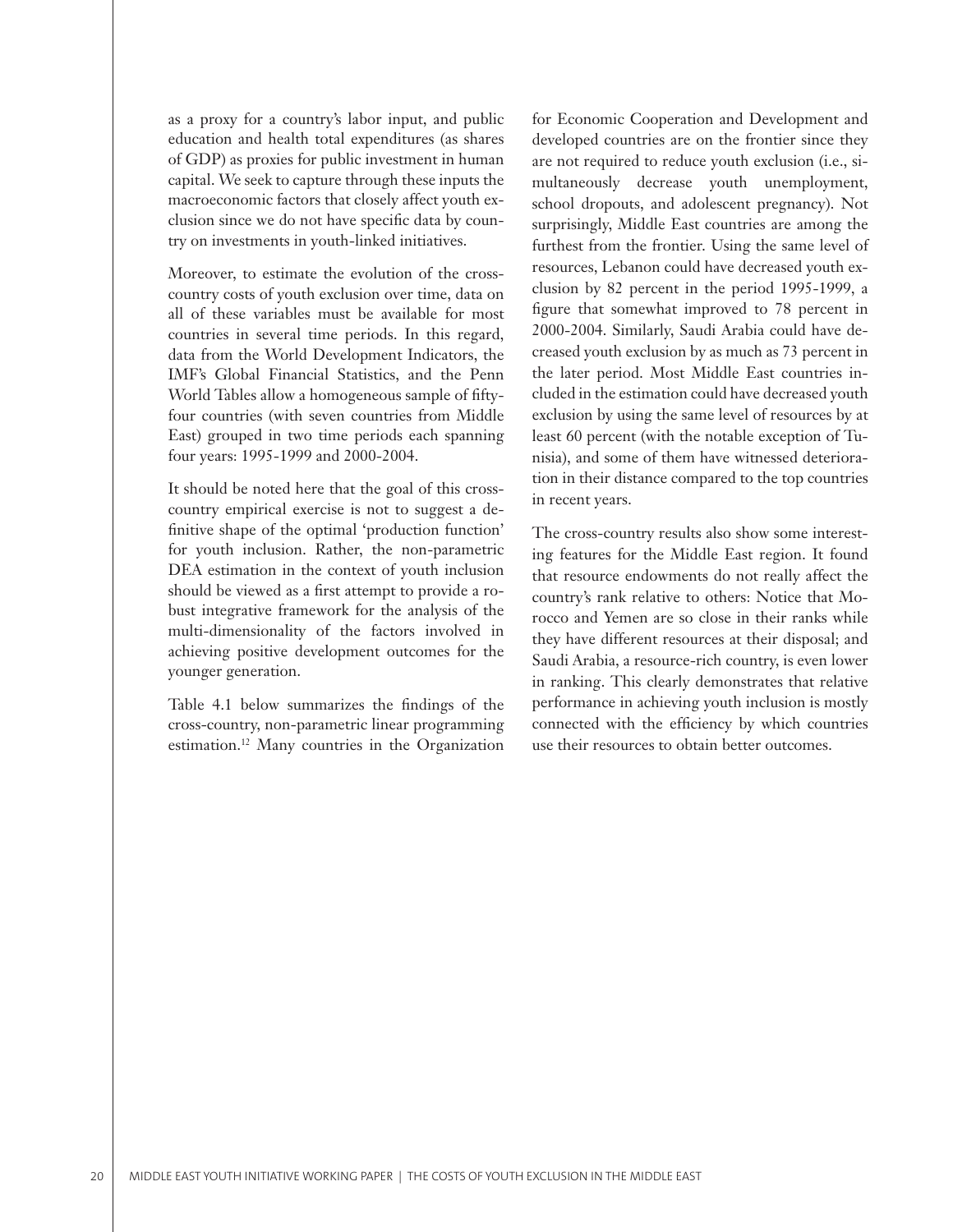| Country               | 1995-1999 | 2000-2004 |
|-----------------------|-----------|-----------|
| Denmark               | $0\%$     | $0\%$     |
| Iceland               | $0\%$     | $0\%$     |
| Japan                 | $0\%$     | $0\%$     |
| Korea, Rep.           | $0\%$     | $0\%$     |
| Mexico                | $0\%$     | $0\%$     |
| Netherlands           | 0%        | 0%        |
| Norway                | 0%        | $0\%$     |
| Sweden                | $0\%$     | 0%        |
| Switzerland           | $0\%$     | $0\%$     |
| Germany               | $0\%$     | 2%        |
| Ireland               | 38%       | $6\%$     |
| Slovenia              | 27%       | 14%       |
| <b>United Kingdom</b> | 34%       | 19%       |
| Australia             | 41%       | 21%       |
| New Zealand           | 41%       | 21%       |
| Tunisia               | 28%       | 23%       |
| Malaysia              | 43%       | 24%       |
| Bolivia               | $0\%$     | 26%       |
| Luxembourg            | 17%       | 31%       |
| Belgium               | 54%       | 32%       |
| <b>United States</b>  | 33%       | 34%       |
| Italy                 | 28%       | 38%       |
| Hungary               | 50%       | 40%       |
| Finland               | 41%       | 45%       |
| El Salvador           | 68%       | 46%       |
| France                | 55%       | 47%       |
| Portugal              | 30%       | 47%       |
| Ukraine               | 69%       | 48%       |
| Estonia               | 43%       | 52%       |
| Romania               | 67%       | 58%       |
| Spain                 | 48%       | 58%       |
| Ecuador               | 83%       | 59%       |
| Lithuania             | 67%       | 59%       |
| Nicaragua             | 78%       | 59%       |
| Israel                | 44%       | 60%       |
| <b>Brazil</b>         | $71\%$    | 62%       |
| Morocco               | 73%       | 62%       |
| Greece                | 64%       | 65%       |
| Trinidad and Tobago   | 77%       | 66%       |
| Yemen, Rep.           | 66%       | 66%       |
| Poland                | $70\%$    | 67%       |
| Jamaica               | 74%       | 68%       |
| Iran, Islamic Rep.    | 71%       | 69%       |
| Peru                  | $70\%$    | $71\%$    |
| Croatia               | 69%       | 72%       |
| Jordan                | 77%       | 72%       |
| Dominican Republic    | 84%       | 73%       |
| Saudi Arabia          | $58\%$    | 73%       |
| Philippines           | $77\%$    | 75%       |
| Lebanon               | 82%       | 78%       |
| Panama                | 77%       | $78\%$    |
| Argentina             | $76\%$    | 79%       |
| Namibia               | 78%       | $81\%$    |
| South Africa          | 84%       | 84%       |

**Table 4.1: Potential Decrease in Youth Exclusion Compared to the "Best Practice" Frontier**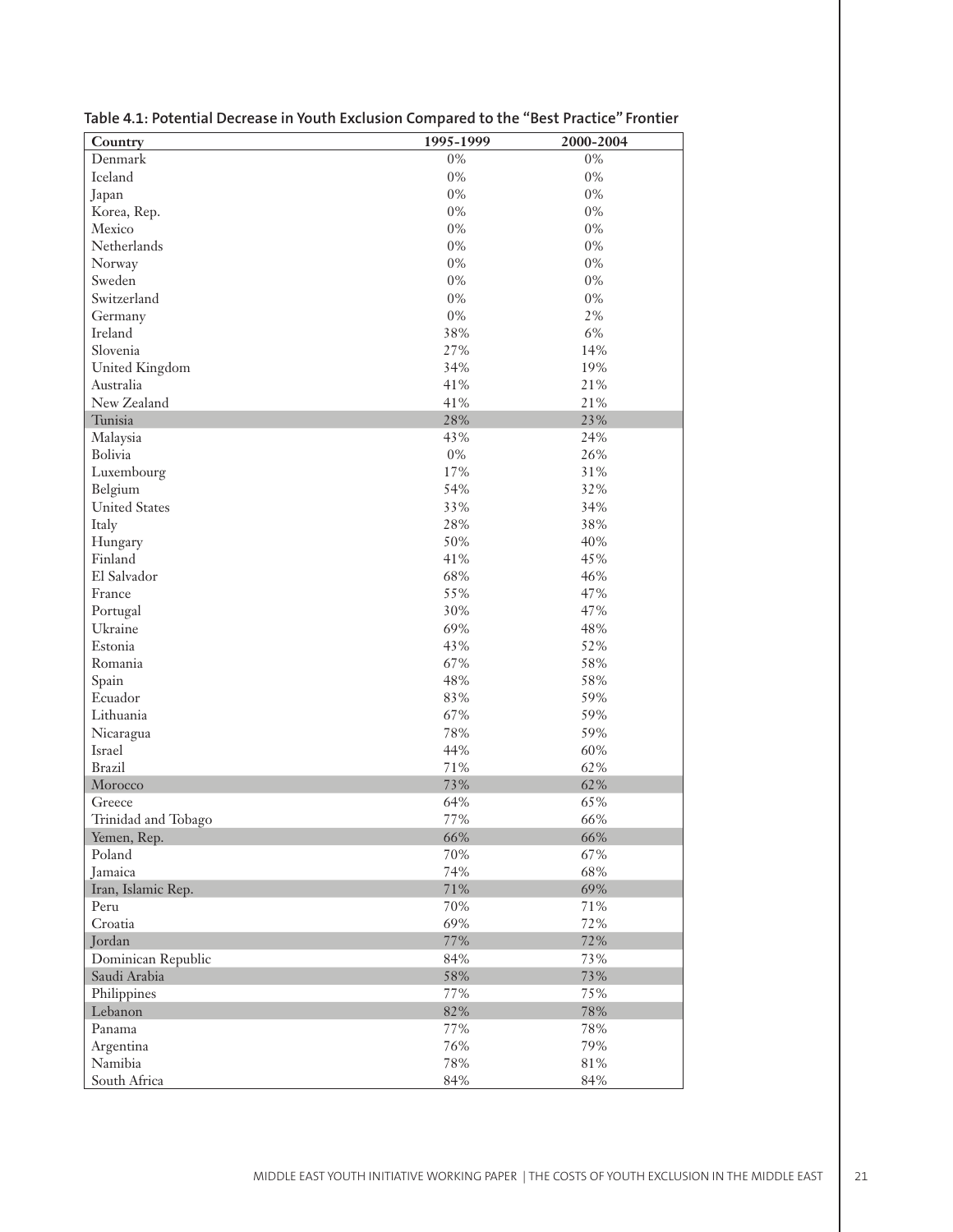## **V. CONCLUSION**

This paper has shown that the costs of youth exclusion in the Middle East are pervasive, with the economic costs to society related to youth unemployment, youth joblessness, school dropouts, adolescent pregnancy, and youth migration reaching billions of dollars in many Middle Eastern countries. Moreover, using a new empirical methodology to benchmark the costs of youth exclusion in Middle Eastern countries against a common hypothetical "best practice frontier," the paper finds that most Middle East countries lie low compared to other countries. This indicates that Middle East countries are inefficiently using their resources, especially public spending on health and education, when these resources are evaluated through a youth lens. Most Middle East countries could decrease youth exclusion by a range of 20 to 80 percent while maintaining the same levels of public spending. This points to inefficiencies inherent in the programs addressing youth development in the region since employment, educational, and health policies are not really addressing the concerns of the younger generations.

The country-specific cost estimates should be viewed not as a final and precise estimate of the costs of youth exclusion since real costs extend beyond economic costs to include psychological and mental costs that are difficult to measure. In all cases, the costs reported in this paper represent a call to action since delaying reforms in institutions and programs addressing youth concerns is no longer sustainable. This is true in oil-rich countries and non-oil producers since the economic costs of youth exclusion carry with them a certain inertia that cannot be recouped from lucrative oil revenues.

The high costs of youth exclusion and the low ranking of Middle East countries relative to international best practices also represent a case for higher investment in youth-oriented policies. Small, well-targeted investments in youth employment initiatives, educational upgrading, and better health care would generate high potential returns when forgone costs are high. It is therefore up to policy makers in the Middle East region to engage in this unique opportunity to minimize youth exclusion and make the best uses of the untapped talents of their younger generation.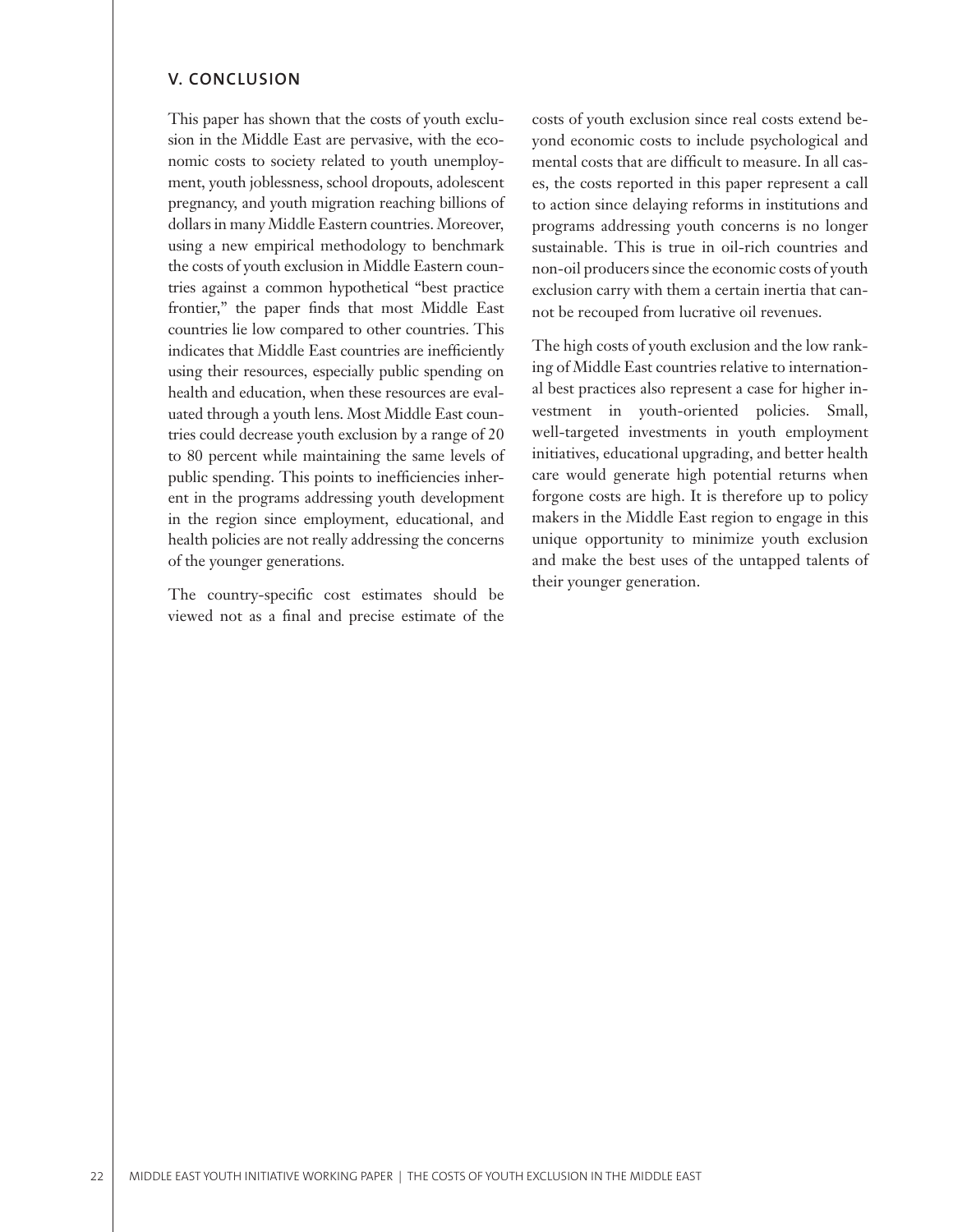## **REFERENCES**

- Baldacci, E., B. Clements, S. Gupta and Q. Cui, 2004, "Social Spending, Human Capital, and Growth in Developing Countries: Implications for Achieving the MDGs," *IMF Working Paper*  WP/04/217.
- Bils, M. and P. Klenow, 2000, "Does Schooling Cause Growth?" *American Economic Review*, vol. 90(5), pages 1160-1183, December.
- Bloom, D., D. Canning and J. Sevilla, 2004, "The Effect of Health on Economic Growth: A Production Function Approach," *World Development* Vol. 32, No. 1, pp. 1–13.
- Chaaban, J., 2007, "Youth and Development in the Arab Countries: The Need for a Different Approach," *Middle Eastern Studies*, forthcoming.
- Cherchye, L., 2001, "Using data envelopment analysis to assess macro-economic policy performance," *Applied Economics*, 33, 407-416.
- Cherchye, L., & Kuosmanen, T., 2004, "Benchmarking sustainable development: A synthetic meta-index approach," In M. McGillivray (Ed.), Perspectives on inequality, poverty and human well-being, United Nations University Press.
- Cohen, M.A., 1998, "The monetary value of saving a high risk youth," *Journal of Quantitative Criminology 14*(1), 5-33.
- Cunningham, W. and R García-Verdú, 2007, "Estimates of the Cost of Early School Leaving, Youth Unemployment and Youth Joblessness in Latin America and the Caribbean," Background paper for the *Regional Study on Youth at Risk in Latin America and the Caribbean*, The World Bank.
- Gemmell, N., 1996, "Evaluating the Impacts of Human Capital Stocks and Accumulation on Economic Growth: Some New Evidence," *Oxford Bulletin of Economics and Statistics*, vol. 58(1), pages 9-28, February.
- ILO, 2006, *Global Employment Trends for Youth*, ILO, Geneva
- Kasparian, Choghig, 2003, *L'entrée des Jeunes Libanais dans la Vie Active et l'Emigration*, Université Saint Joseph, Beyrouth.
- Knowles, J. and J. Behrman, 2003, "Assessing The Economic Returns to Investing in Youth in Developing Countries," *HNP Discussion Paper*, The World Bank.
- Moser, C. and B. van Bronkhorst, 1999, "Youth Violence in Latin America and the Caribbean: Costs, Causes, and Interventions," *LCR Sustainable Development Working Paper* No. 3, The World Bank.
- Shepard, B. and J. DeJong, 2005, *Breaking the Silence: Young People's Sexual and Reproductive Health in the Arab States and Iran*, Boston: Harvard School of Public Health.
- Temple, J., 1999, "The New Growth Evidence," *Journal of Economic Literature*, vol. 37(1), pages 112-156, March.
- Temple, J., 2001, "Growth Effects of Education and Social Capital in the OECD Countries," *CEPR Discussion Papers* 2875, C.E.P.R. Discussion Papers.
- UNICEF, 2006, *The State of the World's Children 2006*, UNICEF, New York.
- United Nations, 2005, Survey of Crime Trends and Operations of Criminal Justice Systems.
- World Bank, 2004, *Young People in South Eastern Europe: From Risk to Empowerment*, ECA Social Development Report, The World Bank, Washington.
- World Bank, 2003, *Caribbean Youth Development: Issues and Policy Directions*, by Cunningham, W. and M. Correia, The World Bank, Washington.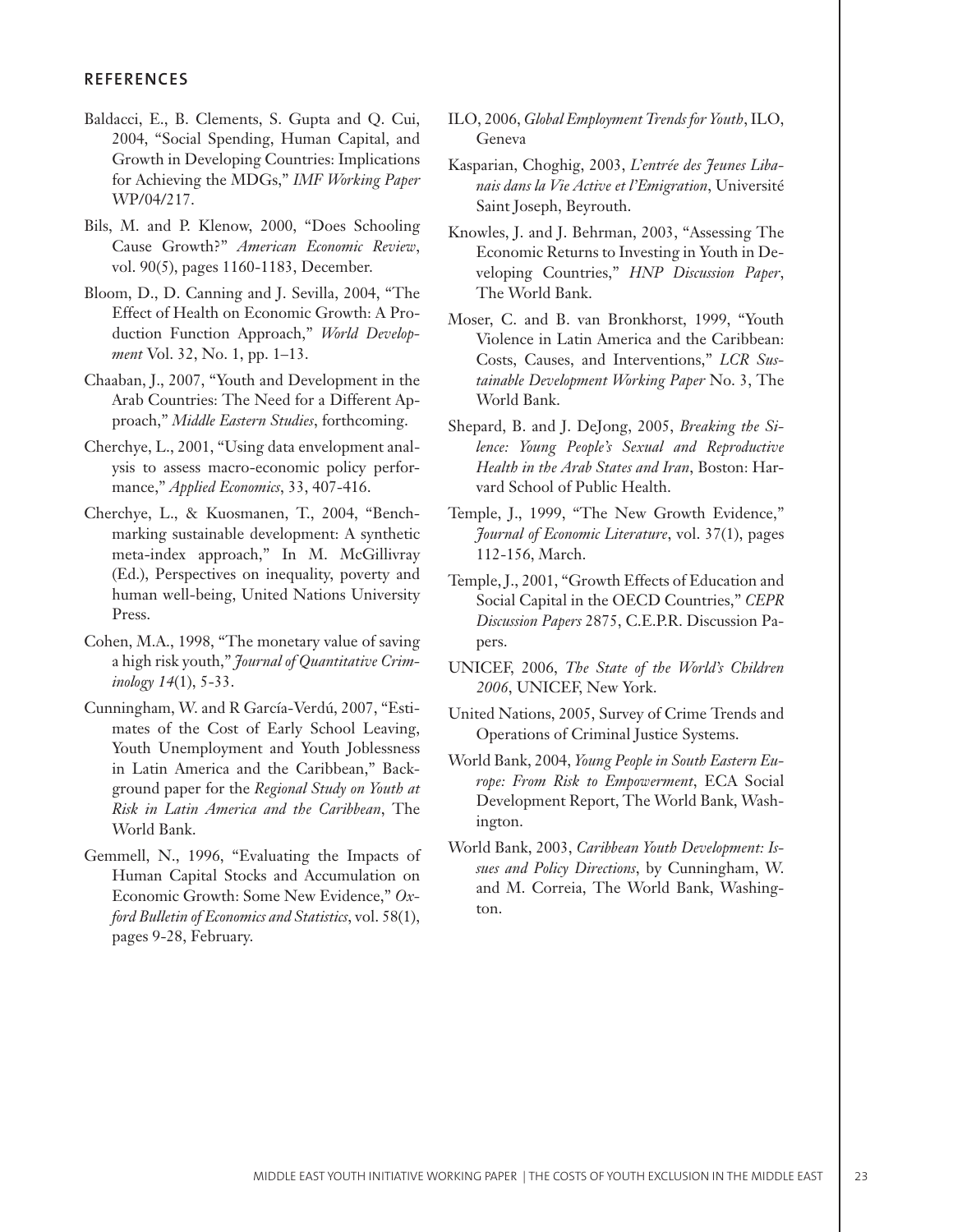# **APPENDIX A: VARIABLES USED IN THE COSTING ANALYSIS**

|              |      | Total youth |        | Male youth Female youth | Total adult | Male adult | Female adult                                                                  |
|--------------|------|-------------|--------|-------------------------|-------------|------------|-------------------------------------------------------------------------------|
|              |      |             |        |                         |             |            | unemployment unemployment unemployment unemployment unemployment unemployment |
| Country      | Year | $(\%)$      | $(\%)$ | $(\%)$                  | $(\%)$      | $(\%)$     | $(\%)$                                                                        |
| Algeria      | 2004 | 43.40       | 42.80  | 46.30                   | 13.90       | 13.60      | 15.30                                                                         |
| Bahrain      | 2001 | 12.09       | 9.02   | 18.96                   | 1.91        | 1.48       | 3.90                                                                          |
| Egypt        | 2004 | 15.92       | 5.88   | 28.82                   | 1.12        | 0.54       | 2.08                                                                          |
| Jordan       | 2002 | 28.87       | 27.24  | 36.31                   | 8.25        | 8.38       | 7.48                                                                          |
| Lebanon      | 2004 | 19.72       | 18.51  | 22.45                   | 7.03        | 6.27       | 9.85                                                                          |
| Morocco      | 2002 | 19.08       | 19.45  | 18.01                   | 9.18        | 8.76       | 10.40                                                                         |
| Qatar        | 2004 | 5.45        | 3.91   | 13.05                   | 0.10        | 0.09       | 0.25                                                                          |
| Saudi Arabia | 2000 | 14.38       | 12.60  | 21.44                   | 1.02        | 0.88       | 2.05                                                                          |
| Syria        | 2004 | 16.17       | 12.64  | 28.82                   | 1.66        | 1.21       | 3.81                                                                          |
| West Bank    |      |             |        |                         |             |            |                                                                               |
| and Gaza     | 2004 | 39.80       | 38.90  | 44.80                   | 28.25       | 30.86      | 12.38                                                                         |
| Yemen        | 2004 | 23.83       | 19.37  | 48.69                   | 13.91       | 11.99      | 25.92                                                                         |

# **Table A.1: Cost of Youth Unemployment:**

# **Table A.1 (cont'd)**

| Country      | Total youth<br>labor force<br>participants | Male youth<br>labor force<br>participants | Female youth<br>labor force<br>participants | Mean annual<br>wage, USD<br>(PPP) | Mean annual<br>wage, LCU | GDP, USD<br>millions<br>(PPP) | Inflation<br>$(\% )$ |
|--------------|--------------------------------------------|-------------------------------------------|---------------------------------------------|-----------------------------------|--------------------------|-------------------------------|----------------------|
| Algeria      | 3,514,059                                  | 2,470,790                                 | 1040,256                                    | 4,402.7                           | 159,596.5                | 214,623                       | 0.11                 |
| Bahrain      | 101,990                                    | 78,370                                    | 23600                                       | 6,651.3                           | 2,246.4                  | 11,042                        | $-0.05$              |
| Egypt        | 8,236,270                                  | 5991,070                                  | 2245180                                     | 6,221.9                           | 9,955.0                  | 305,930                       | 0.12                 |
| Jordan       | 760,200                                    | 555,620                                   | 204560                                      | 2,732.8                           | 832.3                    | 21,845                        | 0.01                 |
| Lebanon      | 454,130                                    | 324,500                                   | 129,600                                     | 4,336.9                           | 5,716,440.0              | 20,802                        | 0.00                 |
| Morocco      | 4,420,300                                  | 3,316,170                                 | 1104,120                                    | 9,829.7                           | 34,404.0                 | 112,954                       | 0.01                 |
| Qatar        | 107,030                                    | 96,420                                    | 10,610                                      | 10,011.4                          | 45,552.0                 | 31,734                        | 0.12                 |
| Saudi Arabia | 2,357,160                                  | 2,045,170                                 | 311,980                                     | 19,250.9                          | 65,352.0                 | 260,205                       | 0.12                 |
| Syria        | 3,663,140                                  | 2,480,090                                 | 1183,030                                    | 3,542.4                           | 58,450.2                 | 68,580                        | 0.09                 |
| West Bank    |                                            |                                           |                                             |                                   |                          |                               |                      |
| and Gaza     | 176,715                                    | 157,708                                   | 19,209                                      | 3,771.8                           | 21,121.8                 | 3,608                         | 0.06                 |
| Yemen        | 2,616,390                                  | 1,884,530                                 | 731,830                                     | 1,181.4                           | 159,600.9                | 21,581                        | 0.16                 |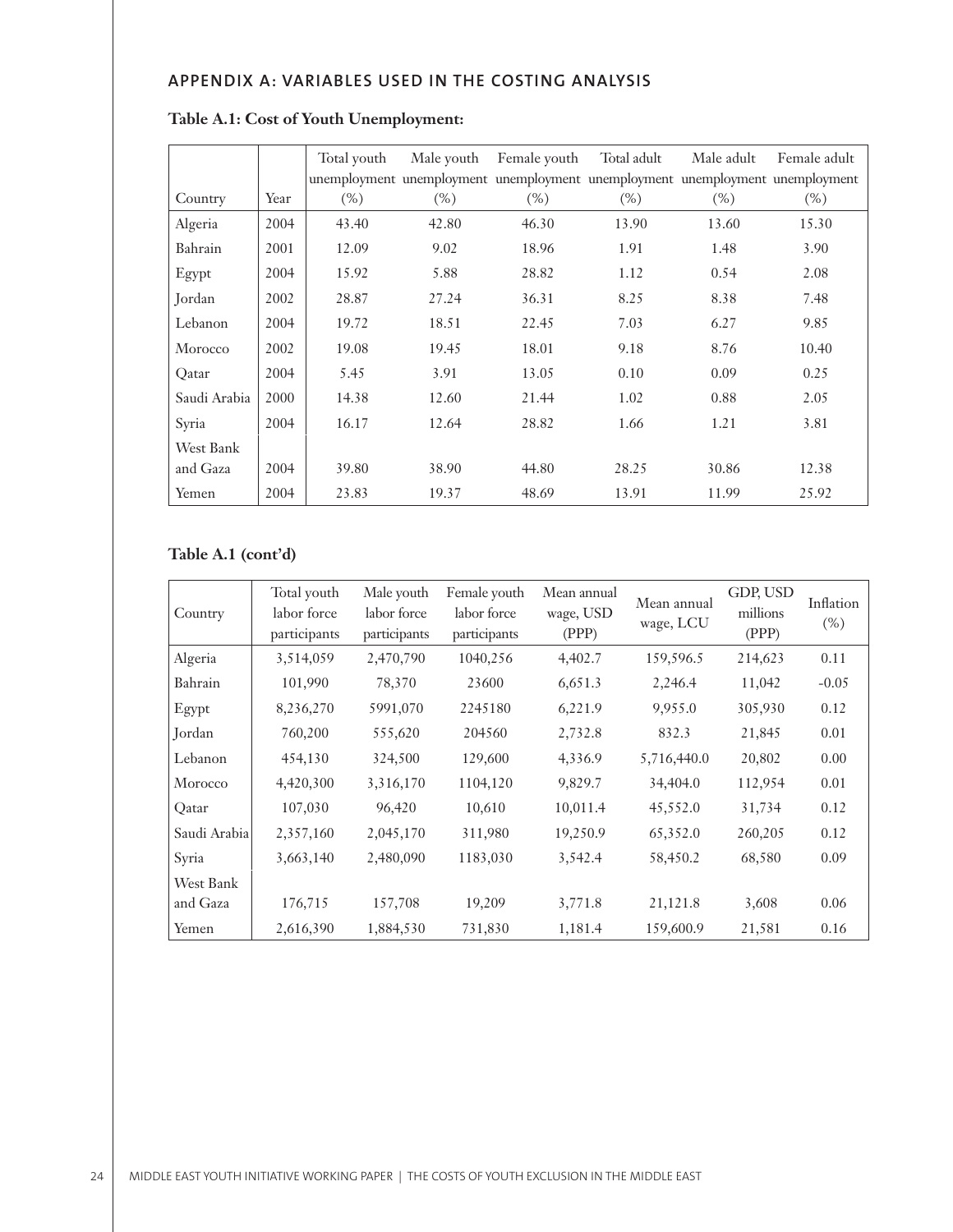# **Table A.2: Cost of Youth Joblessness**

|                 |        |             | Unemployment  | Rate of     |             |                              |            | Adult un-       |
|-----------------|--------|-------------|---------------|-------------|-------------|------------------------------|------------|-----------------|
|                 |        | Inactivity  | to population | joblessness | Labor force | Number of                    | Youth      | employment rate |
| Country         | Sex    | rate $(\%)$ | ratio $(\%)$  | $(\%)$      |             | participation inactive youth | population | $(\%)$          |
|                 | Total  | 23.97       | 7.59          | 31.57       | 8,236,270   | 5,079,346                    | 21,186,500 | 1.12            |
| Egypt<br>2004   | Male   | 7.24        | 5.86          | 13.10       | 5,991,070   | 775,077                      | 10705,600  | 0.54            |
|                 | Female | 40.93       | 9.35          | 50.28       | 2,245,180   | 4,290,005                    | 10480900   | 2.08            |
|                 | Total  | 25.93       | 10.94         | 36.87       | 760,200     | 405,936                      | 812290     | 8.25            |
| Jordan          | Male   | 3.85        | 16.57         | 20.41       | 555,620     | 31,256                       | 753190     | 8.38            |
| 2002            | Female | 48.95       | 5.07          | 54.03       | 204,560     | 368,708                      | 946090     | 7.48            |
|                 | Total  | 19.02       | 8.22          | 27.24       | 471,520     | 17,99,56                     | 946,090    | 7.03            |
| Lebanon<br>2004 | Male   | 1.38        | 10.91         | 12.30       | 333,780     | 6,626                        | 478,450    | 6.27            |
|                 | Female | 36.04       | 5.63          | 41.66       | 137,730     | 1,68,513                     | 467,620    | 9.85            |
|                 | Total  | 11.71       | 3.35          | 15.06       | 114,322     | 21,766                       | 185811     | 0.10            |
| Qatar<br>2004   | Male   | 1.35        | 3.06          | 4.42        | 95,282      | 1,646                        | 121560     | 0.09            |
|                 | Female | 31.31       | 3.87          | 35.18       | 19,040      | 20,120                       | 64251      | 0.25            |
|                 | Total  | 27.48       | 7.38          | 34.86       | 3,663,140   | 1,635,802                    | 5951860    | 1.66            |
| Syria<br>2004   | Male   | 1.43        | 8.88          | 10.31       | 2,480,090   | 43,292                       | 3018200    | 1.21            |
|                 | Female | 54.33       | 5.84          | 60.17       | 1,183,030   | 1,593,821                    | 2933650    | 3.81            |

# **Table A.2: (cont'd)**

| Country | Year | Youth mean annual<br>wage, USD (PPP) | Youth mean annual<br>wage, LCU | GDP, current USD in<br>billions (PPP) | Inflation rate<br>$(\%)$ |
|---------|------|--------------------------------------|--------------------------------|---------------------------------------|--------------------------|
| Egypt   | 2004 | 6,221.86                             | 9,955                          | 305,930                               | 11.58%                   |
| Jordan  | 2002 | 2,732.83                             | 832                            | 21,845                                | $0.92\%$                 |
| Lebanon | 2004 | 4,336.88                             | 5,716,440                      | 20,802                                | 0.30%                    |
| Qatar   | 2004 | 10,011.43                            | 45,552                         | 31,734                                | 11.59%                   |
| Syria   | 2004 | 3,542.44                             | 58,450                         | 68,580                                | 9.24%                    |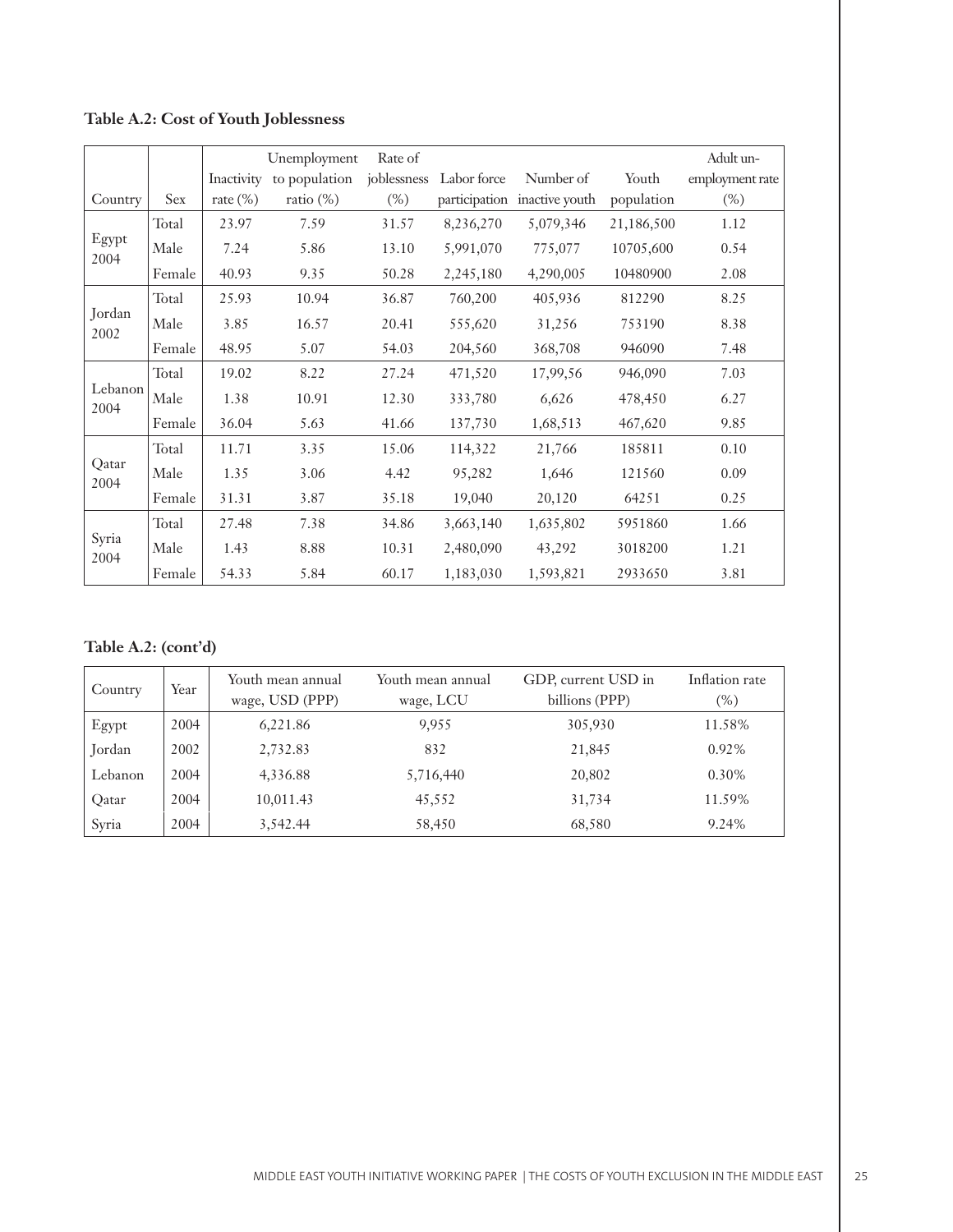## **Figure A.1a-A.1c: Early School Leaving in Egypt**

Age earning profile by country and by sex







Egypt - Male





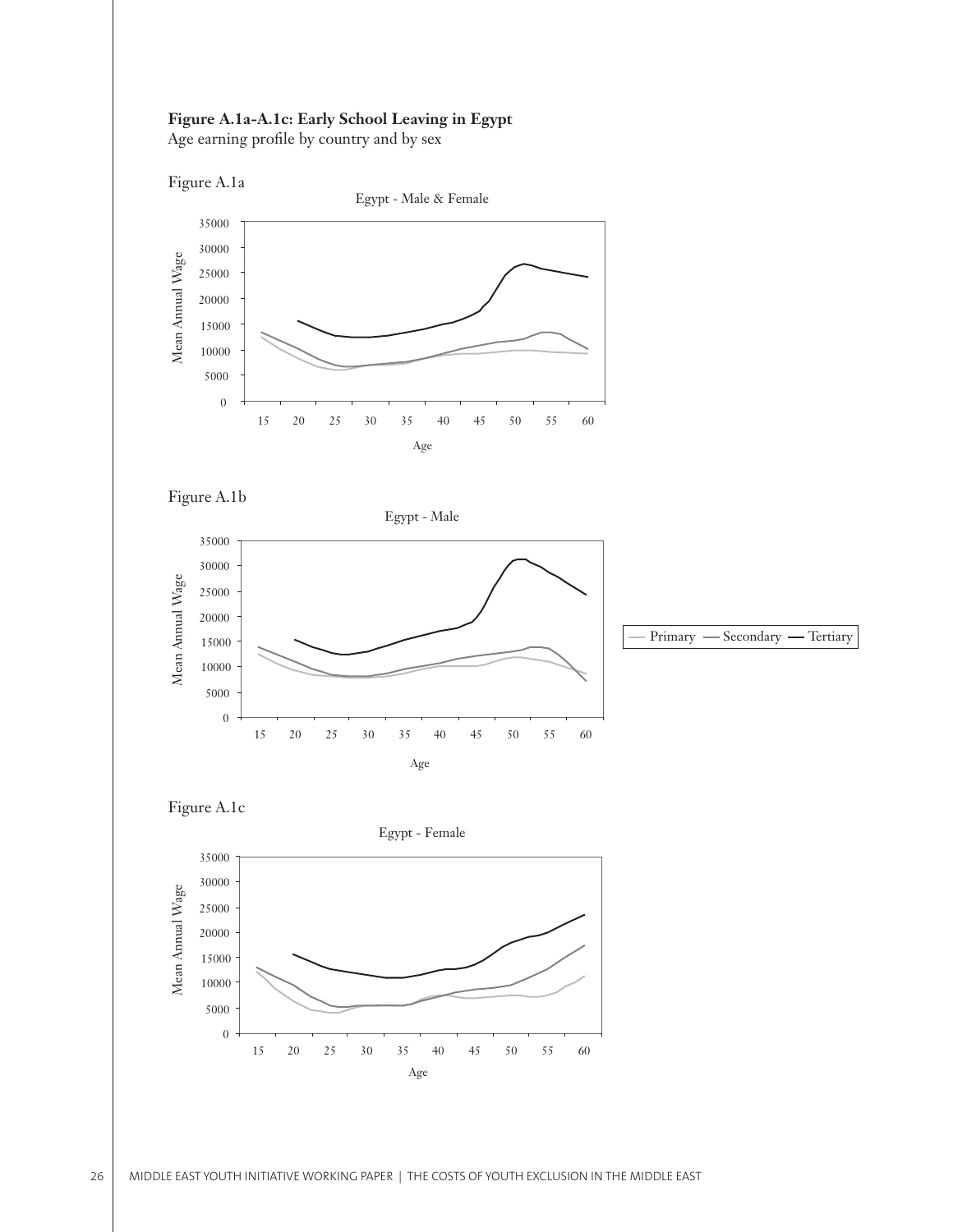# **Figure A.2a – A.2c: Early School Leaving in Jordan**

Age earning profile by country and sex





Figure A.2b







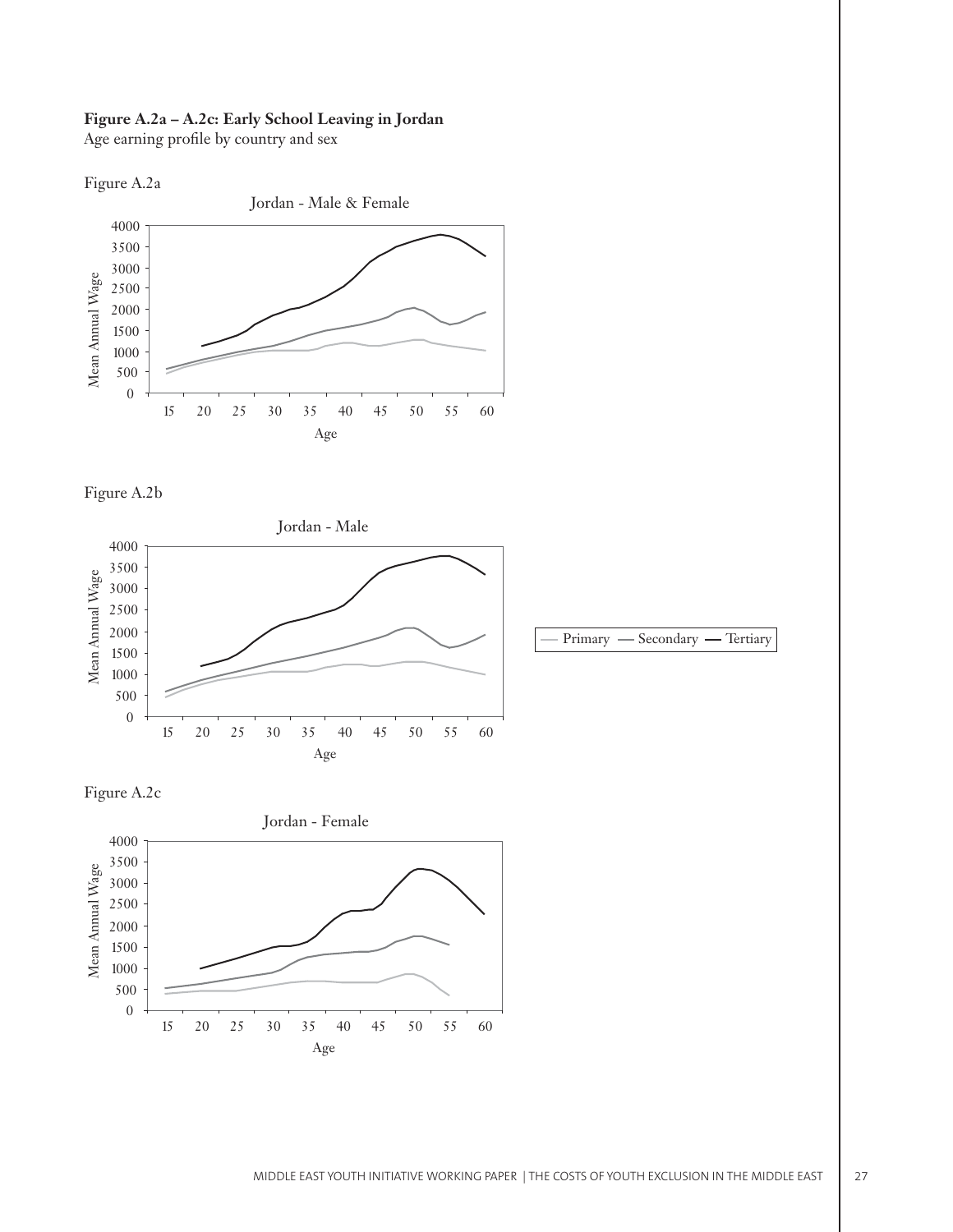## **Figure A.3a-A.3c: Early School Leaving in Syria**

Age earning profile by country and sex

Figure A.3a





Figure A.3b



Figure A.3c

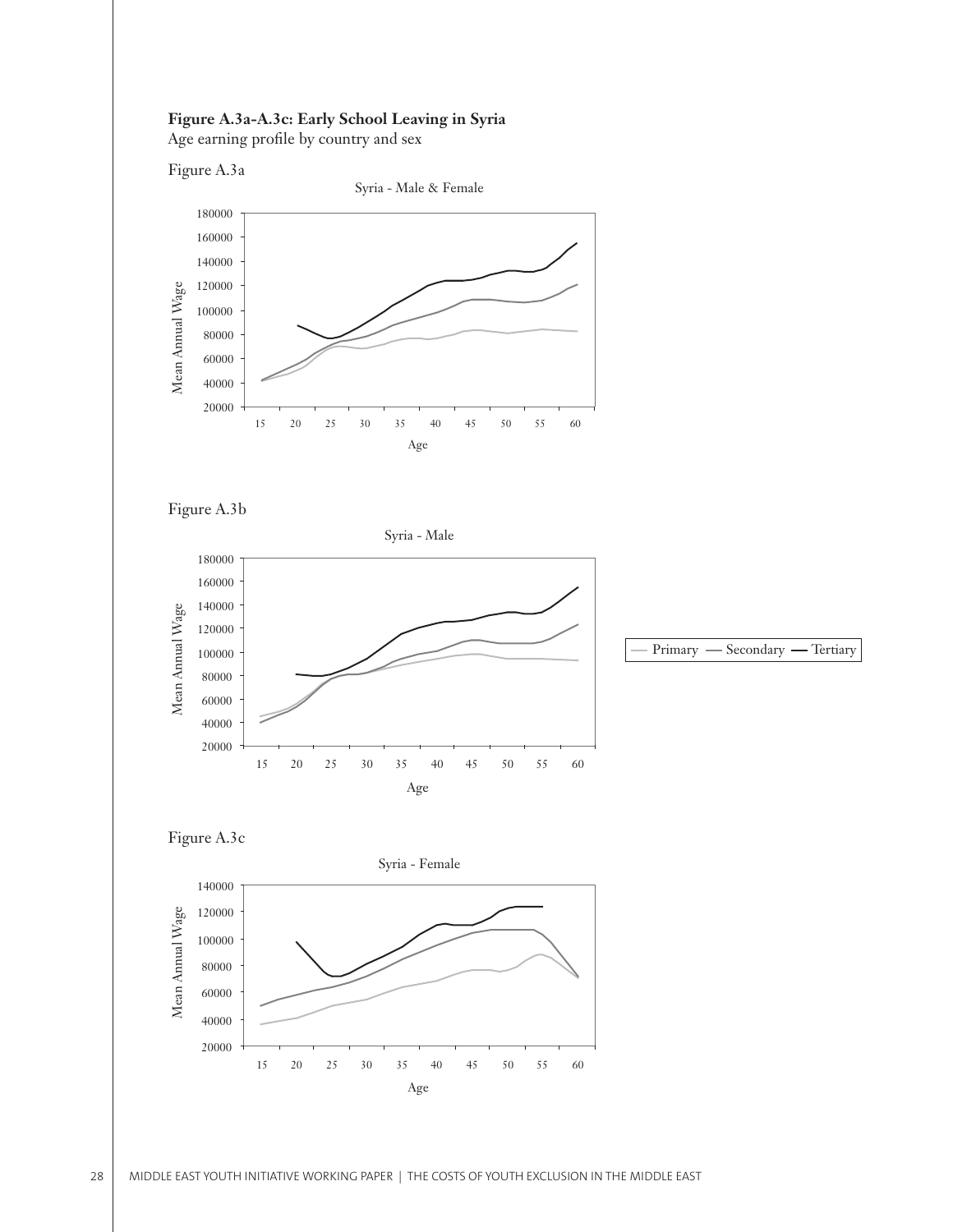|        | Age            |                          |           |           |           |        |           |           |           |           |        |
|--------|----------------|--------------------------|-----------|-----------|-----------|--------|-----------|-----------|-----------|-----------|--------|
|        | <b>Bracket</b> | $15 - 19$                | $20 - 24$ | $25 - 29$ | $30 - 34$ | 35-39  | $40 - 44$ | $45 - 49$ | $50 - 54$ | $55 - 59$ | 60-64  |
| Male   | Primary        | 12,575                   | 9,371     | 8,045     | 7,904     | 8,546  | 10,003    | 10,125    | 11,829    | 11,101    | 8,596  |
|        | Secondary      | 13,753                   | 11,012    | 8,287     | 8,128     | 9,475  | 10,686    | 12,087    | 13,034    | 13,678    | 7,232  |
|        | Tertiary       | $\overline{\phantom{a}}$ | 15,359    | 12,750    | 12,962    | 15,356 | 16,956    | 19,606    | 30,862    | 28,724    | 24,242 |
| Female | Primary        | 12,293                   | 6,447     | 4,010     | 5,458     | 5,576  | 7,447     | 6,908     | 7,601     | 7,589     | 11,314 |
|        | Secondary      | 12,963                   | 9,425     | 5,456     | 5,545     | 5,619  | 7,339     | 8,785     | 9,536     | 12,653    | 17,301 |
|        | Tertiary       | $\overline{\phantom{a}}$ | 15,658    | 12,727    | 11,569    | 10,922 | 12,437    | 13,495    | 17,932    | 19,817    | 23,436 |
| Total  | Primary        | 12,447                   | 8,189     | 6,053     | 6,975     | 7,334  | 8,925     | 9,078     | 9,965     | 9,680     | 9,385  |
|        | Secondary      | 13,347                   | 10,295    | 6,979     | 6,962     | 7,750  | 9,312     | 10,712    | 11,800    | 13,316    | 10,109 |
|        | Tertiary       | $\overline{\phantom{a}}$ | 15,513    | 12,740    | 12,343    | 13,397 | 15,083    | 17,635    | 25,990    | 25,496    | 24,042 |

Table A.4a: Age Earning Profile in Egypt in LCU (2004)

Table A.4b: Age Earning Profile in Jordan in LCU (2002)

|        | Age            |                          |           |           |           |           |           |           |           |       |                          |
|--------|----------------|--------------------------|-----------|-----------|-----------|-----------|-----------|-----------|-----------|-------|--------------------------|
|        | <b>Bracket</b> | $15 - 19$                | $20 - 24$ | $25 - 29$ | $30 - 34$ | $35 - 39$ | $40 - 44$ | $45 - 49$ | $50 - 54$ | 55-59 | 60-64                    |
| Male   | Primary        | 472                      | 760       | 932       | 1,072     | 1,067     | 1,233     | 1,174     | 1,294     | 1,146 | 1,007                    |
|        | Secondary      | 607                      | 872       | 1,064     | 1,250     | 1,424     | 1,612     | 1,837     | 2,081     | 1,634 | 1,929                    |
|        | Tertiary       | $\overline{\phantom{a}}$ | 1,190     | 1,460     | 2,048     | 2,306     | 2,626     | 3,359     | 3,635     | 3,781 | 3,348                    |
| Female | Primary        | 382                      | 456       | 468       | 582       | 705       | 662       | 677       | 856       | 360   | $\overline{\phantom{a}}$ |
|        | Secondary      | 541                      | 637       | 768       | 891       | 1,247     | 1,346     | 1,411     | 1,750     | 1,544 | $\overline{\phantom{a}}$ |
|        | Tertiary       | $\overline{\phantom{0}}$ | 1,005     | 1,215     | 1,480     | 1,630     | 2,289     | 2,459     | 3,300     | 3,060 | 2,280                    |
| Total  | Primary        | 466                      | 737       | 896       | 1,033     | 1,034     | 1,205     | 1,143     | 1,288     | 1,133 | 1,007                    |
|        | Secondary      | 595                      | 812       | 992       | 1,141     | 1,378     | 1,547     | 1,759     | 2,047     | 1,628 | 1,929                    |
|        | Tertiary       | $\overline{\phantom{0}}$ | 1,121     | 1,379     | 1,856     | 2,099     | 2,560     | 3,270     | 3,631     | 3,756 | 3,281                    |

Table A.4c: Age Earning Profile in Syria in LCU (2004)

|        | Age            |                          |           |           |           |           |           |           |           |           |                 |
|--------|----------------|--------------------------|-----------|-----------|-----------|-----------|-----------|-----------|-----------|-----------|-----------------|
|        | <b>Bracket</b> | $15 - 19$                | $20 - 24$ | $25 - 29$ | $30 - 34$ | $35 - 39$ | $40 - 44$ | $45 - 49$ | $50 - 54$ | $55 - 59$ | $60 - 64$       |
| Male   | Primary        | 45,561                   | 55,986    | 76,279    | 82,105    | 88,692    | 93,533    | 97,701    | 93,875    | 94,002    | 92,358          |
|        | Secondary      | 39,497                   | 53,426    | 77,083    | 82,738    | 94,042    | 100,243   | 110,136   | 107,107   | 108,669   | 122,897         |
|        | Tertiary       | -                        | 81,119    | 80,986    | 93,861    | 115,701   | 125,089   | 127,702   | 133,470   |           | 133,706 155,192 |
| Female | Primary        | 36,056                   | 40,637    | 50,002    | 54,740    | 63,374    | 68,899    | 76,370    | 77,022    | 87,713    | 71,100          |
|        | Secondary      | 50,463                   | 57,844    | 63,494    | 72,164    | 84,547    | 94,653    | 103,684   | 106,699   | 102,635   | 72,000          |
|        | Tertiary       | $\overline{\phantom{a}}$ | 96,871    | 71,553    | 81,117    | 93,351    | 109,614   | 110,290   | 122,709   | 123,514   | -               |
| Total  | Primary        | 44,796                   | 55,147    | 74,406    | 80,011    | 86,721    | 91,661    | 96,419    | 93,203    | 93,700    | 91,444          |
|        | Secondary      | 41,920                   | 55,491    | 71,379    | 78,422    | 89,833    | 98,223    | 108,597   | 107,024   | 107,976   | 121,200         |
|        | Tertiary       | -                        | 87,650    | 76,320    | 89,385    | 108,009   | 122,207   | 124,725   | 132.188   | 133,064   | 155,192         |

*Note: Figures in Cells are mean annual wage per age bracket per educational attainment in current year local currency units*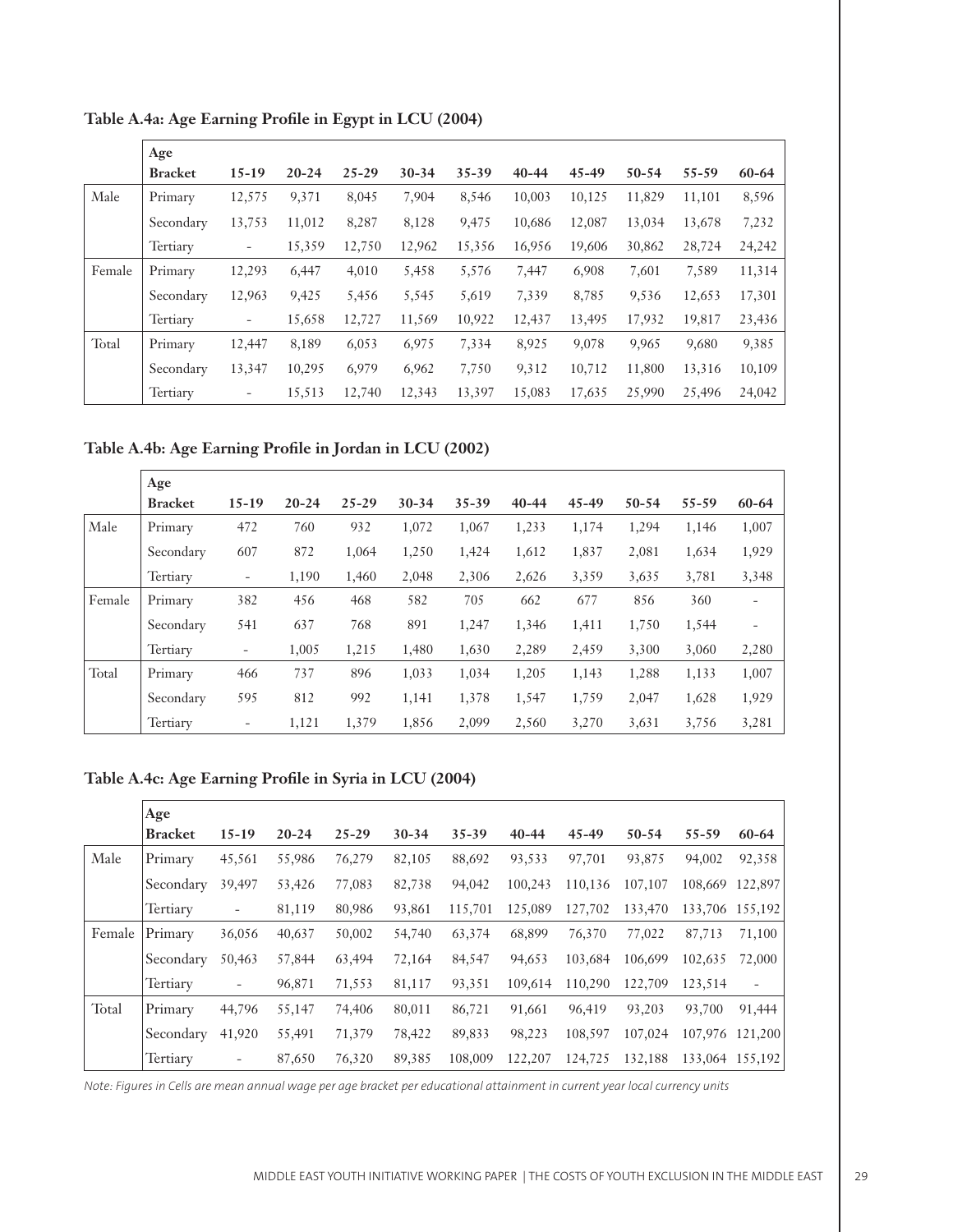|        | Age            |                          |           |           |           |           |           |           |           |           |           |
|--------|----------------|--------------------------|-----------|-----------|-----------|-----------|-----------|-----------|-----------|-----------|-----------|
|        | <b>Bracket</b> | $15 - 19$                | $20 - 24$ | $25 - 29$ | $30 - 34$ | $35 - 39$ | $40 - 44$ | $45 - 49$ | $50 - 54$ | $55 - 59$ | $60 - 64$ |
| Male   | Primary        | 2,032                    | 1,514     | 1,300     | 1,277     | 1,381     | 1,616     | 1,636     | 1,911     | 1,793     | 1,389     |
|        | Secondary      | 2,222                    | 1,779     | 1,339     | 1,313     | 1,531     | 1,726     | 1,953     | 2,106     | 2,210     | 1,168     |
|        | Tertiary       | $\overline{\phantom{a}}$ | 2,481     | 2,060     | 2,094     | 2,481     | 2,739     | 3,167     | 4,986     | 4,640     | 3,916     |
| Female | Primary        | 1,986                    | 1,041     | 648       | 882       | 901       | 1,203     | 1,116     | 1,228     | 1,226     | 1,828     |
|        | Secondary      | 2,094                    | 1,523     | 881       | 896       | 908       | 1,186     | 1,419     | 1,541     | 2,044     | 2,795     |
|        | Tertiary       | $\overline{\phantom{a}}$ | 2,530     | 2,056     | 1,869     | 1,764     | 2,009     | 2,180     | 2,897     | 3,201     | 3,786     |
| Total  | Primary        | 2,011                    | 1,323     | 978       | 1,127     | 1,185     | 1,442     | 1,466     | 1,610     | 1,564     | 1,516     |
|        | Secondary      | 2,156                    | 1,663     | 1,127     | 1,125     | 1,252     | 1,504     | 1,731     | 1,906     | 2,151     | 1,633     |
|        | Tertiary       | $\overline{\phantom{a}}$ | 2,506     | 2,058     | 1,994     | 2,164     | 2,437     | 2,849     | 4.199     | 4,119     | 3,884     |

Table A.5a: Age Earning Profile in Egypt in US Dollars (2004)

## Table A.5b: Age Earning Profile in Jordan in US Dollars (2002)

|        | Age            |                          |           |           |           |       |           |           |           |           |                          |
|--------|----------------|--------------------------|-----------|-----------|-----------|-------|-----------|-----------|-----------|-----------|--------------------------|
|        | <b>Bracket</b> | $15 - 19$                | $20 - 24$ | $25 - 29$ | $30 - 34$ | 35-39 | $40 - 44$ | $45 - 49$ | $50 - 54$ | $55 - 59$ | $60 - 64$                |
| Male   | Primary        | 675                      | 1,086     | 1,331     | 1,532     | 1,524 | 1,761     | 1,678     | 1,849     | 1,638     | 1,438                    |
|        | Secondary      | 868                      | 1,246     | 1,520     | 1,785     | 2,035 | 2,302     | 2,624     | 2,973     | 2,335     | 2,755                    |
|        | Tertiary       | $\overline{\phantom{a}}$ | 1,700     | 2,086     | 2,926     | 3,295 | 3,752     | 4,798     | 5,193     | 5,402     | 4,782                    |
| Female | Primary        | 545                      | 652       | 668       | 831       | 1,007 | 946       | 968       | 1,223     | 514       | $\overline{\phantom{a}}$ |
|        | Secondary      | 772                      | 909       | 1,098     | 1,273     | 1,782 | 1,923     | 2,016     | 2,500     | 2,206     |                          |
|        | Tertiary       | $\overline{\phantom{a}}$ | 1,436     | 1,736     | 2,114     | 2,328 | 3,270     | 3,512     | 4,714     | 4,371     | 3,257                    |
| Total  | Primary        | 665                      | 1,052     | 1,280     | 1,476     | 1,478 | 1,721     | 1,633     | 1,840     | 1,618     | 1,438                    |
|        | Secondary      | 849                      | 1,160     | 1,418     | 1,630     | 1,968 | 2,210     | 2,513     | 2,925     | 2,326     | 2,755                    |
|        | Tertiary       | $\overline{\phantom{a}}$ | 1,601     | 1,970     | 2,651     | 2,998 | 3,657     | 4,671     | 5,187     | 5,366     | 4,687                    |

# Table A.5c: Age Earning Profile in Syria in US Dollars (2004)

|        | Age            |                          |           |           |           |       |           |           |           |           |                   |
|--------|----------------|--------------------------|-----------|-----------|-----------|-------|-----------|-----------|-----------|-----------|-------------------|
|        | <b>Bracket</b> | $15 - 19$                | $20 - 24$ | $25 - 29$ | $30 - 34$ | 35-39 | $40 - 44$ | $45 - 49$ | $50 - 54$ | $55 - 59$ | $60 - 64$         |
| Male   | Primary        | 911                      | 1,120     | 1,526     | 1,642     | 1,774 | 1,871     | 1,954     | 1,877     | 1,880     | 1,847             |
|        | Secondary      | 790                      | 1,069     | 1,542     | 1,655     | 1,881 | 2,005     | 2,203     | 2,142     | 2,173     | 2,458             |
|        | Tertiary       | $\qquad \qquad -$        | 1,622     | 1,620     | 1,877     | 2,314 | 2,502     | 2,554     | 2,669     | 2,674     | 3,104             |
| Female | Primary        | 721                      | 813       | 1,000     | 1,095     | 1,267 | 1,378     | 1,527     | 1,540     | 1,754     | 1,422             |
|        | Secondary      | 1,009                    | 1,157     | 1,270     | 1,443     | 1,691 | 1,893     | 2,074     | 2,134     | 2,053     | 1,440             |
|        | Tertiary       | $\overline{\phantom{a}}$ | 1,937     | 1,431     | 1,622     | 1,867 | 2,192     | 2,206     | 2,454     | 2,470     | $\qquad \qquad -$ |
| Total  | Primary        | 896                      | 1,103     | 1,488     | 1,600     | 1,734 | 1,833     | 1,928     | 1,864     | 1,874     | 1,829             |
|        | Secondary      | 838                      | 1,110     | 1,428     | 1,568     | 1,797 | 1,964     | 2,172     | 2,140     | 2,160     | 2,424             |
|        | Tertiary       | ۰                        | 1,753     | 1,526     | 1,788     | 2,160 | 2,444     | 2,495     | 2,644     | 2,661     | 3,104             |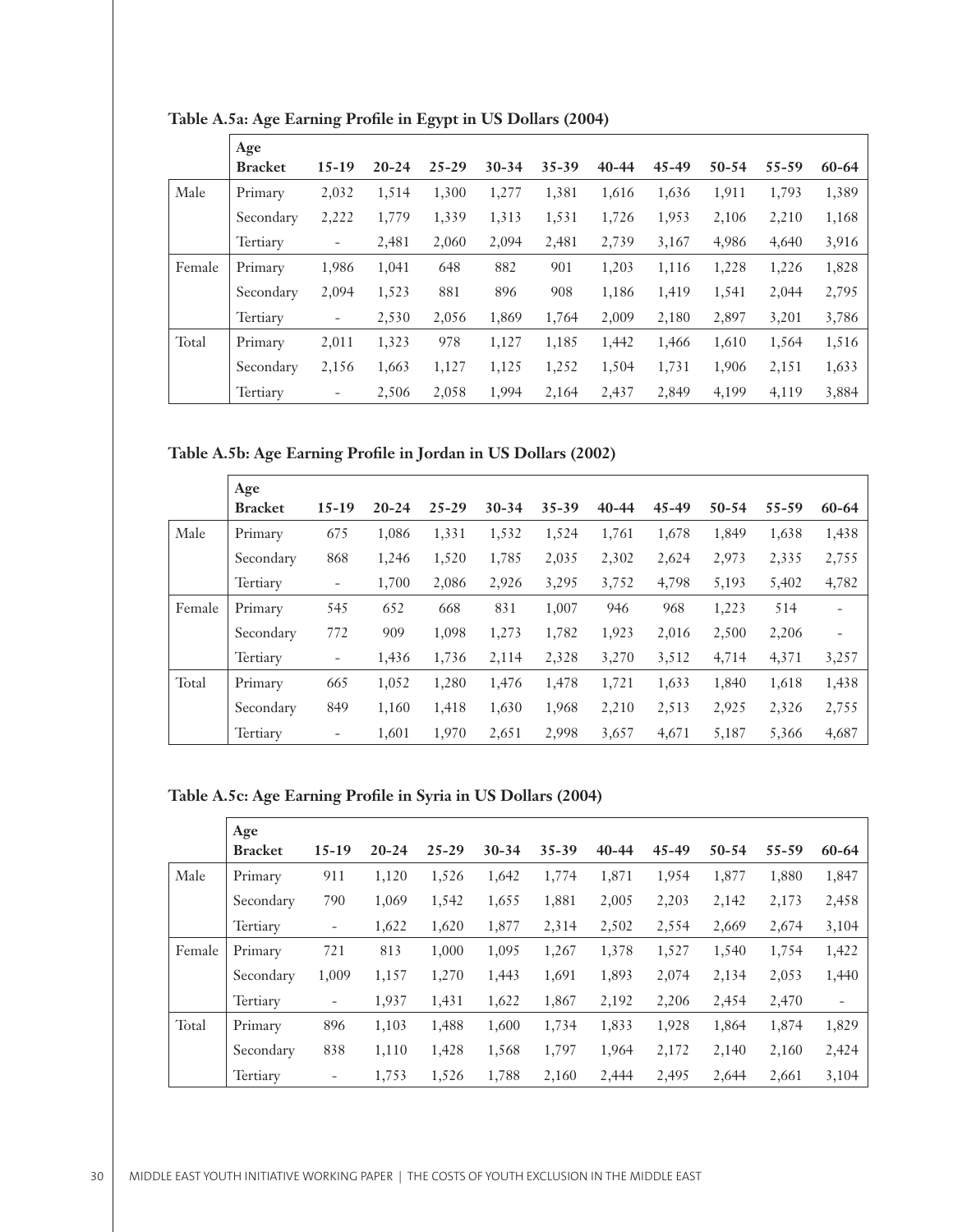| Country      | Year | Mean adult | Mean adult<br>female wage, female wage, | Adult female<br>employment | Mean youth<br>female wage, | Mean youth<br>female wage, | Youth female<br>employment | expenditure per<br>Health | expenditure per<br>Health | Adolescent<br>births |
|--------------|------|------------|-----------------------------------------|----------------------------|----------------------------|----------------------------|----------------------------|---------------------------|---------------------------|----------------------|
|              |      | USD (PPP)  | LCU                                     | rate $(\%)$                | USD (PPP)                  | LCU                        | rate $(\%)$                | person, USD               | person, LCU               |                      |
| Algeria      | 2004 | 3,522      | 127,677                                 | 96.10                      | 2,818                      | 102,142                    | 81.04                      | 415                       | 12,027                    | 13,719               |
| Bahrain      | 2001 | 5,321      | 1,797                                   | 84.70                      | 4,257                      | 1,438                      | 53.70                      | 1045                      | 283                       | 493                  |
| Egypt        | 2004 | 4,977      | 7,964                                   | 97.92                      | 3,982                      | 6,371                      | 71.18                      | 999                       | 1599                      | 159,559              |
| Jordan       | 2002 | 2,186      | 666                                     | 92.52                      | 1,749                      | 533                        | 63.69                      | 1022                      | 311                       | 7879                 |
| chanon       | 2004 | 3,470      | 52<br>4,573,1                           | 90.15                      | 2,776                      | 3,658,522                  | 77.55                      | 934                       | 1,230,874                 | 5664                 |
| Morocco      | 2002 | 7,864      | 27,523                                  | 89.60                      | 6,291                      | 22,019                     | 81.99                      | 651                       | 2279                      | 67,936               |
| Qatar        | 2004 | 8,009      | 36,442                                  | 99.75                      | 6,407                      | 29,153                     | 86.95                      | 688                       | 2504                      | 502                  |
| Saudi Arabia | 2000 | 15,401     | 52,282                                  | 97.95                      | 12,321                     | 41,825                     | 78.56                      | 798                       | 2166                      | 36,209               |
| Syria        | 2004 | 2,834      | 46,760                                  | 96.19                      | 2,267                      | 37,408                     | 71.18                      | 74                        | 1221                      | 37,339               |
| Yemen        | 2004 | 945        | .27,681                                 | 74.08                      | 756                        | 102,145                    | 51.31                      | 112                       | 15,077                    | 115,208              |

Table A.6: Adolescent Pregnancy **Table A.6: Adolescent Pregnancy**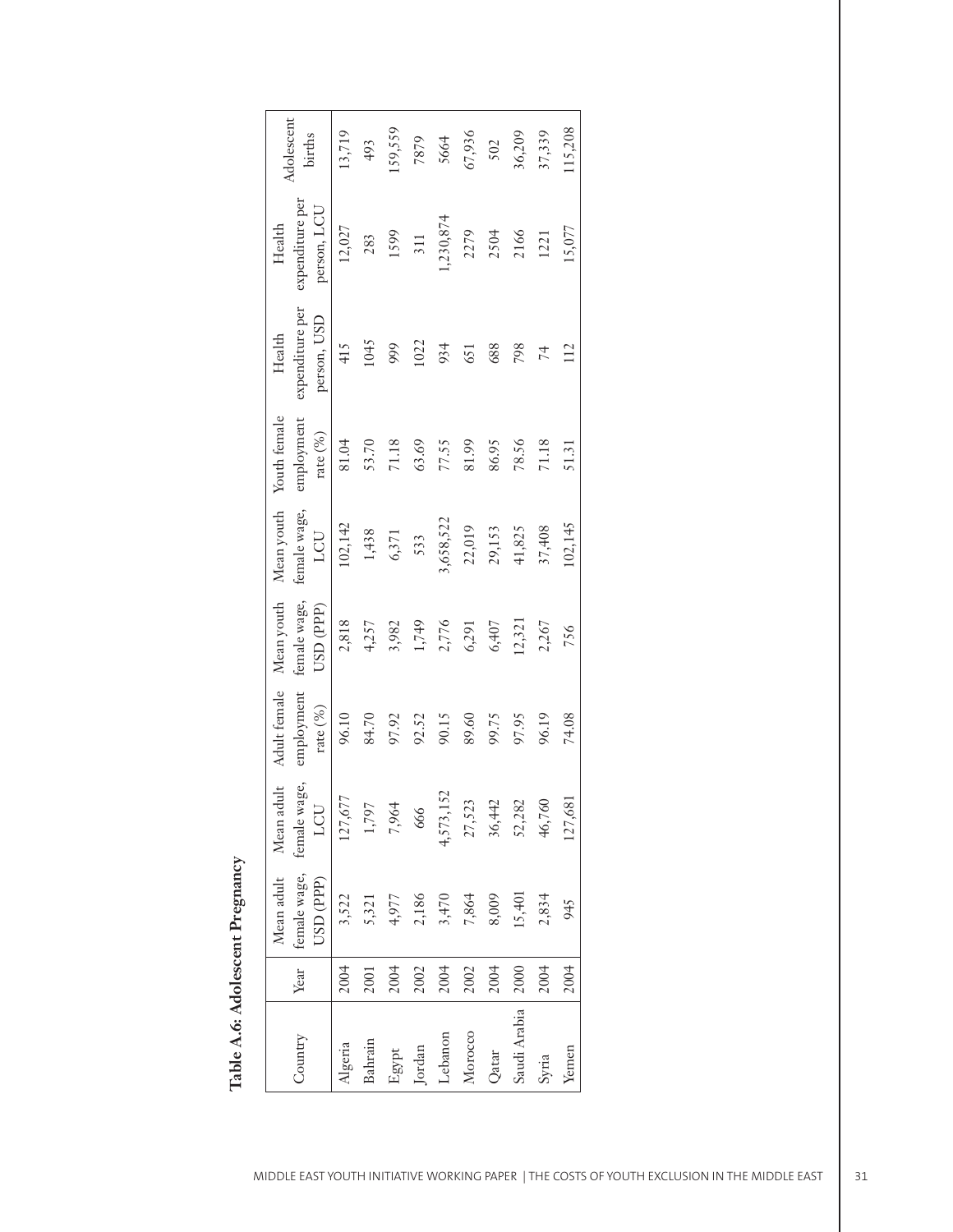# **Table A.7: Cost of Youth Migration**

|                                            | $E$ gypt 2000 | Jordan 2004 | Morocco 1998 |
|--------------------------------------------|---------------|-------------|--------------|
| Number of migrants 15-29                   | 641,212       | 15,084      | 93,045       |
| Average remittances per migrant (USD, PPP) | 2,544         | 1,048       | 1,049        |
| Average annual wage (USD, PPP)             | 6,222         | 2,733       | 806          |
| Unemployment rate (%)                      | 15.92         | 28.87       | 35.00        |
| Employment rate $(\%)$                     | 84.08         | 71.13       | 65.00        |
| Labor force participation rate (%)         | 38.63         | 48.83       | 54.00        |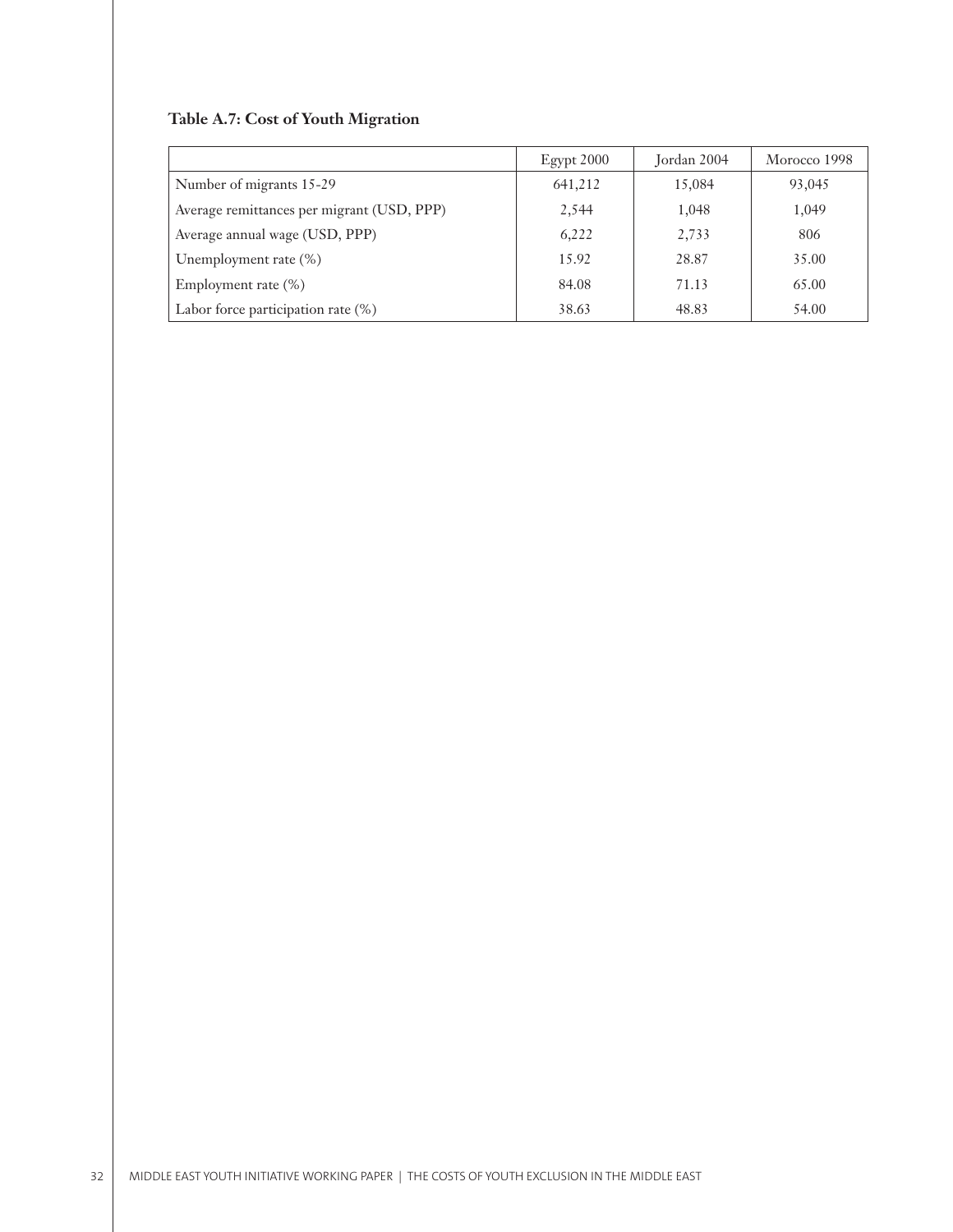## **APPENDIX B: DATA AVAILABILITY**

|                | Youth        | Youth labor force | Mean annual              | GDP           | Inflation |
|----------------|--------------|-------------------|--------------------------|---------------|-----------|
|                | unemployment | participation     | wage                     | (current USD) | rate      |
| Algeria        | 2004         | 2004              | 2004                     | 2004          | 2004      |
| Bahrain        | 2001         | 2001              | 2001                     | 2001          | 2001      |
| Egypt          | 2004         | 2004              | 2004                     | 2004          | 2004      |
| Iran           | 2005         | 2005              | $\overline{\phantom{a}}$ | 2005          | 2005      |
| Jordan         | 2002         | 2002              | 2002                     | 2002          | 2002      |
| Kuwait         |              | 2000              | 2000                     | 2000          | 2000      |
| Lebanon        | 2004         | 2004              | 2001                     | 2004          | 2004      |
| Morocco        | 2003         | 2003              | $\overline{\phantom{a}}$ | 2003          | 2003      |
| Qatar          | 2004         | 2004              | 2004                     | 2004          | 2004      |
| Saudi Arabia   | 2000         | 2000              | 2000                     | 2000          | 2000      |
| Syria          | 2004         | 2004              | 2004                     | 2004          | 2004      |
| West Bank/Gaza | 2004         | 2004              | 2004                     | 2004          | 2004      |
| Yemen          | 2004         | 2004              | 2003                     | 2004          | 2004      |

## **Table B.1: Youth Unemployment**

*Note: Shaded cells indicate mismatching data years; "-" indicates missing data; "any year" indicates that data is available for any year depending on the missing data in the respective section.*

## **Table B.2: Youth Joblessness**

|                | Youth<br>unemployment | Youth<br>inactivity | Youth labor force<br>participation | Mean annual<br>wage | <b>GDP</b><br>(current USD) | Inflation<br>rate |
|----------------|-----------------------|---------------------|------------------------------------|---------------------|-----------------------------|-------------------|
| Algeria        | 2004                  | 2004                | 2004                               | 2004                | 2004                        | 2004              |
| Bahrain        | 2001                  | 2001                | 2001                               | 2001                | 2001                        | 2001              |
| Egypt          | 2004                  | 2004                | 2004                               | 2004                | 2004                        | 2004              |
| Iran           | 2005                  | 2005                | 2005                               |                     | 2005                        | 2005              |
| Jordan         | 2002                  | 2002                | 2002                               | 2002                | 2002                        | 2002              |
| Kuwait         |                       | $\qquad \qquad -$   | 2000                               | 2000                | 2000                        | 2000              |
| Lebanon        | 2004                  | 2004                | 2004                               | 2001                | 2004                        | 2004              |
| Morocco        | 2003                  | 2003                | 2003                               |                     | 2003                        | 2003              |
| Qatar          | 2004                  | 2004                | 2004                               | 2004                | 2004                        | 2004              |
| Saudi Arabia   | 2000                  | 2000                | 2000                               | 2000                | 2000                        | 2000              |
| Syria          | 2004                  | 2004                | 2004                               | 2004                | 2004                        | 2004              |
| West Bank/Gaza | 2004                  | 2004                | 2004                               | 2004                | 2004                        | 2004              |
| Yemen          | 2004                  | 2004                | 2004                               | 2003                | 2004                        | 2004              |

*Note: Shaded cells indicate mismatching data years; "-" indicates missing data; "any year" indicates that data is available for any year depending on the missing data in the respective section.*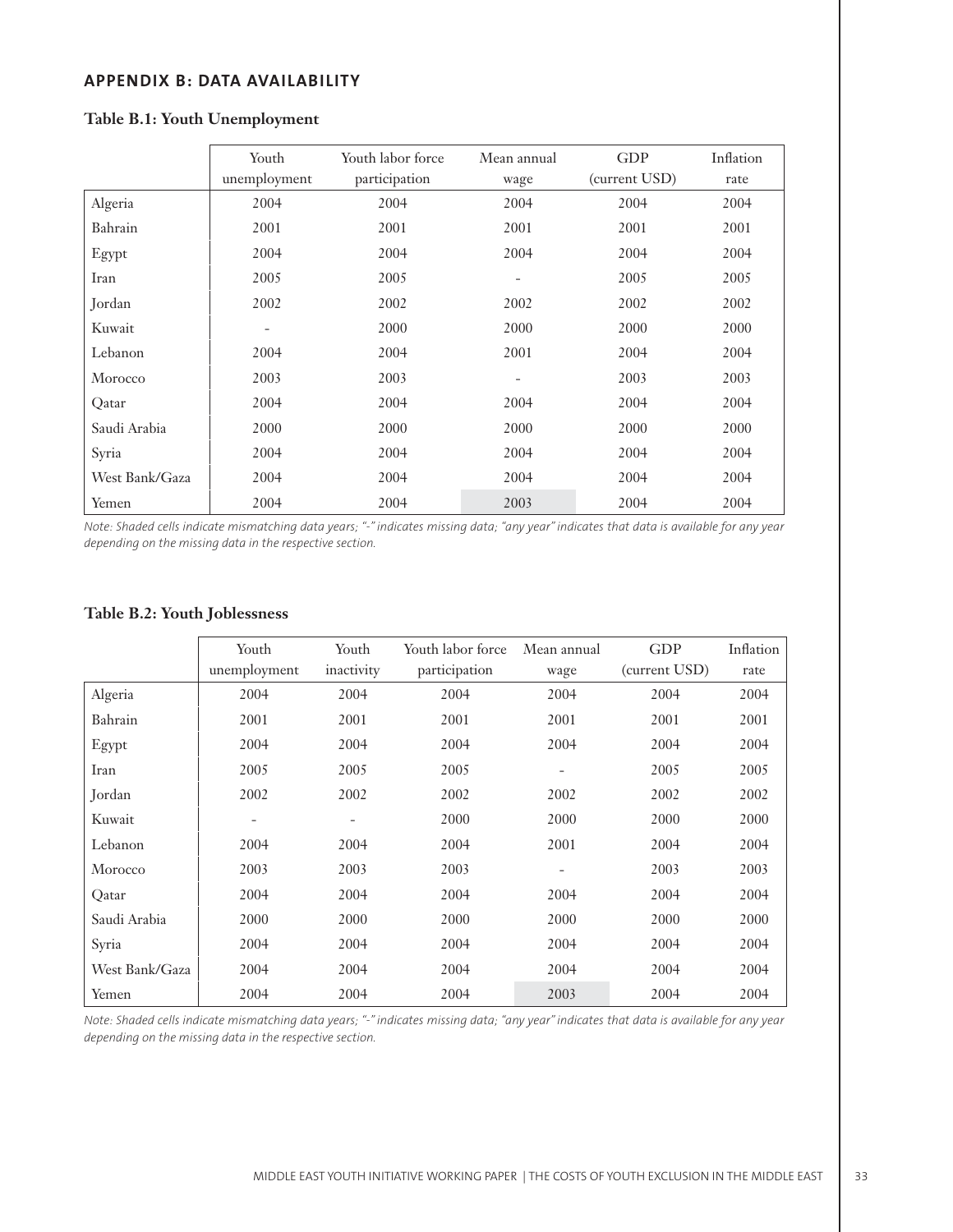## **Table B.3: Early School Leaving**

|                | Wages by age and<br>education | Net enrollment<br>rates | School age<br>population | Labor force<br>participation |
|----------------|-------------------------------|-------------------------|--------------------------|------------------------------|
| Algeria        | -                             | 2004                    | 2004                     | 2004                         |
| Bahrain        |                               | any year                | any year                 | any year                     |
| Egypt          | 2004                          | 2004                    | 2004                     | 2004                         |
| Iran           | $\qquad \qquad -$             | any year                | any year                 | any year                     |
| Jordan         | 2002                          | 2002                    | 2002                     | 2002                         |
| Kuwait         | $\overline{\phantom{a}}$      | any year                | any year                 | any year                     |
| Lebanon        | $\qquad \qquad -$             | 2004                    | 2004                     | 2004                         |
| Morocco        | $\overline{\phantom{a}}$      | any year                | any year                 | any year                     |
| Qatar          | $\overline{\phantom{a}}$      | any year                | any year                 | any year                     |
| Saudi Arabia   | $\overline{\phantom{a}}$      | 2000                    | 2000                     | 2000                         |
| Syria          | 2004                          | 2004                    | 2004                     | 2004                         |
| West Bank/Gaza | $\overline{\phantom{0}}$      | any year                | any year                 | any year                     |
| Yemen          |                               | 2004                    | 2004                     | 2004                         |

*Note: "-" indicates missing data; "any year" indicates that data is available for any year depending on the missing data in the respective section.*

|                |             |              |             |              | Gov't social |             |
|----------------|-------------|--------------|-------------|--------------|--------------|-------------|
|                | Mean adult  | Adult female | Mean youth  | Youth female | assistance   | Healthcare  |
|                | female wage | unemployment | female wage | unemployment | programs     | expenditure |
| Algeria        |             | 2004         |             | 2004         |              | 2004        |
| Bahrain        |             | 2001         |             | 2001         |              | 2001        |
| Egypt          | 2004        | 2004         | 2004        | 2004         |              | 2004        |
| Iran           |             | 2005         |             | 2005         |              | 2005        |
| Jordan         | 2002        | 2002         | 2002        | 2002         | -            | 2002        |
| Kuwait         |             |              |             |              |              | any year    |
| Lebanon        |             | 2004         |             | 2004         |              | 2004        |
| Morocco        |             | 2003         |             | 2003         |              | 2003        |
| Qatar          |             | 2004         |             | 2004         |              | 2004        |
| Saudi Arabia   |             | 2000         |             | 2000         |              | 2000        |
| Syria          | 2004        | 2004         | 2004        | 2004         |              | 2004        |
| West Bank/Gaza |             | 2004         |             | 2004         |              | 2004        |
| Yemen          |             | 2004         |             | 2004         |              | 2004        |

## **Table B.4: Pregnancy and Young Mothers**

*Note: "-" indicates missing data; "any year" indicates that data is available for any year depending on the missing data in the respective section.*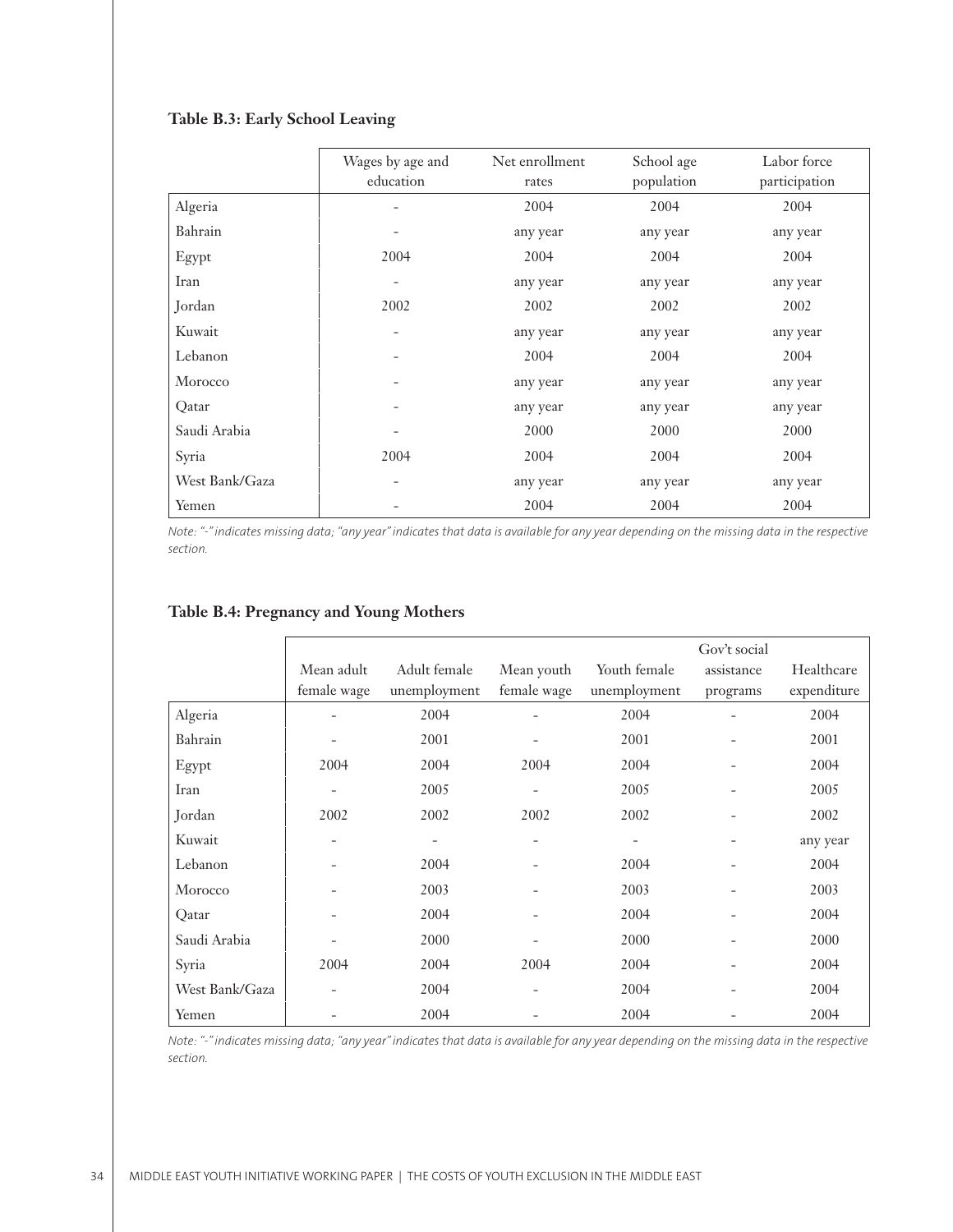# **Table B.4: Migration**

|                | Migration by age         | Mean wages by age        | Total migrant stock | Workers' remittances |
|----------------|--------------------------|--------------------------|---------------------|----------------------|
|                | group                    | group                    |                     |                      |
| Algeria        |                          | $\overline{\phantom{0}}$ | any year            | any year             |
| Bahrain        |                          |                          | any year            | any year             |
| Egypt          | 2000                     | 2004                     | 2000                | 2000                 |
| Iran           | $\qquad \qquad -$        |                          | any year            | any year             |
| Jordan         | 2004                     | 2004                     | 2005                | 2004                 |
| Kuwait         | $\qquad \qquad -$        | $\overline{\phantom{0}}$ | any year            | any year             |
| Lebanon        | $\overline{\phantom{a}}$ | 2001                     | 2001                | 2001                 |
| Morocco        | 1998                     |                          | 2000                | 1998                 |
| Qatar          | $\overline{\phantom{a}}$ | $\overline{\phantom{a}}$ | any year            | any year             |
| Saudi Arabia   |                          | 2000                     | 2000                | 2000                 |
| Syria          |                          | 2004                     | 2004                | 2004                 |
| West Bank/Gaza |                          |                          | any year            | any year             |
| Yemen          |                          |                          | 2005                | 2004                 |

*Note: Shaded cells indicate mismatching data years; "-" indicates missing data; "any year" indicates that data is available for any year depending on the missing data in the respective section.*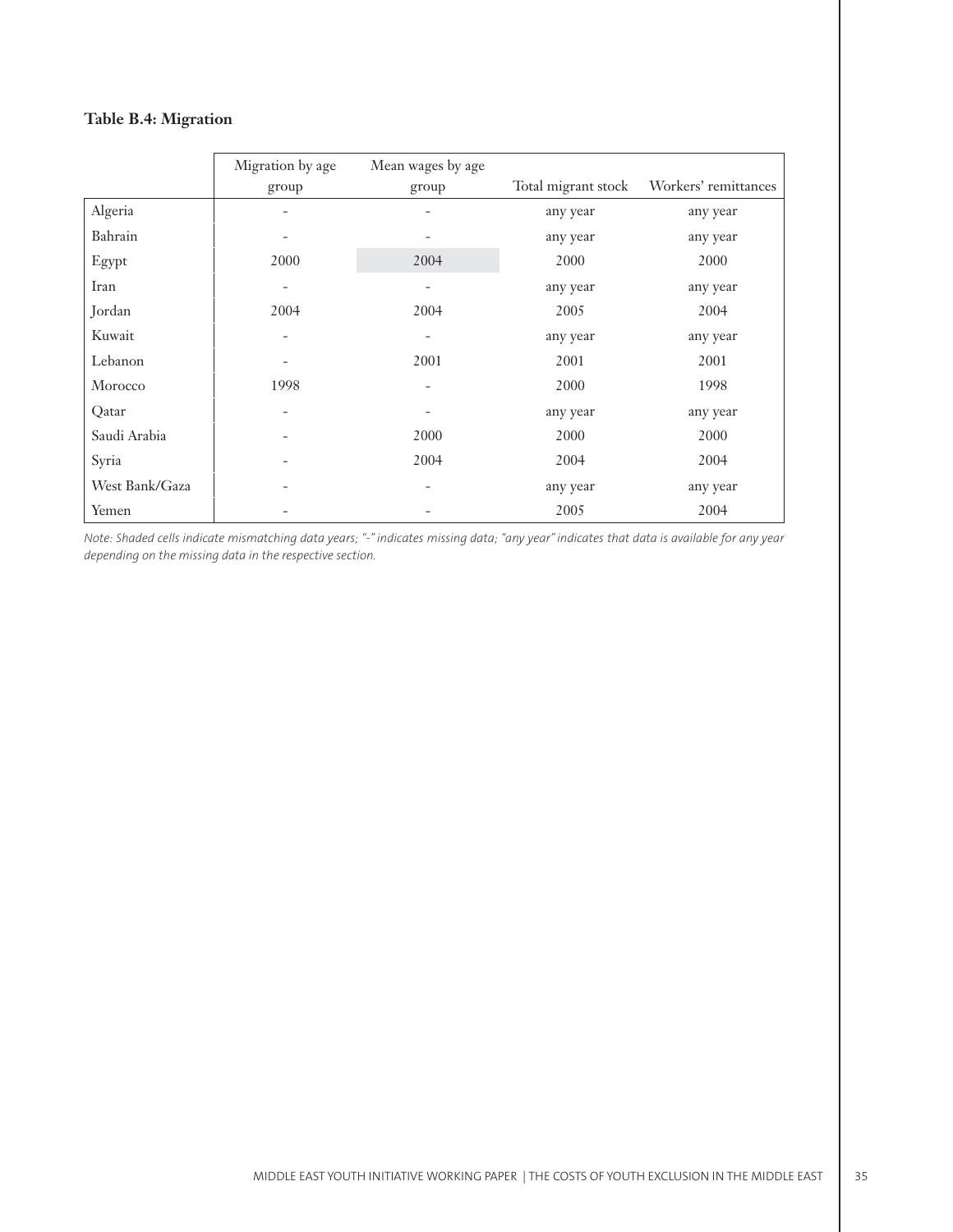# **APPENDIX C: DATA SOURCES**

| Indicator                  | Country        | Source                                         | Date |
|----------------------------|----------------|------------------------------------------------|------|
| Youth unemployment rate    | Algeria        | International Labor Organization               | 2004 |
|                            | Bahrain        | International Labor Organization               | 2001 |
|                            | Egypt          | National Household Survey data                 | 2004 |
|                            | Iran           | Statistical Center of Iran                     | 2005 |
|                            | Jordan         | Department of Statistics Household Survey      | 2002 |
|                            | Lebanon        | Central Agency for Statistics Household Survey | 2001 |
|                            | Morocco        | Haut-Commissariat Au Plan                      | 2003 |
|                            | Oatar          | International Labor Organization               | 2004 |
|                            | Saudi Arabia   | International Labor Organization               | 2000 |
|                            | Syria          | Central Bureau for Statistics Census           | 2004 |
|                            | West Bank/Gaza | West Bank and Gaza Survey                      | 2004 |
|                            | Yemen          | Yemen Central Statistical Organization         | 2004 |
| Youth labor force partici- | Algeria        | KILM, 4th Edition                              | 2004 |
| pation                     | Bahrain        | KILM, 4th Edition                              | 2001 |
|                            | Egypt          | KILM, 4th Edition                              | 2004 |
|                            | Iran           | KILM, 4th Edition                              | 2005 |
|                            | Jordan         | KILM, 4th Edition                              | 2002 |
|                            | Lebanon        | KILM, 4th Edition                              | 2001 |
|                            | Morocco        | KILM, 4th Edition                              | 2003 |
|                            | Qatar          | KILM, 4th Edition                              | 2004 |
|                            | Saudi Arabia   | KILM, 4th Edition                              | 2000 |
|                            | Syria          | KILM, 4th Edition                              | 2004 |
|                            | West Bank/Gaza | KILM, 4th Edition                              | 2004 |
|                            | Yemen          | KILM, 4th Edition                              | 2004 |
| Mean annual wage           | Algeria        | Directorate of Statistics                      | 2004 |
|                            | Bahrain        | International Labor Organization               | 2002 |
|                            | Egypt          | National Household Survey Data                 | 2004 |
|                            | Iran           | Statistical Center of Iran                     | 2005 |
|                            | Jordan         | Department of Statistics Household Survey      | 2002 |
|                            | Lebanon        | Choghig Kasparian                              | 2001 |
|                            | West Bank/Gaza | Palestinian Central Bureau of Statistics       | 2004 |
|                            | Qatar          | International Labor Organization               | 2004 |
|                            | Saudi Arabia   | Center Department of Statistics                | 2000 |
|                            | Syria          | Central Bureau for Statistics Census           | 2004 |
| GDP (current USD)          | Algeria        | World Bank World Development Indicators        | 2004 |
|                            | Bahrain        | World Bank World Development Indicators        | 2001 |
|                            | Egypt          | World Bank World Development Indicators        | 2004 |
|                            | Iran           | World Bank World Development Indicators        | 2005 |
|                            | Jordan         | World Bank World Development Indicators        | 2002 |
|                            | Lebanon        | World Bank World Development Indicators        | 2001 |
|                            | Oatar          | World Bank World Development Indicators        | 2004 |
|                            | Saudi Arabia   | World Bank World Development Indicators        | 2000 |
|                            | Syria          | World Bank World Development Indicators        | 2004 |
|                            | West Bank/Gaza | World Bank World Development Indicators        | 2004 |
| Inflation                  | Algeria        | World Bank World Development Indicators        | 2004 |
|                            | Bahrain        | World Bank World Development Indicators        | 2001 |
|                            | Egypt          | World Bank World Development Indicators        | 2004 |
|                            | Iran           | World Bank World Development Indicators        | 2005 |
|                            | Jordan         | World Bank World Development Indicators        | 2002 |
|                            | Lebanon        | World Bank World Development Indicators        | 2001 |
|                            | Qatar          | World Bank World Development Indicators        | 2004 |
|                            | Saudi Arabia   | World Bank World Development Indicators        | 2000 |
|                            | Syria          | World Bank World Development Indicators        | 2004 |
|                            | West Bank/Gaza | World Bank World Development Indicators        | 2004 |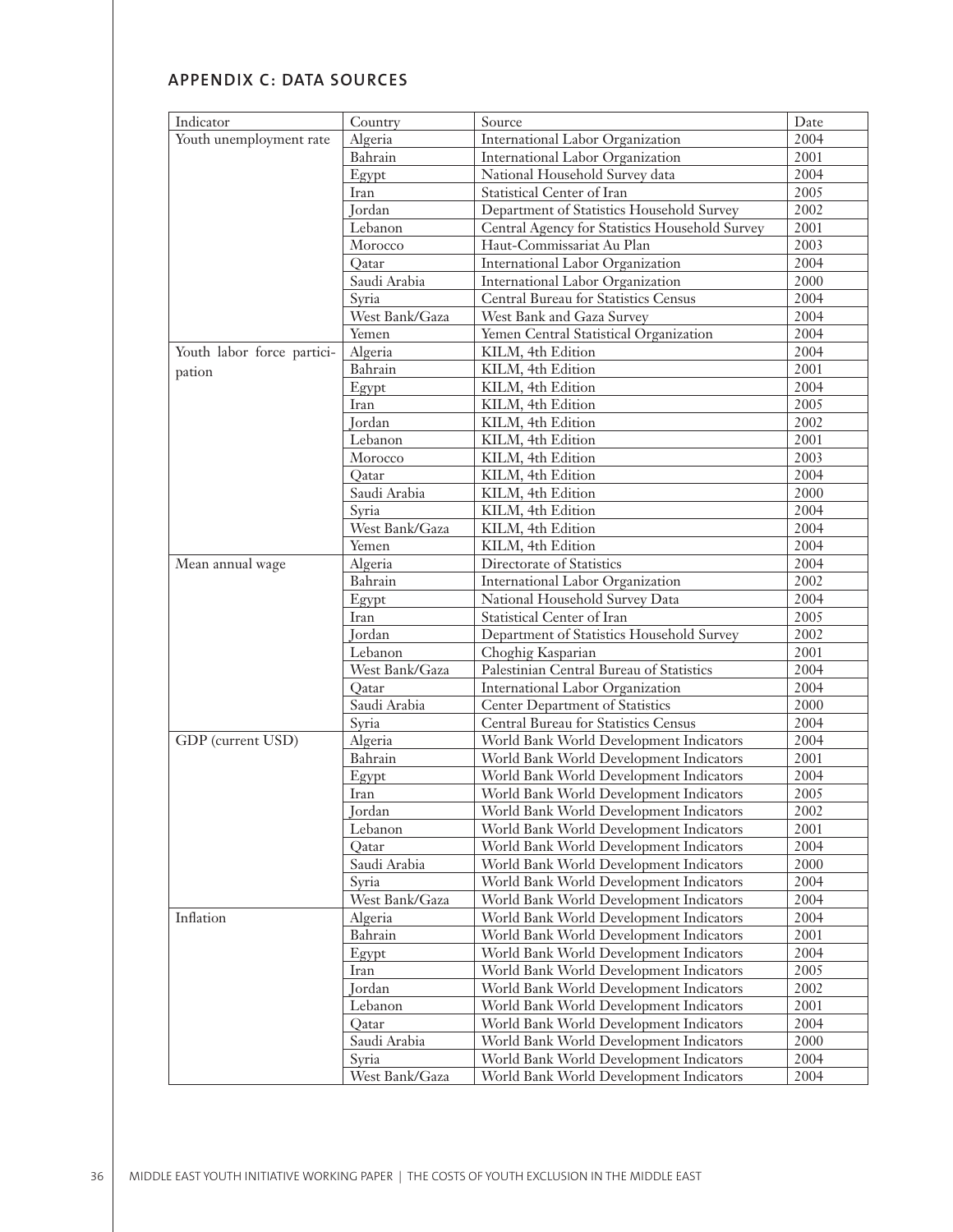| Indicator                   | Country        | Source                                      | Date              |
|-----------------------------|----------------|---------------------------------------------|-------------------|
| Youth inactivity rate       | Algeria        | KILM, 4th Edition                           | 2004              |
|                             | Bahrain        | KILM, 4th Edition                           | 2001              |
|                             | Egypt          | KILM, 4th Edition                           | 2004              |
|                             | Iran           | KILM, 4th Edition                           | 2005              |
|                             | Jordan         | KILM, 4th Edition                           | 2002              |
|                             | Lebanon        | KILM, 4th Edition                           | 2004              |
|                             | Qatar          | KILM, 4th Edition                           | 2004              |
|                             | Saudi Arabia   | KILM, 4th Edition                           | 2000              |
|                             | Syria          | KILM, 4th Edition                           | 2001              |
|                             | West Bank/Gaza | KILM, 4th Edition                           | $\frac{1}{2}004$  |
|                             |                |                                             | 2004              |
| Wages by age and            | Egypt          | National Household Survey Data              |                   |
| educational attainment      | Jordan         | Department of Statistics Household Survey   | 2002              |
|                             | Lebanon        | Central Agency for Statistics               | 2004              |
|                             | Syria          | Central Bureau for Statistics Census        | 2004              |
| Net enrollment rates        | Egypt          | World Bank EdStats                          | 2004              |
|                             | Jordan         | World Bank EdStats                          | 2002              |
|                             | Lebanon        | World Bank EdStats                          | 2004              |
|                             | Syria          | World Bank EdStats                          | 2004              |
| School age population       | Egypt          | World Bank EdStats                          | 2004              |
|                             | Jordan         | World Bank EdStats                          | 2002              |
|                             | Lebanon        | World Bank EdStats                          | 2004              |
|                             | Syria          | World Bank EdStats                          | 2004              |
| Labor force participation   | Egypt          | KILM, 4th Edition                           | 2004              |
|                             | Jordan         | KILM, 4th Edition                           | 2002              |
|                             | Lebanon        | KILM, 4th Edition                           | 2004              |
|                             | Syria          | KILM, 4th Edition                           | 2004              |
| Mean adult female wage      | Egypt          | National Household Survey Data              | 2004              |
|                             | Jordan         | Department of Statistics Household Survey   | 2002              |
|                             | Lebanon        | Central Agency for Statistics               | 2004              |
|                             | Syria          | Central Bureau for Statistics Census        | 2004              |
| Adult female unemploy-      | Egypt          | National Household Survey Data              | 2004              |
| ment rate                   | Jordan         | Department of Statistics Household Survey   | 2002              |
|                             | Lebanon        | Central Agency for Statistics               | 2004              |
|                             | Syria          | Central Bureau for Statistics Census        | 2004              |
| Mean youth female wage      | Egypt          | National Household Survey Data              | 2004              |
|                             | Jordan         |                                             | 2002              |
|                             |                | Department of Statistics Household Survey   | 2004              |
|                             | Lebanon        | Central Agency for Statistics               | $\overline{2004}$ |
|                             | Syria          | Central Bureau for Statistics Census        |                   |
| Youth female unemploy-      | Egypt          | National Household Survey Data              | 2004              |
| ment rate                   | <b>Jordan</b>  | Department of Statistics Household Survey   | 2002              |
|                             | Lebanon        | Central Agency for Statistics               | 2004              |
|                             | Syria          | Central Bureau for Statistics Census        | 2004              |
| Healthcare Expenditure      | Egypt          | World Bank HNPStats                         | 2004              |
|                             | Jordan         | World Bank HNPStats                         | $\overline{2002}$ |
|                             | Lebanon        | World Bank HNPStats                         | 2004              |
|                             | Syria          | World Bank HNPStats                         | 2004              |
| Migration by age group      | Egypt          | Euro-Mediterranean Consortium for Applied   | 2000              |
|                             |                | Research on International Migration (CARIM) |                   |
|                             | Jordan         | Euro-Mediterranean Consortium for Applied   | 2004              |
|                             |                | Research on International Migration (CARIM) |                   |
|                             | Morocco        | Euro-Mediterranean Consortium for Applied   | 1998              |
|                             |                | Research on International Migration (CARIM) |                   |
| Total migrant stock         | Egypt          | UN world migration prospects                | 2000              |
|                             | Jordan         | UN world migration prospects                | 2004              |
|                             | Morocco        | UN world migration prospects                | 1998              |
| <b>Worker's Remittances</b> |                |                                             | 2000              |
|                             | Egypt          | KILM, 4th Edition                           | 2004              |
|                             | Jordan         | KILM, 4th Edition                           |                   |
|                             | Morocco        | KILM, 4th Edition                           | 1998              |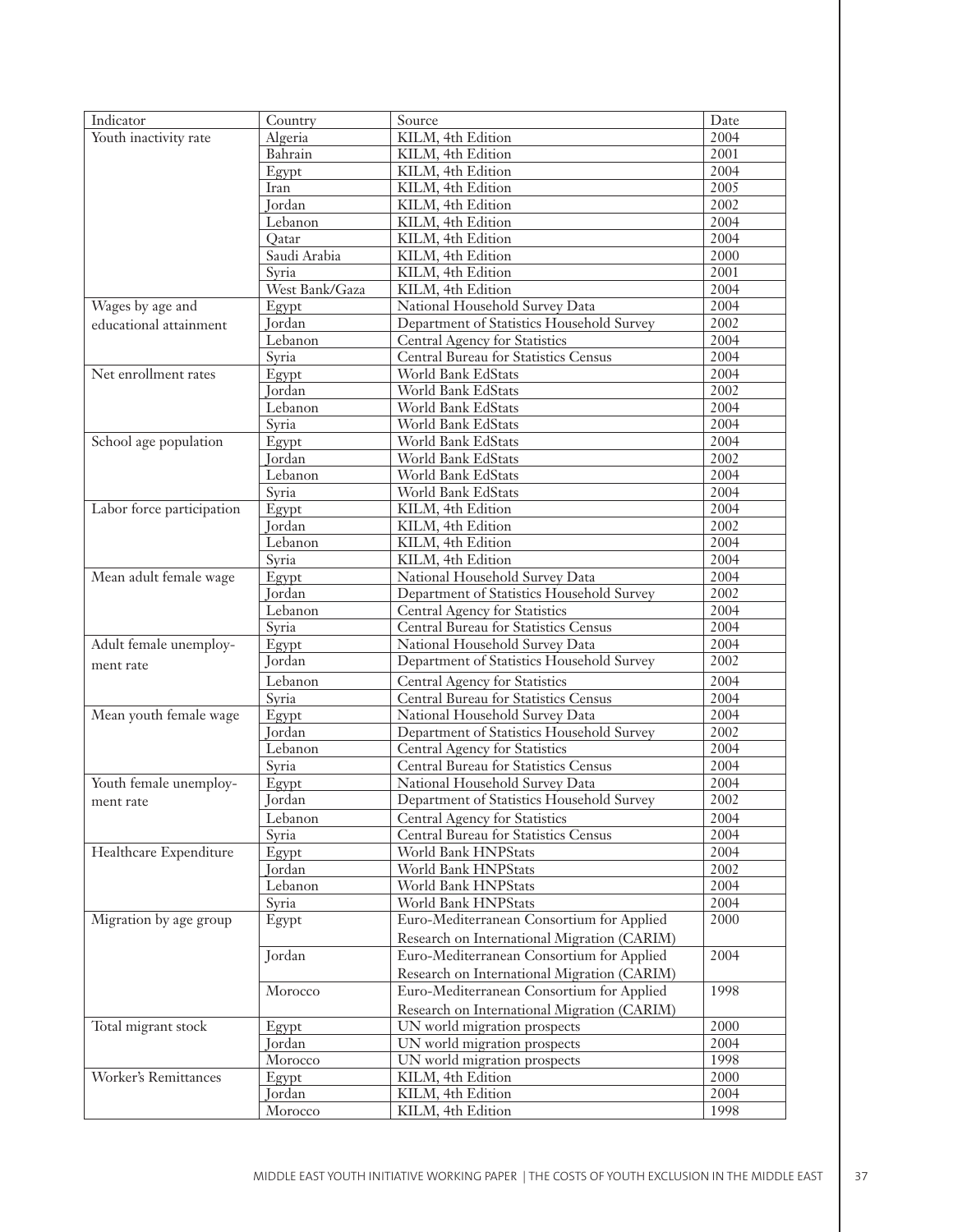### **ENDNOTES**

 The author would like to thank Wael Moussa for excellent research assistance on this paper. This paper benefited from helpful comments and suggestions from Navtej Dhillon, Djavad Salehi-Isfahani, Paul Dyer, Mohamed Ali Marouani, and Wendy Cunningham. The usual disclaimer applies.

- Estimating costs for youth exclusion also has led to 1. the development of a cost-benefit approach for evaluating specific projects investing in youth development (See Knowles and Behrman 2003 for further information.).
- Most studies on youth-related development issues 2. focus on the 15-24 age bracket. We have chosen to extend the age bracket to 29 in order to better reflect the economic challenges facing the youth population in MENA.
- Data used in the costing estimations are all based on 3. the latest available indicators, especially in relation to the latest wage data. Since many of the newer data available on wages are in wage brackets, they therefore cannot be used because exact or point wage data for the exercise are needed.
- See Baldacci et al (2004), Bils and Klenow (2000) 4. Bloom et al (2004), Gemmell (1996), Temple (1999, 2001).
- Note that losses due to joblessness may be overesti-5. mated since target unemployment rates are assumed to be rather low and search costs that youth face are assumed to be zero. In fact, youth unemployment rates may be higher because job search costs for young persons are high.
- Mincer's earnings regression, due to Jacob Mincer, 6. captures how the labor market rewards productive attributes such as schooling and work experience.
- As in the previous computations, general equilibri-7. um considerations are ruled out in order to simplify the analysis and focus on the "lower bound" costs to youth exclusion.
- This is given by: Annual foregone child support = 8. {annual wage \* value of child support (percent of annual wage)} - (annual wage \* value of child support) \* the proportion of child support received by adolescent mothers. Following World Bank (2003) we assume that the value of child support is 18 percent of

annual wage and the proportion of child support received by adolescent mothers is 32 percent.

- The assumption that children live twenty-five years at home is drawn from estimates of the age at first marriage in the MENA region published by the Population Council. 9.
- 10. The total cost of youth exclusion should include either the cost of unemployment or the cost of joblessness, not both. Double counting should not be an issue for other categories, since all other costs are of different sources and therefore should add up to each other.
- 11. More formally, let  $x \in \mathbb{R}^N_+$  denote a vector of inputs and  $y \in \mathfrak{R}_{+}^{M}$  the resulting output vector. Assume that there are  $k = 1,...,K$  countries so that the data is given by:  $(x^k, y^k)$   $k = 1,...,K$ . There are, among others, two equivalent ways to express the type of reference technology to be evaluated: the *Input Requirement Set L(y),* which shows all the combinations of inputs that can be used to produce the output vector  $\gamma$ ; and the *Output Possibility Set P(x),* which shows all the combinations of outputs that can be produced by the input vector  $x$ . Only  $P(x)$  is considered in this present exposition. The *Farrell Output-Oriented Measure of Technical Efficiency* is formally defined by:  $F_o(x,y)$  =  $max \{ \theta : \theta \lor \in P(x) \}$  where  $P(x)$  is the output possibility set. Inefficient countries have output efficiency scores greater than one and efficient countries have scores equal to one. Therefore, a country is technically "output efficient" if:  $F_o(x,y) = 1$ . Otherwise, the country is technically output inefficient. For example, a country with a score of 1.40 could increase its output by 40 percent if it were operating on the best practice frontier.
- 12. The estimation is done by using the ONFRONT software developed by R. Fare and S. Grosskopf.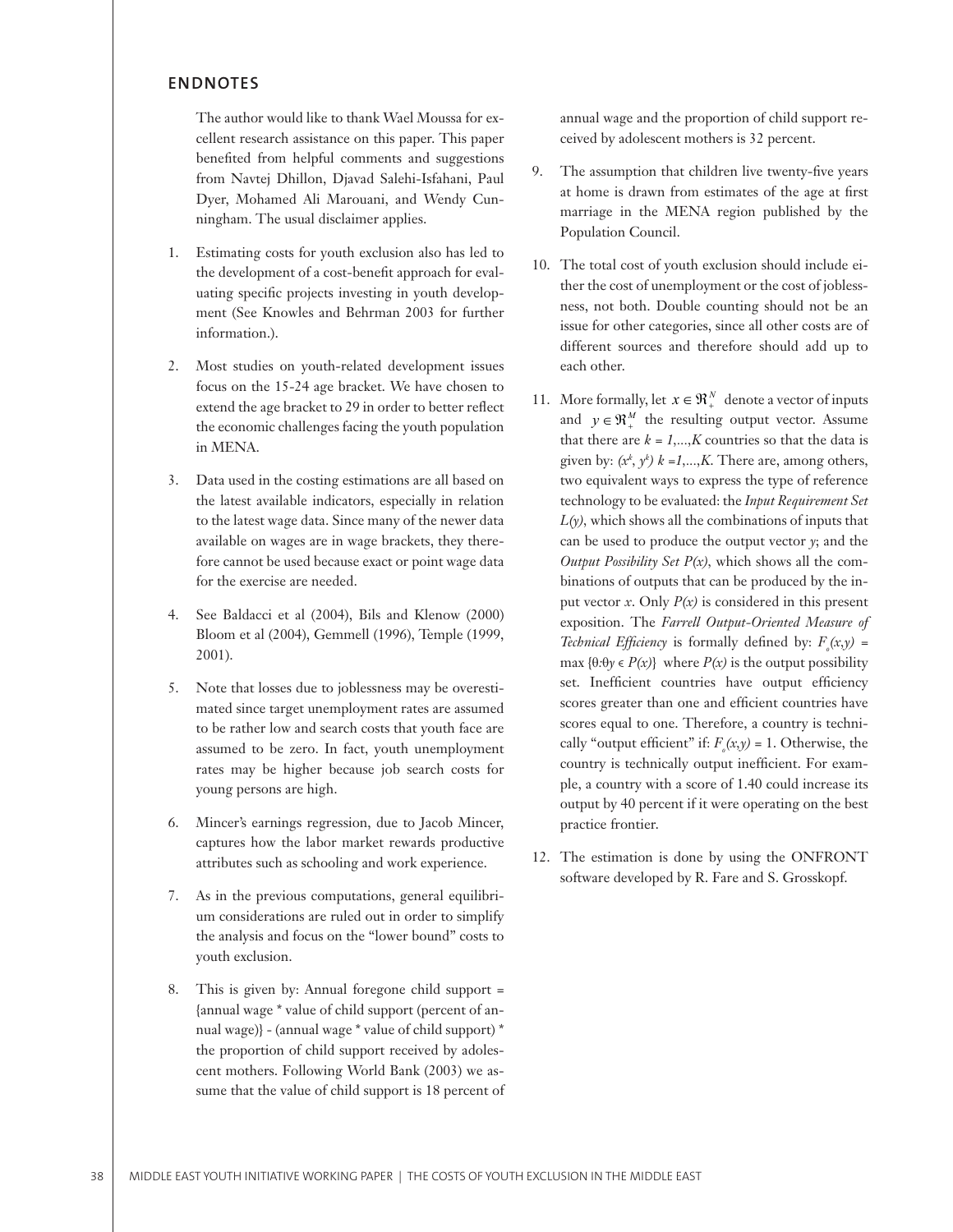## **ABOUT THE MIDDLE EAST YOUTH INITIATIVE**

#### **Our Mission**

*To develop and implement a regional action plan for promoting the economic and social inclusion of young people in the Middle East.*

#### **Creating Alliances for Maximum Progress**

The Middle East Youth Initiative's objective is to accelerate the international community's ability to better understand and respond to the changing needs of young people in the Middle East. By creating an international alliance of academics, policymakers, youth leaders and leading thinkers from the private sector and civil society, we aim to develop and promote a progressive agenda of youth inclusion.

The Middle East Youth Initiative was launched in July 2006 by the Wolfensohn Center for Development at Brookings and the Dubai School of Government.

#### **Connecting Ideas with Action**

The initiative blends activities in an attempt to bridge the divide between thinkers and practitioners and utilizes robust research as a foundation for effective policy and programs. The initiative has three complementary pillars:

#### **Research and Policy: Pathways to Inclusion**

With this initiative, cutting-edge research advances the understanding of economic and social issues affecting young people. The main target group is youth 15 to 29 years old, with a special focus on young men and women who live in urban areas and have secondary or post-secondary education. In addition to addressing needs of older youth, the initiative will also focus on strategies for promoting development of youth 15 years and under in areas such as primary education, skills development and community participation.

The research framework focuses on youth making two major transitions to adulthood: i) the transition from education to employment; and ii) the transition to household formation (marriage and family). Research will concentrate on strategies to achieve inclusion in:

- Quality education •
- Quality employment
- Marriage
- Housing
- Civic participation •

Our goal is to examine the relationship between economic and social policies and generate new recommendations that promote inclusion.

## **Advocacy and Networking: Creating Vital Connections**

The initiative aspires to be a hub for knowledge and ideas, open to all stakeholders who can make change happen. Strong partnerships with policymakers, government officials, representatives from the private sector and civil society organizations, donors and the media will pioneer forms of dialogue that bridge the divide between ideas and action. By bringing in the voice and new perspectives of young people, the initiative will revitalize debate on development in the Middle East.

#### **Practical Action: Life-Changing Impact**

Outcomes matter. With a focus on areas with the greatest potential for innovation and impact, the initiative will mobilize partners for practical action that can improve young people's lives. The initiative will help develop policies and program interventions which provide youth with skills, expand opportunities for employment and facilitate access to credit, housing and civic participation.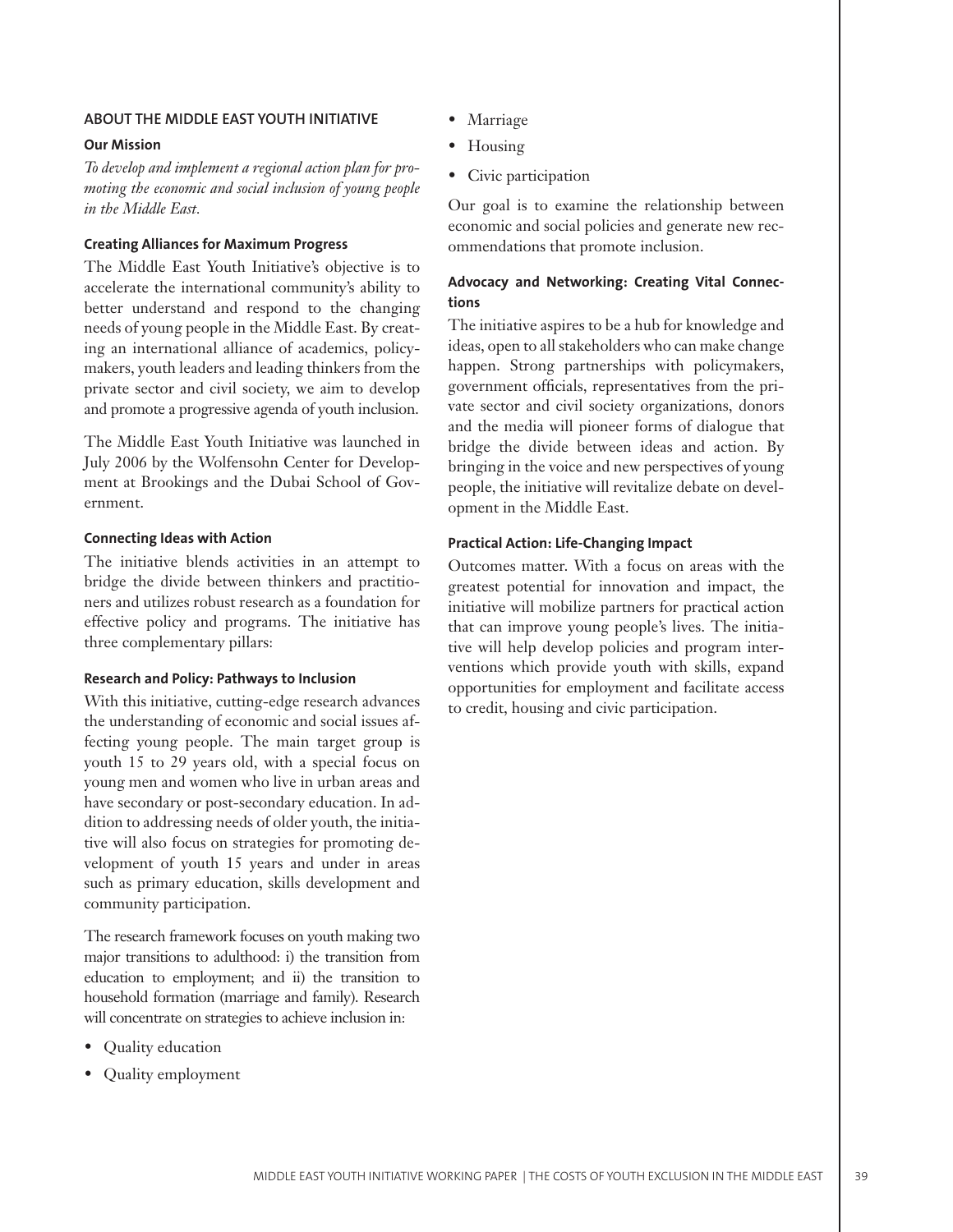# **ABOUT THE WOLFENSOHN CENTER FOR DEVELOPMENT**

The Wolfensohn Center for Development at the Brookings Institution was founded in July 2006 by James D. Wolfensohn, former president of the World Bank and member of the Brookings Board of Trustees.

The Wolfensohn Center for Development analyzes how resources, knowledge and implementation capabilities can be combined toward broad-based economic and social change in a four-tier world.

The following principles guide the center's work:

- A focus on **impact, scaling-up and sustainabil- ity** of development interventions
- Bridging the gap between **development theory and practice** to bring about action
- Giving **voice** to developing countries, with high-• level policy engagement and
- broad networking
- A **rigorous, independent research** approach that draws from multiple disciplines
- Working in **partnership** with others •

## **ABOUT THE DUBAI SCHOOL OF GOVERNMENT**

The Dubai School of Government is a research and teaching institution focusing on public policy in the Arab world. Established in 2004 under the patronage of HH Sheikh Mohammed bin Rashid Al Maktoum, Vice President and Prime Minister of the United Arab Emirates and Ruler of Dubai, the school aims to promote good governance by enhancing the region's capacity for effective public policy.

Toward this goal, the Dubai School of Government collaborates with international institutions such as Harvard University's John F. Kennedy School of Government and the Lee Kuan Yew School of Public Policy in its research and training programs. In addition, the school organizes policy forums and international conferences to facilitate the exchange of ideas and promote critical debate on public policy in the Arab world.

The school is committed to the creation of knowledge, the dissemination of best practice and the training of policy makers in the Arab world. To achieve this mission, the school is developing strong capabilities to support research and teaching programs including:

- Applied research in public policy and management
- Masters degrees in public policy and public administration •
- Executive education for senior officials and executives
- Knowledge forums for scholars and policy makers